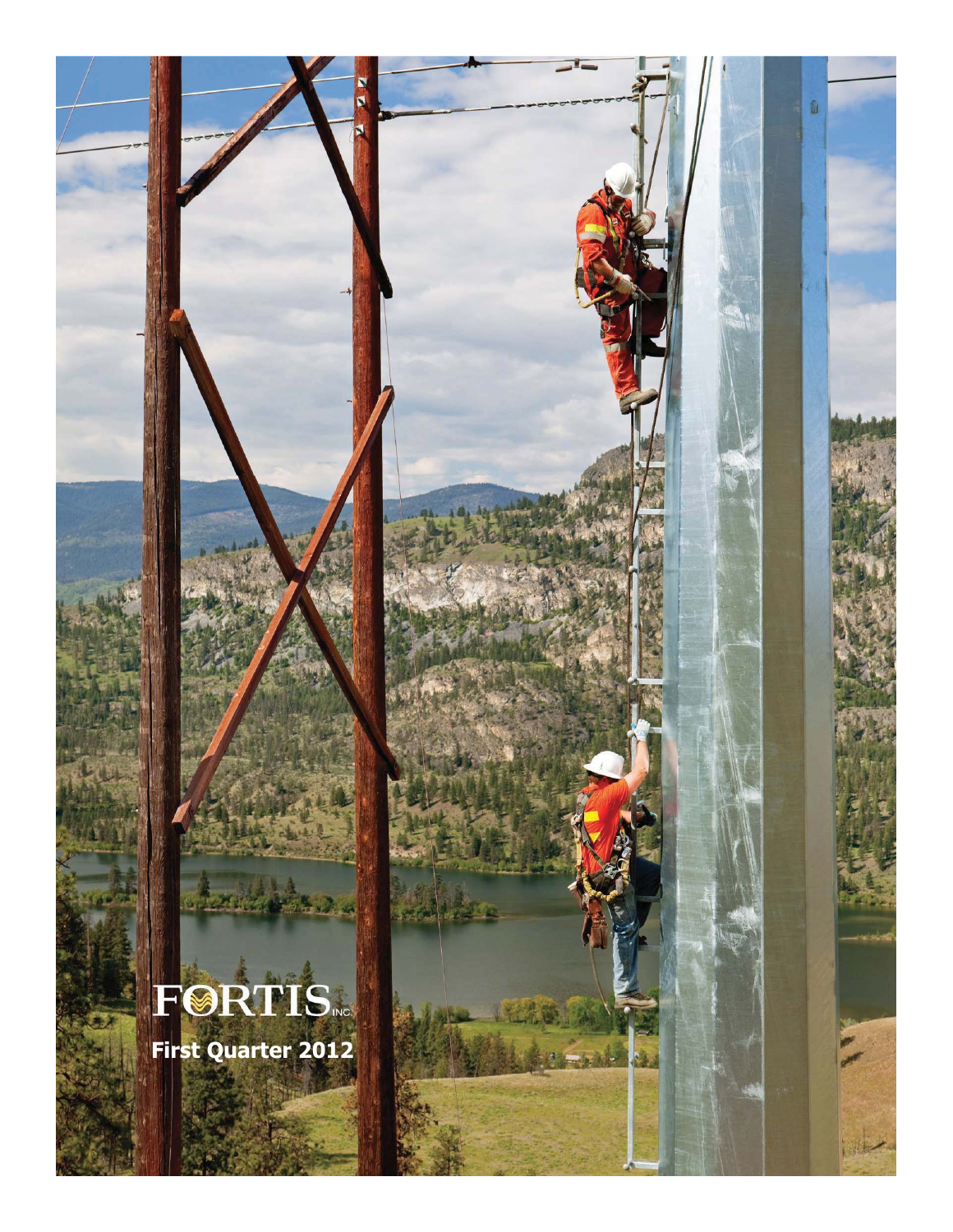#### *Dear Shareholder:*

Fortis achieved first quarter net earnings attributable to common equity shareholders of \$121 million, or \$0.64 per share, compared to \$116 million, or \$0.66 per share, for the first quarter of 2011. Performance was driven by the FortisBC Energy companies. Earnings per common share were negatively impacted by an 8% increase in the weighted average number of common shares outstanding, largely associated with the public common equity offering in mid-2011. The \$4 million, one-time acquisition-related expenses associated with the CH Energy Group, Inc. ("CH Energy Group") transaction in the first quarter reduced earnings per common share by \$0.02.

Fortis paid a dividend of 30 cents per common share on March 1, 2012, up from 29 cents in the fourth quarter of 2011. The 3.4% increase translates into an annualized dividend of \$1.20 and extends the Corporation's record of annual common share dividend increases to 39 consecutive years, the longest record of any public corporation in Canada.



Canadian Regulated Gas Utilities delivered earnings of \$82 million, up \$7 million from the first quarter of 2011. The increase in earnings was mainly due to: (i) seasonality of gas consumption and the timing of certain expenses in 2012; (ii) growth in energy infrastructure investment; and (iii) increased gas transportation volumes to the forestry and mining sectors. The increase was partially offset by lower-than-expected customer additions and lower capitalized allowance for funds used during construction. Due to the seasonality of the business, most of the earnings of the regulated gas utilities are realized in the first and fourth quarters.

Canadian Regulated Electric Utilities contributed earnings of \$51 million compared to \$52 million for the first quarter of 2011. The slight decrease in earnings was largely the result of the discontinuance of the performance-based rate-setting mechanism and the timing of certain operating expenses in 2012 at FortisBC Electric, partially offset by higher electricity sales and lower effective corporate income taxes at Newfoundland Power and Maritime Electric. Excluding the approximate \$1 million gain on sale of property in the first quarter of 2011, earnings at FortisAlberta improved quarter over quarter as a result of growth in energy infrastructure investment, partially offset by the impact of a lower allowed rate of return on common shareholders' equity.

Recent regulatory decisions at FortisAlberta and the FortisBC Energy companies provide a measure of regulatory stability for our western Canadian utilities. In April 2012 regulatory decisions were received for 2012/2013 customer gas delivery rates at the FortisBC Energy companies and 2012 customer electricity distribution rates at FortisAlberta. A decision on 2012/2013 customer electricity rates at FortisBC Electric is expected mid-2012. It remains a very busy period on the regulatory front as a number of regulatory processes are underway at FortisBC, FortisAlberta and Newfoundland Power. A Generic Cost of Capital Proceeding in British Columbia to determine cost of capital, effective January 1, 2013, and a PBR rate-regulation initiative in Alberta are in progress. A Cost of Capital Application was filed by Newfoundland Power in March 2012.

Caribbean Regulated Electric Utilities contributed \$3 million to earnings compared to \$4 million for the first quarter of 2011. The decrease in earnings was due to higher finance charges and operating and depreciation expenses.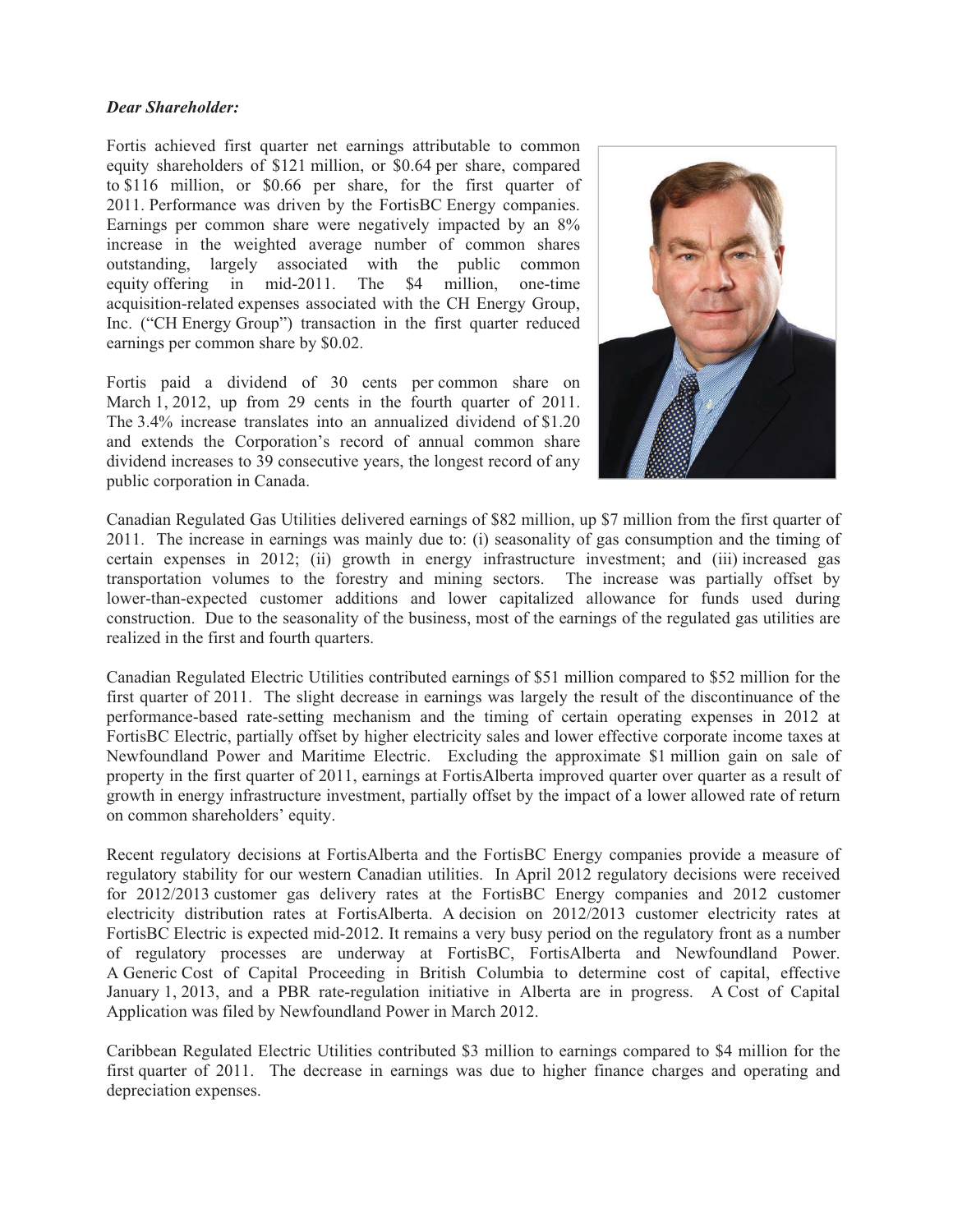Non-Regulated Fortis Generation contributed \$5 million to earnings, up \$2 million from the first quarter of 2011. Improved performance was the result of higher production in Belize due to higher rainfall.

Fortis Properties delivered earnings of \$1 million, comparable to the first quarter of 2011.

Corporate and other expenses were \$21 million, or \$2 million higher quarter over quarter, largely the result of CH Energy Group acquisition-related expenses incurred in the first quarter of 2012, partially offset by lo ower finance charges.

Cash flow from operating activities was \$328 million for the quarter, up \$26 million from the first quarter of 2011, driven by favourable changes in working capital, largely associated with current regulatory deferral accounts, and higher earnings.

Fortis adopted accounting principles generally accepted in the United States ("US GAAP"), effective January 1, 2012, with the restatement of prior periods. The adoption of US GAAP did not have a material impact on the Corporation's earnings per common share for the first quarter of 2012 or 2011.

In February 2012 Fortis entered into an agreement to acquire CH Energy Group for approximately US\$1.5 billion, including the assumption of approximately \$500 million of debt on closing. Central Hudson Gas & Electric Corporation ("Central Hudson"), the main business of CH Energy Group, is a regulated transmission and distribution utility serving approximately 300,000 electric and 75,000 natural gas customers in eight counties of New York State's Mid-Hudson River Valley.

The closing of the acquisition is subject to the approval of CH Energy Group shareholders, and regulatory and other approvals, and to the satisfaction of customary closing conditions. The acquisition is expected to be immediately accretive to earnings per common share of Fortis, excluding one-time acquisition-related expenses. In April 2012 applications were filed with the New York State Public Service Commission and Federal Energy Regulatory Commission seeking approval of the transaction. The CH Energy Group shareholder vote on the transaction is anticipated before the end of June.

Consolidated capital expenditures, before customer contributions, were approximately \$229 million in the first quarter of 2012. The Customer Care Enhancement Project at FortisBC's gas business came into service in January 2012. Construction continues on the \$900 million Waneta Expansion hydroelectric generating facility ("Waneta Expansion") with excavation of the intake, powerhouse and power tunnels completed. Approximately \$290 million has been spent on the Waneta Expansion since construction began in late 2010.

Fortis utilities are well underway towards completing their 2012 capital projects to meet the energy needs of our customers. Our 2012 consolidated capital expenditure program is expected to be \$1.3 billion. Over the next five years through 2016, our capital program is expected to total \$5.5 billion. This investment should support continuing growth in earnings and dividends.

Fortis is working to close the acquisition of CH Energy Group, which is expected to occur by the end of the first quarter of 2013. We remain disciplined and patient in our pursuit of additional electric and gas utility acquisitions in the United States and Canada that will add value for Fortis shareholders.

*H. Stanley Marshall President and Chief Executive Officer Fortis Inc.*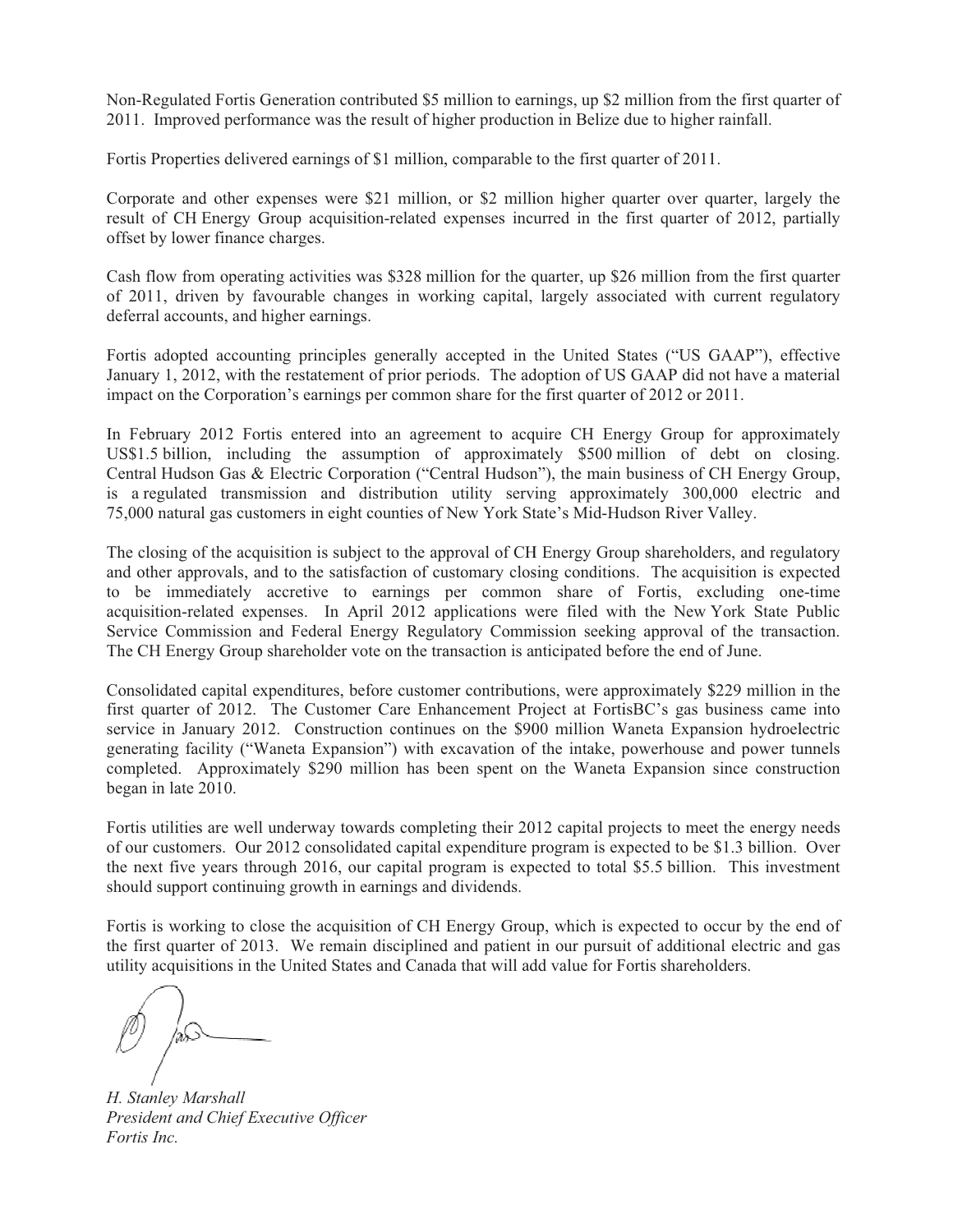## **Interim Management Discussion and Analysis**

For the three months ended March 31, 2012 Dated May 2, 2012

#### **TABLE OF CONTENTS**

| 1                                 | Liquidity       |
|-----------------------------------|-----------------|
| 2                                 | Summar          |
| 4                                 | Contract        |
| 6                                 | Capital S       |
|                                   | Credit Ra       |
| 7                                 | Capital E       |
|                                   | Cash Flo        |
| 8                                 | Credit Fa       |
| 9                                 | Financial       |
| 10                                | Off-Balan       |
| 10                                | <b>Business</b> |
| 11                                | Changes         |
| 12                                | Critical A      |
| 12                                | Summary         |
| 13                                | Internal C      |
| 14                                | Outlook         |
| 14                                | Outstandi       |
| 15                                | Interim C       |
| 20                                |                 |
| Non-Regulated - Fortis Generation |                 |

|                                                       | 20    |
|-------------------------------------------------------|-------|
| Summary of Consolidated Cash Flows                    | 20    |
|                                                       | 22    |
|                                                       | 23    |
|                                                       | 23    |
|                                                       | 24    |
|                                                       | 25    |
|                                                       | 25    |
|                                                       | 26    |
|                                                       | 28    |
|                                                       | 28    |
|                                                       | 29    |
|                                                       | 31    |
|                                                       | 32    |
| Internal Controls Over Financial Reporting            | 34    |
|                                                       | 34    |
|                                                       | 34    |
| Interim Consolidated Financial Statements (Unaudited) | $F-1$ |

### **FORWARD-LOOKING STATEMENT**

The following Fortis Inc. ("Fortis" or the "Corporation") Management Discussion and Analysis ("MD&A") has been prepared in accordance with National Instrument 51-102 - *Continuous Disclosure Obligations*. Financial information for 2012 and comparative periods contained in the MD&A has been prepared in accordance with accounting principles generally accepted in the United States ("US GAAP") and is presented in Canadian dollars unless otherwise specified. The MD&A should be read in conjunction with the following: (i) the interim unaudited consolidated financial statements and notes thereto for the three months ended March 31, 2012, prepared in accordance with US GAAP; (ii) the audited consolidated financial statements and notes thereto for the year ended December 31, 2011, prepared in accordance with US GAAP and voluntarily filed on the System for Electronic Document Analysis and Retrieval ("SEDAR") by Fortis on March 16, 2012; (iii) the audited consolidated financial statements and notes thereto for the year ended December 31, 2011, prepared in accordance with Canadian generally accepted accounting principles ("Canadian GAAP"); (iv) the "Supplemental Interim Consolidated Financial Statements for the Year Ended December 31, 2011 (Unaudited)" contained in the above-noted voluntary filing which provides a detailed reconciliation between the Corporation's interim unaudited consolidated 2011 Canadian GAAP financial statements and interim unaudited consolidated 2011 US GAAP financial statements; and (v) the MD&A for the year ended December 31, 2011 included in the Corporation's 2011 Annual Report.

*Fortis includes forward-looking information in the MD&A within the meaning of applicable securities laws in Canada ("forward-looking information"). The purpose of the forward-looking information is to provide management's expectations regarding the Corporation's future growth, results of operations, performance, business prospects and opportunities, and it may not be appropriate for other purposes. All forward-looking information is given pursuant to the safe harbour provisions of applicable Canadian securities legislation. The words "anticipates", "believes", "budgets", "could", "estimates", "expects", "forecasts", "intends", "may", "might", "plans", "projects", "schedule", "should", "will", "would" and similar expressions are often intended to identify forward-looking information, although not all forward-looking information contains these identifying words. The forward-looking information reflects management's current beliefs and is based on information currently available to the Corporation's management. The forward-looking information in the MD&A includes, but is not limited to, statements regarding: the Corporation's consolidated forecast gross capital expenditures for 2012 and in total over the five-year period 2012 through 2016; the nature, timing and amount of certain capital projects and their expected costs and time to complete; the expectation that the Corporation's significant capital expenditure program should support continuing growth in earnings and dividends; forecast midyear*  rate base; the expectation that cash required to complete subsidiary capital expenditure programs will be sourced from a *combination of cash from operations, borrowings under credit facilities, equity injections from Fortis and long-term debt offerings; the expected consolidated long-term debt maturities and repayments on average annually over the next five years; except for debt at the Exploits River Hydro Partnership ("Exploits Partnership"), the expectation that the Corporation and its subsidiaries will remain compliant with debt covenants during 2012; the expected timing of filing of regulatory applications and of receipt of regulatory decisions; the expected timing of the closing of the acquisition of CH Energy Group, Inc. ("CH Energy Group") by Fortis and the expectation that the acquisition will be immediately accretive to earnings per common share, excluding one-time acquisition-related expenses; and the expectation of an increase in the Corporation's committed corporate credit facility from \$800 million to \$1 billion.*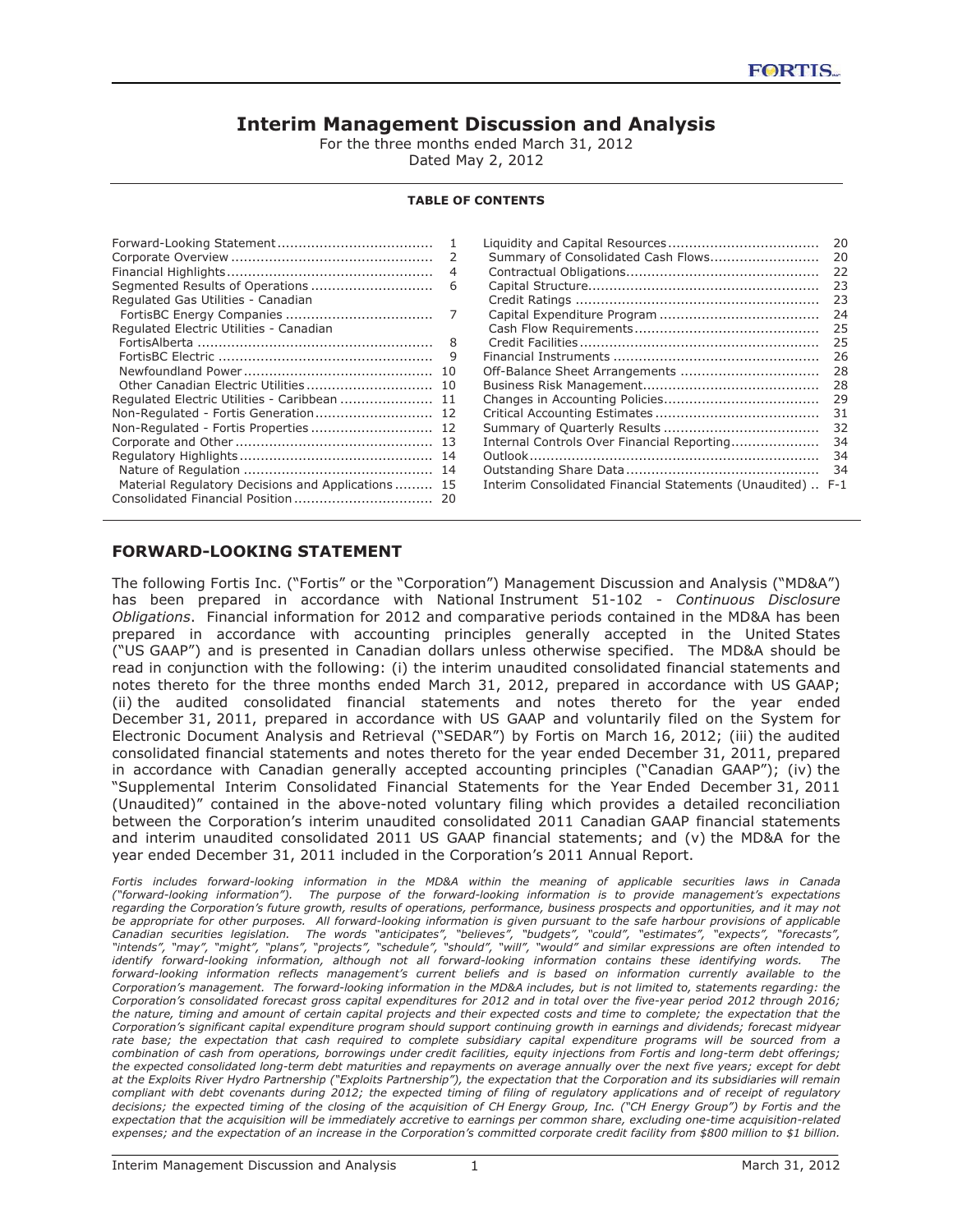*The forecasts and projections that make up the forward-looking information are based on assumptions which include, but are not limited to: the receipt of applicable regulatory approvals and requested rate orders; no significant variability in interest rates; no significant operational disruptions or environmental liability due to a catastrophic event or environmental upset caused by severe weather, other acts of nature or other major events; the continued ability to maintain the gas and electricity systems to ensure their continued performance; no severe and prolonged downturn in economic conditions; no significant decline in capital spending; no material capital project and financing cost overrun related to the construction of the Waneta Expansion hydroelectric generating*  facility; sufficient liquidity and capital resources; the expectation that the Corporation will receive appropriate compensation from *the Government of Belize ("GOB") for fair value of the Corporation's investment in Belize Electricity that was expropriated by the GOB; the expectation that Belize Electric Company Limited ("BECOL") will not be expropriated by the GOB; the expectation that the Corporation will receive fair compensation from the Government of Newfoundland and Labrador related to the expropriation of the Exploits Partnership's hydroelectric assets and water rights; the continuation of regulator-approved mechanisms to flow through the commodity cost of natural gas and energy supply costs in customer rates; the ability to hedge exposures to fluctuations in interest rates, foreign exchange rates, natural gas commodity prices and fuel prices; no significant counterparty defaults; the continued competitiveness of natural gas pricing when compared with electricity and other alternative sources of energy; the continued availability of natural gas, fuel and electricity supply; continuation and regulatory approval of power supply and capacity purchase contracts; the ability to fund defined benefit pension plans, earn the assumed long-term rates of return on the related assets and recover net pension costs in customer rates; no significant changes in government energy plans and environmental laws that may materially affect the operations and cash flows of the Corporation and its subsidiaries; maintenance of adequate insurance coverage; the ability to obtain and maintain licences and permits; retention of existing service areas; the ability to report under US*  GAAP beyond 2014 or the adoption of International Financial Reporting Standards ("IFRS") after 2014 that allows for the *recognition of regulatory assets and liabilities; the continued tax-deferred treatment of earnings from the Corporation's Caribbean operations; continued maintenance of information technology ("IT") infrastructure; continued favourable relations with First Nations; favourable labour relations; and sufficient human resources to deliver service and execute the capital program. The forward-looking information is subject to risks, uncertainties and other factors that could cause actual results to differ materially from historical results or results anticipated by the forward-looking information. Factors which could cause results or events to differ from current expectations include, but are not limited to: regulatory risk; interest rate risk, including the uncertainty of the impact a continuation of a low interest rate environment may have on allowed rates of return on common shareholders' equity of the Corporation's regulated utilities; operating and maintenance risks; risk associated with changes in economic conditions; capital project budget overrun, completion and financing risk in the Corporation's non-regulated business; capital resources and liquidity risk; risk associated with the amount of compensation to be paid to Fortis for its investment in Belize Electricity that was expropriated by the GOB; the timeliness of the receipt of the compensation and the ability of the GOB to pay the compensation owing to Fortis; risk that the GOB may expropriate BECOL; an ultimate resolution of the expropriation of the hydroelectric assets and water rights of the Exploits Partnership that differs from that which is currently expected by management; weather and seasonality risk; commodity price risk; the continued ability to hedge foreign exchange risk; counterparty risk; competitiveness of natural gas; natural gas, fuel and electricity supply risk; risk associated with the continuation, renewal, replacement and/or regulatory approval of power supply and capacity purchase contracts; risks relating to the ability to, and timing of, close of the acquisition of CH Energy Group and the realization of the benefits of the acquisition; the risk associated with defined benefit pension plan performance and funding requirements; risks related to FortisBC Energy (Vancouver Island) Inc.; environmental risks;* insurance coverage risk; risk of loss of licences and permits; risk of loss of service area; risk of not being able to report under *US GAAP beyond 2014 or risk that IFRS does not have an accounting standard for rate-regulated entities by the end of 2014 allowing for the recognition of regulatory assets and liabilities; risks related to changes in tax legislation; risk of failure of IT infrastructure; risk of not being able to access First Nations lands; labour relations risk; human resources risk; and risk of unexpected outcomes of legal proceedings currently against the Corporation. For additional information with respect to the Corporation's risk factors, reference should be made to the Corporation's continuous disclosure materials filed from time to time with Canadian securities regulatory authorities and to the heading "Business Risk Management" in the MD&A for the three months ended March 31, 2012 and for the year ended December 31, 2011.* 

*All forward-looking information in the MD&A is qualified in its entirety by the above cautionary statements and, except as required by law, the Corporation undertakes no obligation to revise or update any forward-looking information as a result of new information, future events or otherwise after the date hereof.* 

## **CORPORATE OVERVIEW**

Fortis is the largest investor-owned distribution utility in Canada, serving more than 2,000,000 gas and electricity customers. Its regulated holdings include electric utilities in five Canadian provinces and two Caribbean countries and a natural gas utility in British Columbia, Canada. Fortis owns non-regulated generation assets, primarily hydroelectric, across Canada and in Belize and Upper New York State, and hotels and commercial office and retail space in Canada. Year-to-date March 31, 2012, the Corporation's electricity distribution systems met a combined peak demand of approximately 5,183 megawatts ("MW") and its gas distribution system met a peak day demand of 1,335 terajoules ("TJ"). For additional information on the Corporation's business segments, refer to Note 1 to the Corporation's interim unaudited consolidated financial statements for the three months ended March 31, 2012 and to the "Corporate Overview" section of the 2011 Annual MD&A.

The key goals of the Corporation's regulated utilities are to operate sound gas and electricity distribution systems, deliver gas and electricity safely and reliably at the lowest reasonable cost and conduct business in an environmentally responsible manner. The Corporation's main business, utility operations, is highly regulated and the earnings of the Corporation's regulated utilities are primarily determined under cost of service ("COS") regulation.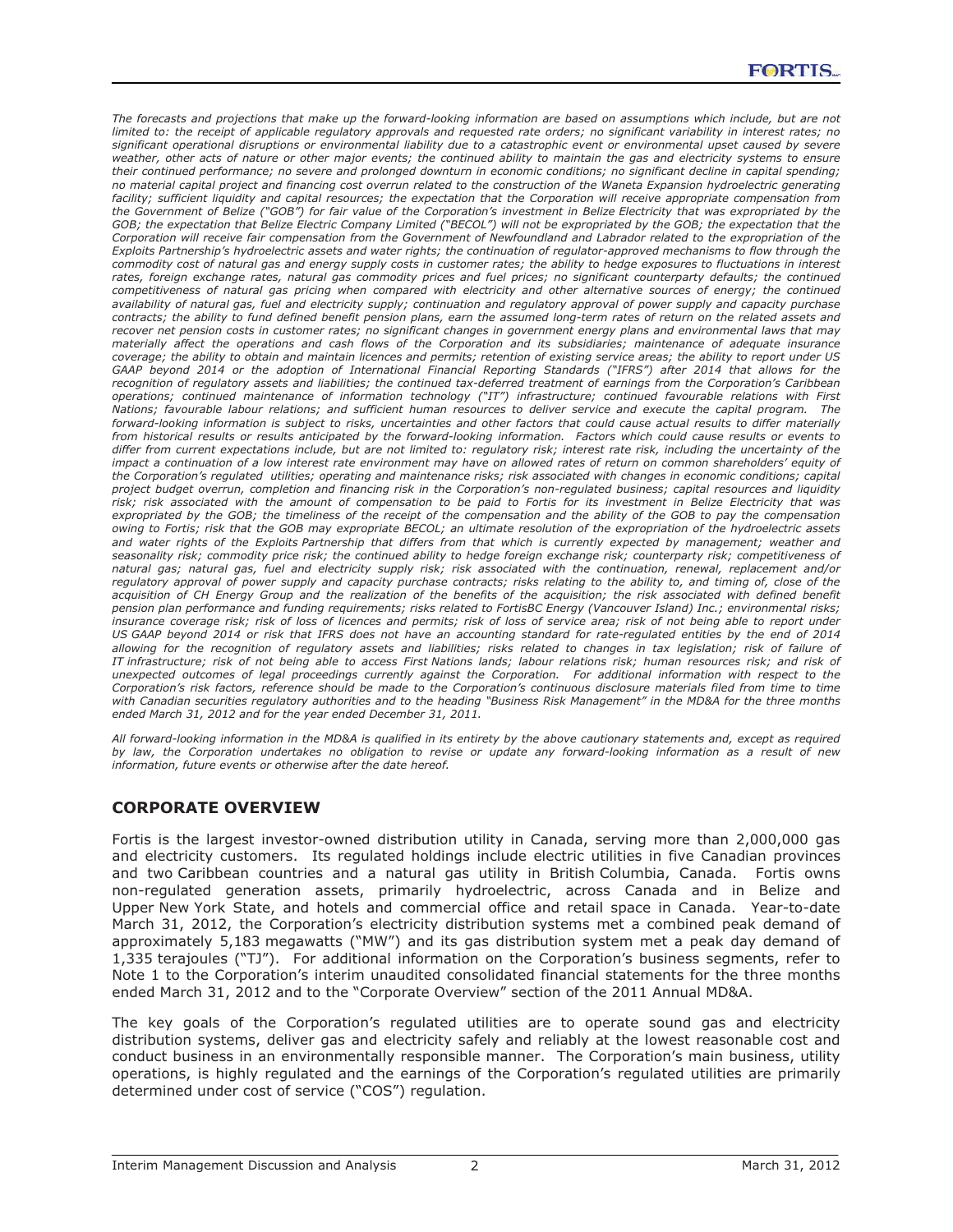Generally under COS regulation, the respective regulatory authority sets customer gas and/or electricity rates to permit a reasonable opportunity for the utility to recover, on a timely basis, estimated costs of providing service to customers, including a fair rate of return on a regulatory deemed or targeted capital structure applied to an approved regulatory asset value ("rate base"). Generally, the ability of a regulated utility to recover prudently incurred costs of providing service and earn the regulator-approved rate of return on common shareholders' equity ("ROE") and/or rate of return on rate base assets ("ROA") depends on the utility achieving the forecasts established in the rate-setting processes. As such, earnings of regulated utilities are generally impacted by: (i) changes in the regulator-approved allowed ROE and/or ROA; (ii) changes in rate base; (iii) changes in energy sales or gas delivery volumes; (iv) changes in the number and composition of customers; (v) variances between actual expenses incurred and forecast expenses used to determine revenue requirements and set customer rates; and (vi) timing differences within an annual financial reporting period, between when actual expenses are incurred and when they are recovered from customers in rates. When forward test years are used to establish revenue requirements and set base customer rates, these rates are not adjusted as a result of actual COS being different from that which is estimated, other than for certain prescribed costs that are eligible to be deferred on the balance sheet. In addition, the Corporation's regulated utilities, where applicable, are permitted by their respective regulatory authority to flow through to customers, without markup, the cost of natural gas, fuel and/or purchased power through base customer rates and/or the use of rate stabilization and other mechanisms.

**Pending Acquisition of CH Energy Group, Inc.:** On February 21, 2012, Fortis announced that it had entered into an agreement to acquire CH Energy Group, Inc. ("CH Energy Group") for US\$65.00 per common share in cash, for an aggregate purchase price of approximately US\$1.5 billion, including the assumption of approximately US\$500 million of debt on closing (the "Acquisition"). CH Energy Group is an energy delivery company headquartered in Poughkeepsie, New York. Its main business, Central Hudson Gas & Electric Corporation, is a regulated transmission and distribution ("T&D") utility serving approximately 300,000 electric and 75,000 natural gas customers in eight counties of New York State's Mid-Hudson River Valley. The closing of the Acquisition, which is expected by the end of the first quarter of 2013, is subject to receipt of CH Energy Group's common shareholders' approval, regulatory and other approvals, and the satisfaction of customary closing conditions. The acquisition is expected to be immediately accretive to earnings per common share of Fortis, excluding one-time acquisition-related expenses. Fortis and CH Energy Group filed a joint petition with the New York State Public Service Commission in April 2012 for approval of the acquisition of all of the outstanding stock of CH Energy Group by Fortis and, indirectly, ownership of Central Hudson, and related transactions. The vote on the acquisition by CH Energy Group's shareholders is expected to occur mid-2012. Also, an application was filed in April 2012 with the Federal Energy Regulatory Commission seeking similar approvals.

*Transition to US GAAP:* In June 2011 the Ontario Securities Commission issued a decision allowing Fortis and its reporting issuer subsidiaries to prepare their financial statements, effective January 1, 2012 through to December 31, 2014, in accordance with US GAAP without qualifying as U.S. Securities and Exchange Commission ("SEC") Issuers pursuant to Canadian securities laws. The Corporation and its reporting issuer subsidiaries, therefore, adopted US GAAP as opposed to International Financial Reporting Standards ("IFRS") on January 1, 2012. Earnings recognized under US GAAP are more closely aligned with earnings recognized under Canadian GAAP, mainly due to the continued recognition of regulatory assets and liabilities under US GAAP. A transition to IFRS would likely have resulted in the derecognition of some, or perhaps all, of the Corporation's regulatory assets and liabilities and significant volatility in the Corporation's consolidated earnings. On March 16, 2012, Fortis voluntarily prepared and filed audited consolidated US GAAP financial statements for the year ended December 31, 2011, with 2010 comparatives. Also included in the voluntary filing were: (i) a detailed reconciliation between the Corporation's audited consolidated Canadian GAAP and audited consolidated US GAAP financial statements for fiscal 2011, including 2010 comparatives; and (ii) a detailed reconciliation between the Corporation's 2011 interim unaudited consolidated Canadian GAAP and 2011 interim unaudited consolidated US GAAP financial statements. For further information, refer to the "Changes in Accounting Policies" section of this MD&A.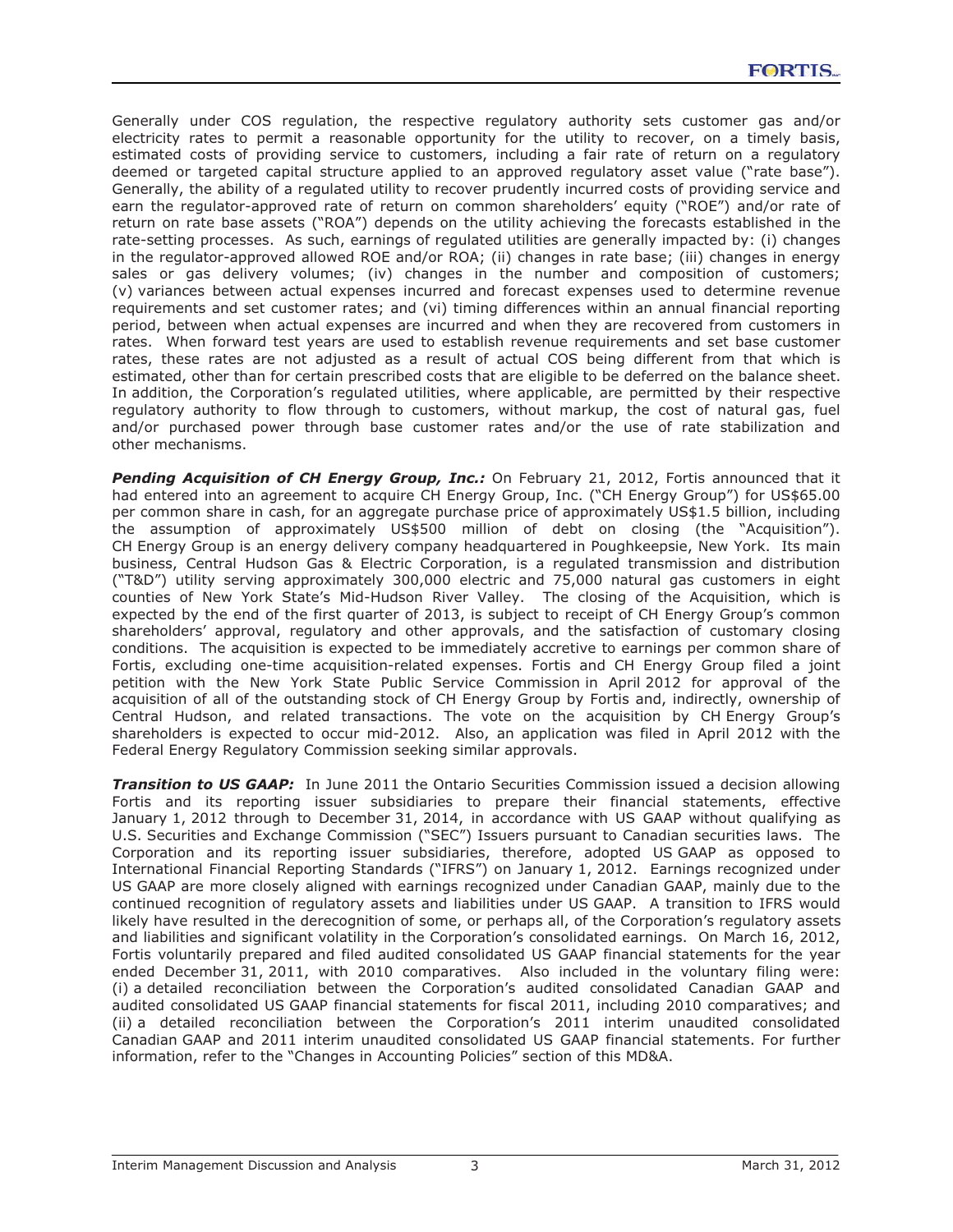*Expropriated Assets - Belize Electricity:* There were no material changes during the first quarter of 2012 with respect to matters pertaining to the expropriation of Belize Electricity from those disclosed in the Corporation's 2011 Annual MD&A. Court proceedings continue in the Belize Supreme Court in respect of the Corporation's challenge to the expropriation.

## **FINANCIAL HIGHLIGHTS**

Fortis has adopted a strategy of profitable growth with earnings per common share as the primary measure of performance. The Corporation's business is segmented by franchise area and, depending on regulatory requirements, by the nature of the assets. Key financial highlights for the first quarters ended March 31, 2012 and March 31, 2011 are provided in the following table.

| <b>Consolidated Financial Highlights (Unaudited)</b> | <b>Quarter Ended March 31</b> |       |                  |
|------------------------------------------------------|-------------------------------|-------|------------------|
| (\$ millions, except for common share data)          | 2012                          | 2011  | Variance         |
| Revenue                                              | 1,149                         | 1,159 | (10)             |
| <b>Energy Supply Costs</b>                           | 566                           | 603   | (37)             |
| <b>Operating Expenses</b>                            | 214                           | 210   | 4                |
| Depreciation and Amortization                        | 119                           | 103   | 16               |
| Other Income (Expenses), Net                         | (3)                           | 8     | (11)             |
| <b>Finance Charges</b>                               | 91                            | 92    | (1)              |
| Income Taxes                                         | 23                            | 31    | $\left(8\right)$ |
| Net Earnings                                         | 133                           | 128   | 5                |
| Net Earnings Attributable to:                        |                               |       |                  |
| Non-Controlling Interests                            |                               |       |                  |
| Preference Equity Shareholders                       | 11                            | 11    |                  |
| Common Equity Shareholders                           | 121                           | 116   | 5                |
| Net Earnings                                         | 133                           | 128   | 5                |
| Basic Earnings per Common Share (\$)                 | 0.64                          | 0.66  | (0.02)           |
| Diluted Earnings per Common Share (\$)               | 0.62                          | 0.64  | (0.02)           |
| Weighted Average Number of Common Shares             |                               |       |                  |
| Outstanding (# millions)                             | 189.0                         | 175.0 | 14.0             |
| Cash Flow from Operating Activities                  | 328                           | 302   | 26               |

#### *Unfavourable*

- Lower commodity cost of natural gas charged to customers
- - The expropriation of Belize Electricity and the resulting discontinuance of the consolidation method of accounting for the utility, effective June 20, 2011

**Factors Contributing to Revenue Variance** 

- Lower average gas consumption by residential and commercial customers, partially offset by higher gas transportation volumes to the forestry and mining sectors

#### *Favourable*

- - An increase in gas delivery rates and the base component of electricity rates at the regulated utilities in western Canada, consistent with interim rate decisions, reflecting ongoing investment in energy infrastructure and forecasted higher expenses recoverable from customers
- - Growth in the number of customers, driven by FortisAlberta, and higher average electricity consumption at most of the regulated electric utilities
- - The flow through in customer electricity rates of overall higher energy supply costs, driven by Caribbean Utilities
- -Increased non-regulated hydroelectric production in Belize, due to higher rainfall
- - Higher Hospitality revenue at Fortis Properties, driven by contribution from the Hilton Suites Winnipeg Airport hotel, which was acquired in October 2011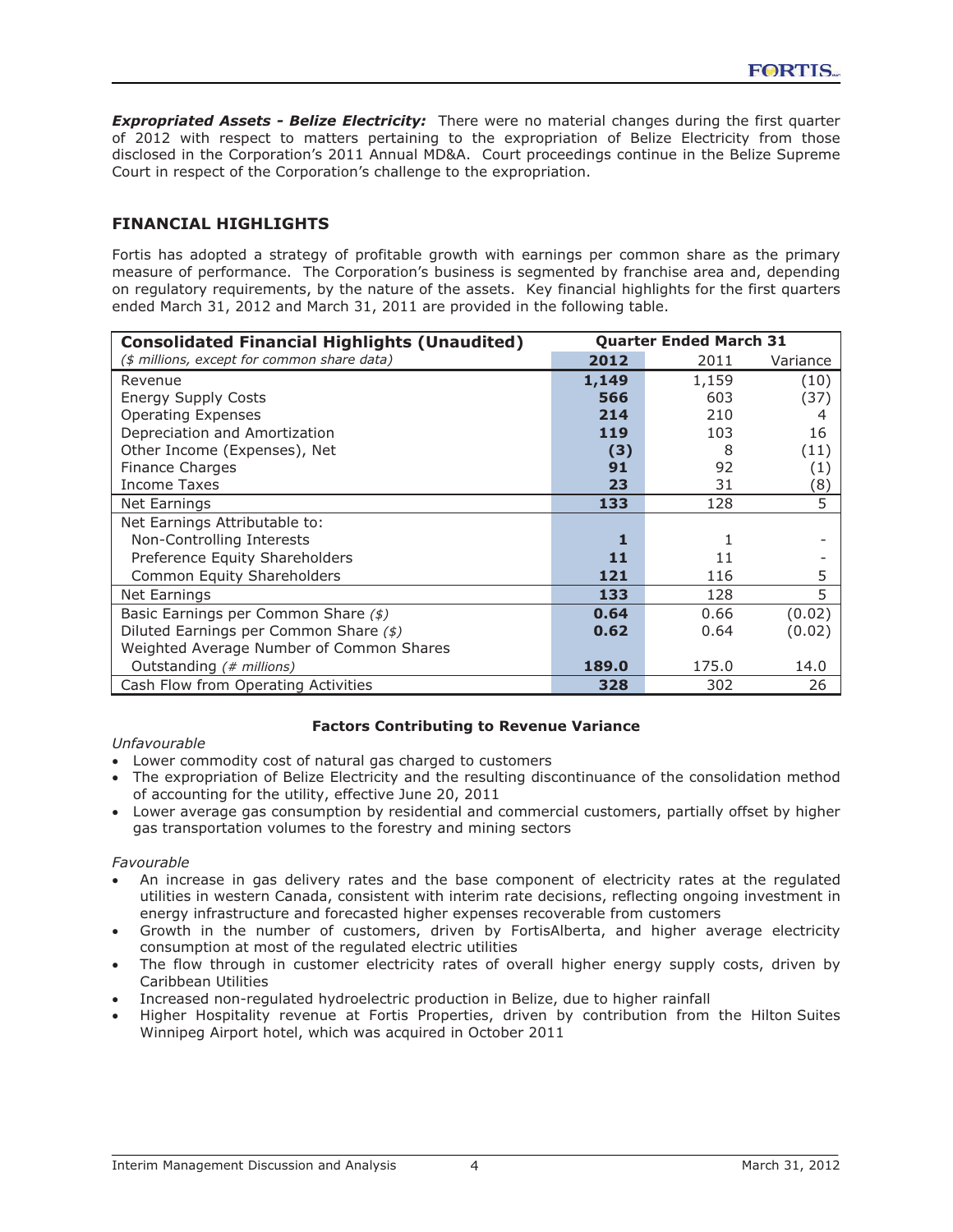## **Factors Contributing to Energy Supply Costs Variance**

#### *Favourable*

- -Lower commodity cost of natural gas
- - The expropriation of Belize Electricity and the resulting discontinuance of the consolidation method of accounting for the utility, effective June 20, 2011
- -Lower average gas consumption
- -Lower purchased power costs at Maritime Electric

#### *Unfavourable*

- -Increased fuel prices at Caribbean Utilities and purchased power costs at FortisBC Electric
- -Higher electricity sales

#### **Factors Contributing to Operating Expenses Variance**

#### *Unfavourable*

- - General inflationary and employee-related cost increases at the Corporation's regulated utilities and timing of expenditures at FortisBC Electric
- - Operating expenses associated with the Hilton Suites Winnipeg Airport hotel, which was acquired in October 2011

#### *Favourable*

- - Lower operating expenses at the FortisBC Energy companies, mainly due to the accrual of non-asset retirement obligation ("non-ARO") removal costs in depreciation, effective January 1, 2012, and lower customer care-related costs as a result of insourcing the customer care function, effective January 1, 2012
- - The expropriation of Belize Electricity and the resulting discontinuance of the consolidation method of accounting for the utility, effective June 20, 2011

#### **Factors Contributing to Depreciation and Amortization Costs Variance**

#### *Unfavourable*

- -Continued investment in energy infrastructure
- - Increased depreciation at the FortisBC Energy companies, mainly due to the accrual of non-ARO removal costs in depreciation, effective January 1, 2012, as discussed above

#### *Favourable*

- The expropriation of Belize Electricity and the resulting discontinuance of the consolidation method of accounting for the utility, effective June 20, 2011

#### **Factors Contributing to Other Income (Expenses), Net Variance**

#### *Unfavourable*

- - Approximately \$4 million of costs incurred in the first quarter of 2012 related to the pending acquisition of CH Energy Group
- - Lower capitalized equity component of allowance for funds used during construction ("AFUDC"), mainly at the FortisBC Energy companies and FortisBC Electric
- - An approximate \$1.5 million foreign exchange loss associated with the translation of the US dollar-denominated long-term other asset representing the book value of the Corporation's former investment in Belize Electricity
- - An approximate \$1 million gain on the sale of property at FortisAlberta during the first quarter of 2011

#### **Factors Contributing to Finance Charges Variance**

#### *Favourable*

- - Higher capitalized interest associated with the financing of the construction of the Corporation's 51% controlling ownership interest in the Waneta Expansion hydroelectric generating facility ("Waneta Expansion")
- Lower corporate credit facility borrowings, due to the repayment of borrowings during the third quarter of 2011 with a portion of the proceeds from the public common equity offering in mid-2011
- - The expropriation of Belize Electricity and the resulting discontinuance of the consolidation method of accounting for the utility, effective June 20, 2011
- -Lower short-term borrowings at the regulated utilities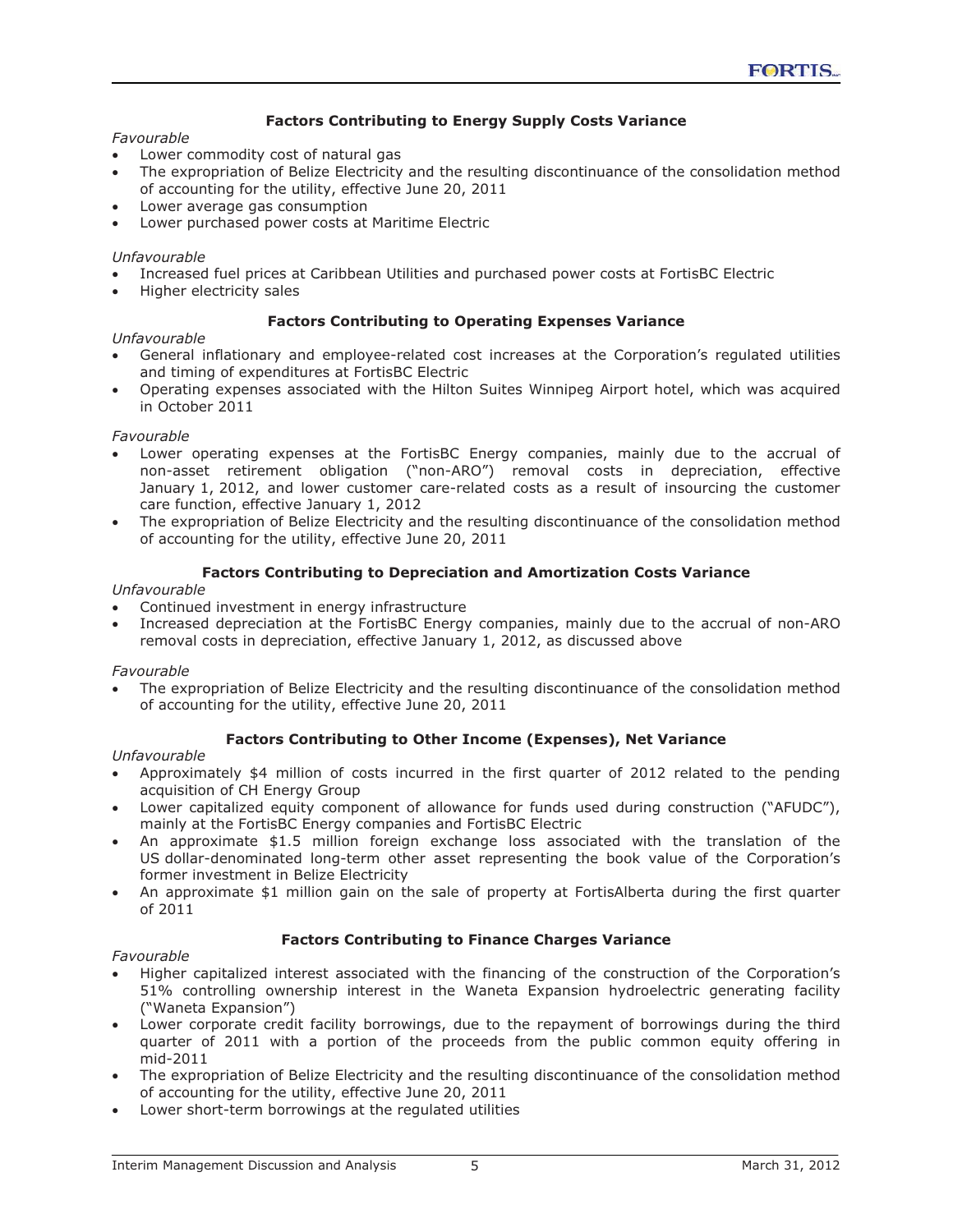#### *Unfavourable*

- -Higher long-term debt levels in support of the utilities' capital expenditure programs
- - Lower capitalized debt component of AFUDC mainly at the FortisBC Energy companies and FortisBC Electric

#### **Factors Contributing to Income Taxes Variance**

#### *Favourable*

- -Lower statutory income tax rates
- -Lower earnings before income taxes
- -Higher deductions for income tax purposes compared to accounting purposes

#### **Factors Contributing to Earnings Variance**

#### *Favourable*

- - Increased earnings at the FortisBC Energy companies, mainly due to seasonality of gas consumption and the timing of certain expenses in 2012, combined with growth in energy infrastructure investment and higher gas transportation volumes to the forestry and mining sectors. The increase was partially offset by lower-than-expected customer additions and lower capitalized AFUDC.
- -Increased non-regulated hydroelectric production in Belize, due to higher rainfall
- - Higher earnings at Newfoundland Power and Maritime Electric, mainly due to increased electricity sales and lower effective corporate income taxes

#### *Unfavourable*

- - The expiry of the performance-based rate-setting ("PBR") mechanism on December 31, 2011 at FortisBC Electric and the timing of certain operating expenses at the utility in 2012
- - Higher corporate expenses due to approximately \$4 million of costs incurred in the first quarter of 2012 related to the pending acquisition of CH Energy Group and a \$1.5 million foreign exchange loss, partially offset by lower finance charges
- - An approximate \$1 million gain on the sale of property at FortisAlberta during the first quarter of 2011

## **SEGMENTED RESULTS OF OPERATIONS**

| Segmented Net Earnings Attributable to Common Equity Shareholders |                               |      |                   |  |
|-------------------------------------------------------------------|-------------------------------|------|-------------------|--|
| (Unaudited)                                                       | <b>Quarter Ended March 31</b> |      |                   |  |
| $($$ millions)                                                    | 2012                          | 2011 | Variance          |  |
| <b>Regulated Gas Utilities - Canadian</b>                         |                               |      |                   |  |
| <b>FortisBC Energy Companies</b>                                  | 82                            | 75   |                   |  |
| <b>Regulated Electric Utilities - Canadian</b>                    |                               |      |                   |  |
| FortisAlberta                                                     | 21                            | 21   |                   |  |
| FortisBC Electric                                                 | 16                            | 19   | (3)               |  |
| Newfoundland Power                                                |                               | 6    |                   |  |
| Other Canadian Electric Utilities                                 |                               | 6    |                   |  |
|                                                                   | 51                            | 52   | $\left( 1\right)$ |  |
| Regulated Electric Utilities - Caribbean                          | 3                             |      | (1)               |  |
| Non-Regulated - Fortis Generation                                 | 5                             |      | 2                 |  |
| Non-Regulated - Fortis Properties                                 |                               |      |                   |  |
| Corporate and Other                                               | (21)                          | (19) | (2)               |  |
| <b>Net Earnings Attributable to Common Equity</b>                 |                               |      |                   |  |
| <b>Shareholders</b>                                               | 121                           | 116  | 5                 |  |

For a discussion of the nature of regulation and material regulatory decisions and applications pertaining to the Corporation's regulated utilities, refer to the "Regulatory Highlights" section of this MD&A. A discussion of the financial results of the Corporation's reporting segments is as follows.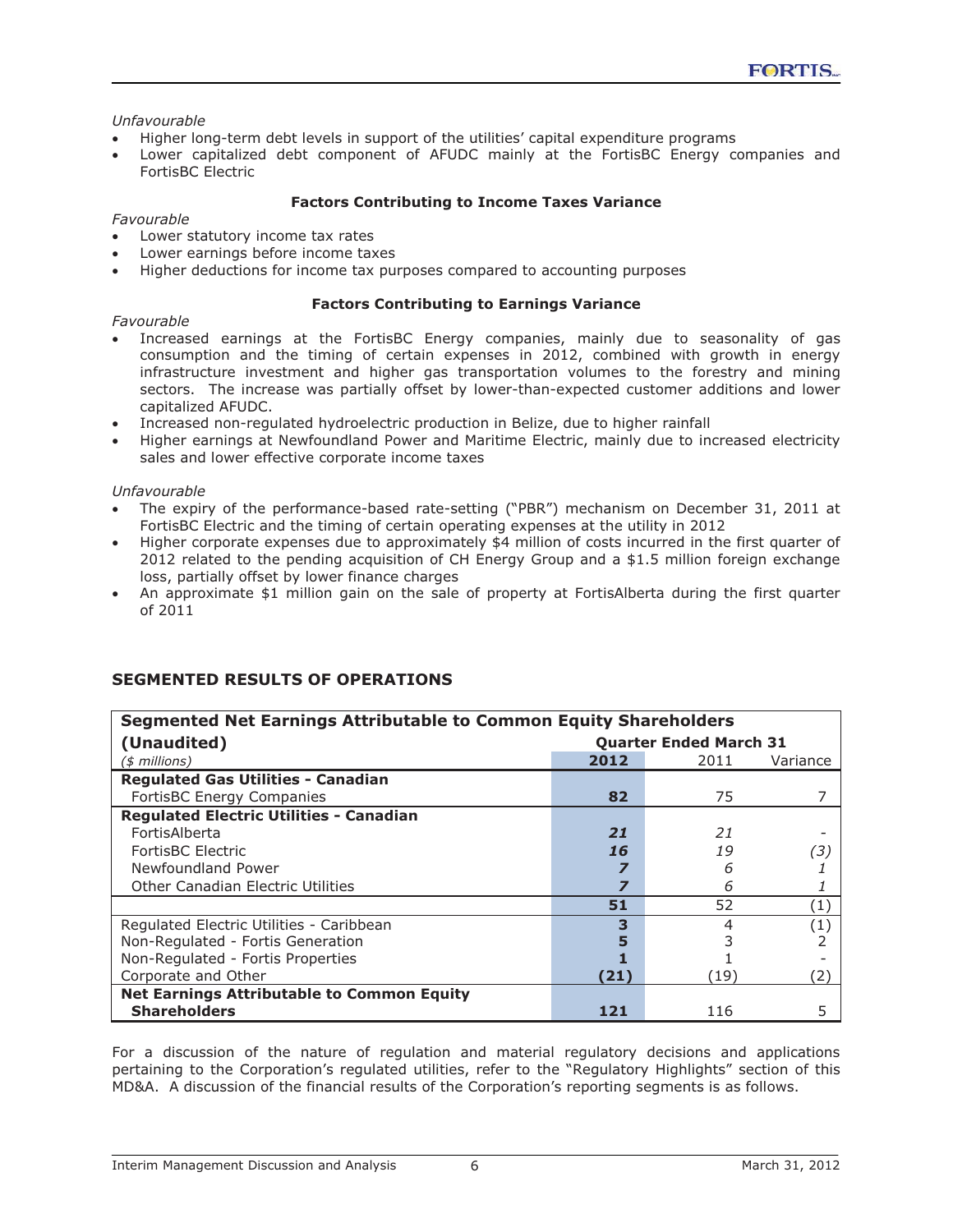## **REGULATED GAS UTILITIES - CANADIAN**

### **FORTISBC ENERGY COMPANIES** *(1)*

| <b>Gas Volumes by Major Customer Category</b><br>(Unaudited)<br><b>Quarter Ended March 31</b> |        |        |          |  |
|-----------------------------------------------------------------------------------------------|--------|--------|----------|--|
| (TJ)                                                                                          | 2012   | 2011   | Variance |  |
| Core - Residential and Commercial                                                             | 48,532 | 50,448 | (1, 916) |  |
| Industrial                                                                                    | 1,771  | 1,888  | (117)    |  |
| <b>Total Sales Volumes</b>                                                                    | 50,303 | 52,336 | (2,033)  |  |
| <b>Transportation Volumes</b>                                                                 | 21,469 | 20,484 | 985      |  |
| Throughput under Fixed Revenue Contracts                                                      | 607    | 476    | 131      |  |
| <b>Total Gas Volumes</b>                                                                      | 72,379 | 73,296 | (917)    |  |

*(1)* Includes FortisBC Energy Inc. ("FEI"), FortisBC Energy (Vancouver Island) Inc. ("FEVI") and FortisBC Energy (Whistler) Inc. ("FEWI")

#### **Factors Contributing to Gas Volumes Variances**

*Unfavourable*

- Lower average gas consumption by residential and commercial customers as a result of overall warmer temperatures

*Favourable* 

- Higher gas transportation volumes reflecting improved economic conditions favourably affecting the forestry and mining sectors

Net customer additions were 1,000 during the first quarter of 2012 compared to 1,400 during the same quarter in 2011. Net customer additions decreased due to lower building activity during 2012. With the implementation of the new Customer Care Enhancement Project on January 1, 2012, the FortisBC Energy companies changed their definition of a customer. As a result of this change, FEI adjusted its customer count downwards by approximately 17,000, effective January 1, 2012. As at March 31, 2012, the total number of customers served by the FortisBC Energy companies was approximately 939,000.

The FortisBC Energy companies earn approximately the same margin regardless of whether a customer contracts for the purchase and delivery of natural gas or only for the delivery of natural gas. As a result of the operation of regulator-approved deferral mechanisms, changes in consumption levels and the commodity cost of natural gas from those forecast to set residential and commercial customer gas rates do not materially affect earnings.

Seasonality has a material impact on the earnings of the FortisBC Energy companies as a major portion of the gas distributed is used for space heating. Most of the annual earnings of the FortisBC Energy companies are realized in the first and fourth quarters.

| <b>Financial Highlights (Unaudited)</b><br><b>Quarter Ended March 31</b> |      |      |          |
|--------------------------------------------------------------------------|------|------|----------|
| (\$ millions)                                                            | 2012 | 2011 | Variance |
| Revenue                                                                  | 548  | 574  | (26)     |
| Earnings                                                                 | 82   |      |          |

## **Factors Contributing to Revenue Variance**

*Unfavourable*

- Lower commodity cost of natural gas charged to customers
- Lower average gas consumption by residential and commercial customers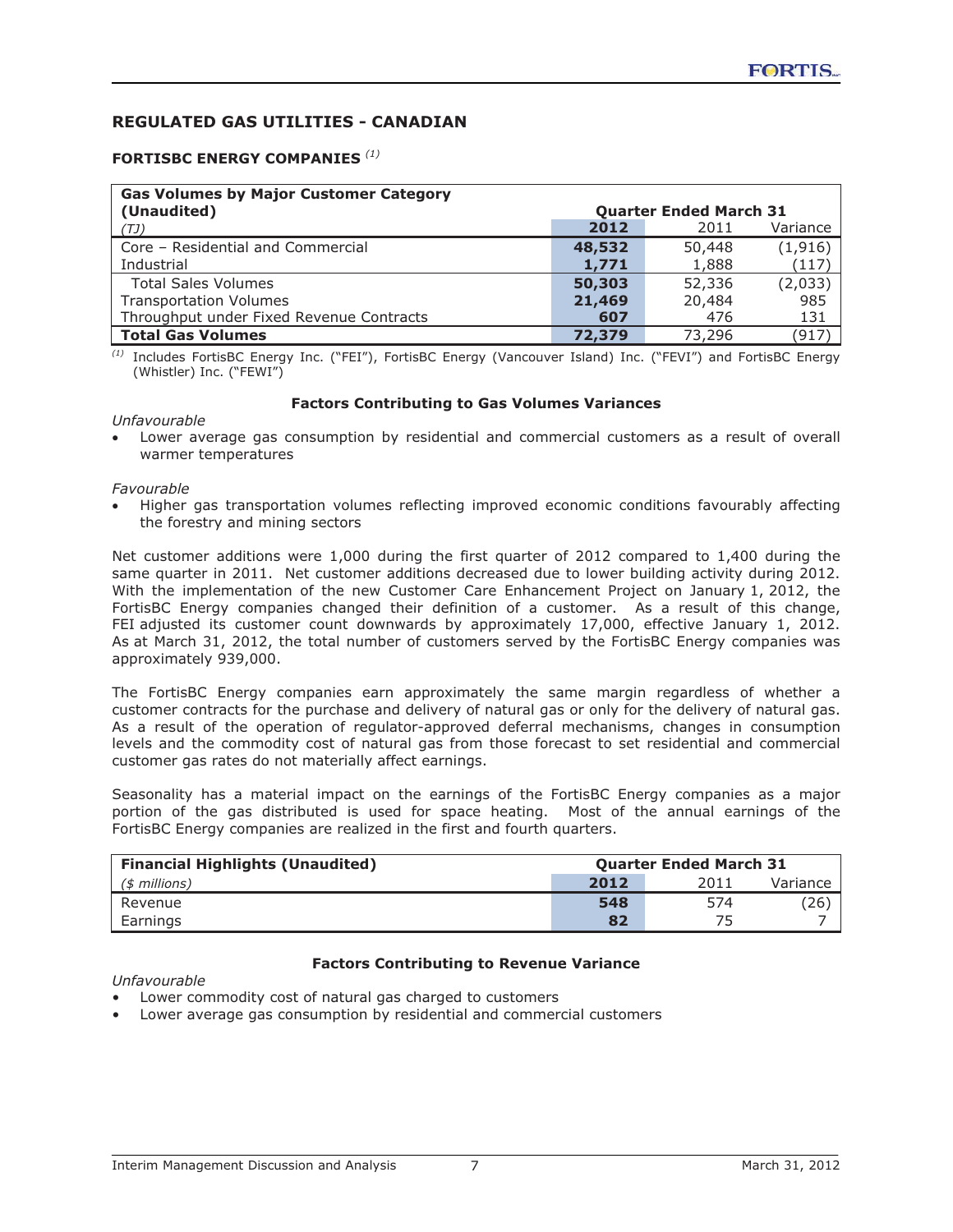#### *Favourable*

- An interim increase in the delivery component of customer rates, mainly due to ongoing investment in energy infrastructure and forecasted higher expenses recoverable from customers. A decision on 2012 and 2013 customer delivery rates was received by the FortisBC Energy companies in April 2012.
- Higher gas transportation volumes to the forestry and mining sectors

#### **Factors Contributing to Earnings Variance**

*Favourable* 

- - The seasonality of gas consumption and the timing of certain expenses in 2012. Revenue is recognized based on seasonal gas consumption while certain operating expenses, as well as depreciation, are generally incurred evenly throughout the year.
- -Rate base growth, due to continued investment in energy infrastructure
- -Higher gas transportation volumes to the forestry and mining sectors

#### *Unfavourable*

- -Lower-than-expected customer additions in the first quarter of 2012
- - Lower capitalized AFUDC, due to a lower asset base under construction during the first quarter of 2012

## **REGULATED ELECTRIC UTILITIES - CANADIAN**

#### **FORTISALBERTA**

| <b>Financial Highlights (Unaudited)</b>    | <b>Quarter Ended March 31</b> |       |          |
|--------------------------------------------|-------------------------------|-------|----------|
|                                            | 2012                          | 2011  | Variance |
| Energy Deliveries (gigawatt hours ("GWh")) | 4,482                         | 4,402 | 80       |
| Revenue (\$ millions)                      | 108                           | 100   |          |
| Earnings (\$ millions)                     | 21                            |       |          |

#### **Factors Contributing to Energy Deliveries Variance**

*Favourable* 

- - Growth in the number of customers, with the total number of customers increasing by approximately 8,000 quarter over quarter, driven by favourable economic conditions
- - Higher average consumption by the oilfield sector, due to increased activity mainly as a result of high market prices for oil

#### *Unfavourable*

- Lower average consumption by residential customers due to warmer-than-average temperatures during the first quarter of 2012

As a significant portion of FortisAlberta's distribution revenue is derived from fixed or largely fixed billing determinants, changes in quantities of energy delivered are not entirely correlated with changes in revenue. Revenue is a function of numerous variables, many of which are independent of actual energy deliveries.

#### *Favourable*

#### **Factors Contributing to Revenue Variance**

- - An interim increase in customer electricity distribution rates, effective January 1, 2012, reflecting the parameters of the Negotiated Settlement Agreement ("NSA") filed by FortisAlberta in November 2011 for 2012 rates. The interim rate increase was driven primarily by ongoing investment in energy infrastructure and forecasted higher expenses recoverable from customers. A decision on the NSA was received in April 2012 approving the interim increase in customer rates as final.
- -Growth in the number of customers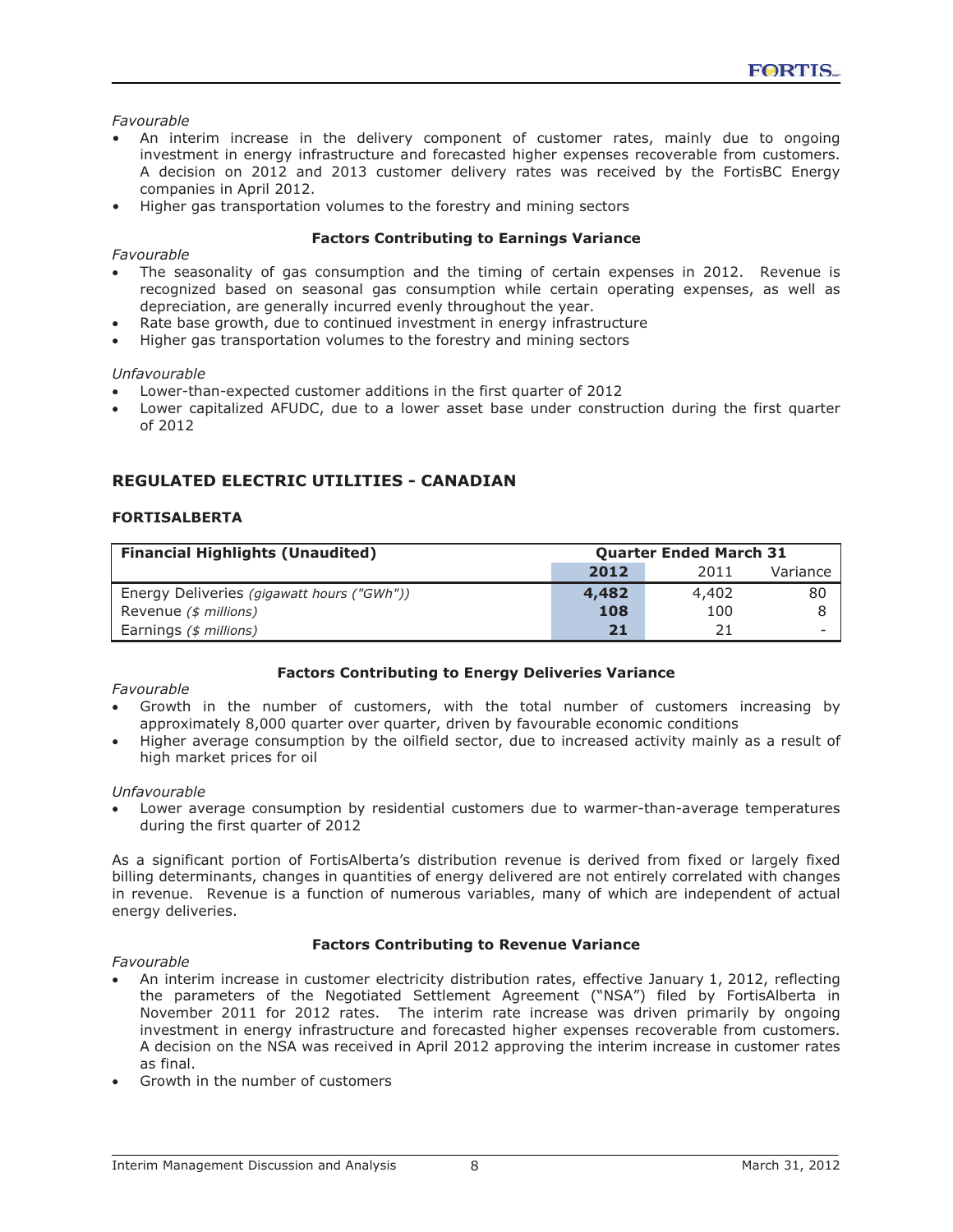#### *Unfavourable*

- A lower allowed ROE quarter over quarter. The cumulative impact on revenue, from January 1, 2011, of the decrease in the allowed ROE to 8.75%, effective for both 2011 and 2012, from 9.00% for 2010 was recognized during the fourth quarter of 2011, when the regulatory decision was received.

#### **Factors Contributing to Earnings Variance**

*Favourable* 

- Rate base growth, due to continued investment in energy infrastructure

#### *Unfavourable*

- An approximate \$1 million gain on the sale of property during the first quarter of 2011
- Lower-than-expected number of customers and lower-than-expected energy consumption by residential customers in the first quarter of 2012
- A lower allowed ROE quarter over quarter

## **FORTISBC ELECTRIC** *(1)*

| <b>Financial Highlights (Unaudited)</b> | <b>Quarter Ended March 31</b> |      |          |
|-----------------------------------------|-------------------------------|------|----------|
|                                         | 2012                          | 2011 | Variance |
| Electricity Sales (GWh)                 | 909                           | 905  |          |
| Revenue (\$ millions)                   | 87                            | 83   | Δ        |
| Earnings (\$ millions)                  | 16                            | 19   | ΄3       |

*(1)* Includes the regulated operations of FortisBC Inc. and operating, maintenance and management services related to the Waneta, Brilliant and Arrow Lakes hydroelectric generating plants and the distribution system owned by the City of Kelowna. Excludes the non-regulated generation operations of FortisBC Inc.'s wholly owned partnership, Walden Power Partnership

#### **Factor Contributing to Electricity Sales Variance**

*Favourable* 

-Growth in the number of customers

#### **Factors Contributing to Revenue Variance**

*Favourable* 

- - An interim, refundable increase in customer electricity rates, effective January 1, 2012, mainly reflecting ongoing investment in energy infrastructure and forecasted higher expenses recoverable from customers
- - A 1.4% increase in customer electricity rates, effective June 1, 2011, as a result of the flow through to customers of increased purchased power costs charged to FortisBC Electric by BC Hydro
- -The 0.4% increase in electricity sales

#### **Factors Contributing to Earnings Variance**

#### *Unfavourable*

- - The expiry of the PBR mechanism on December 31, 2011. During the first quarter of 2011, lower-than-expected costs, primarily purchased power costs, were shared equally between customers and FortisBC Electric under the PBR mechanism. Pursuant to the Company's 2012-2013 Revenue Requirements Application ("RRA"), which is subject to regulatory approval, variances between actual purchased power costs and certain other costs and those used to set customer electricity rates are subject to full deferral account treatment and, therefore, did not impact FortisBC Electric's earnings for the first quarter of 2012.
- -Increased operating expenses due to the timing of expenditures in 2012
- - Lower capitalized AFUDC due to a lower asset base under construction during the first quarter of 2012

*Favourable*

-Rate base growth, due to continued investment in energy infrastructure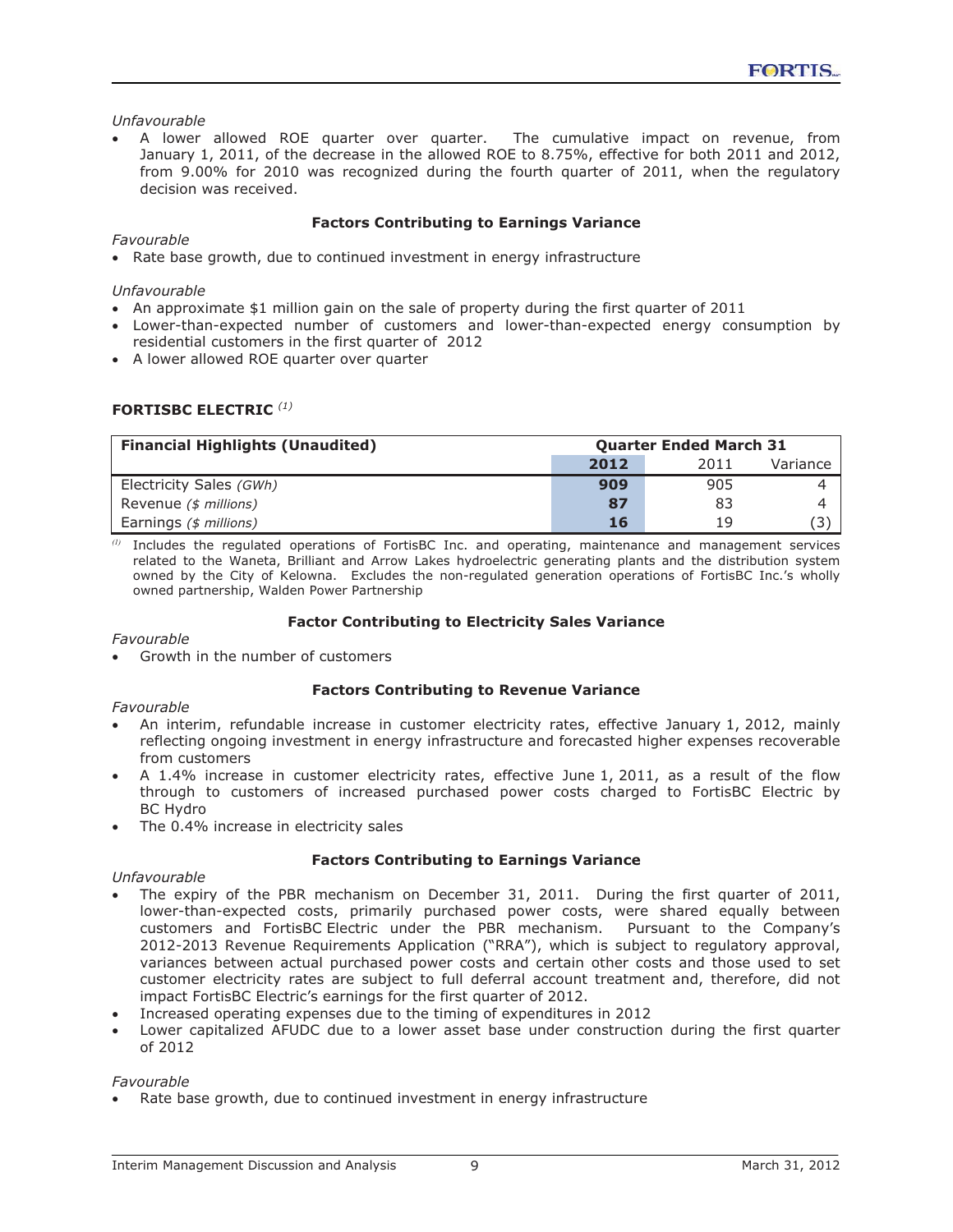### **NEWFOUNDLAND POWER**

| <b>Financial Highlights (Unaudited)</b> | <b>Quarter Ended March 31</b> |       |          |
|-----------------------------------------|-------------------------------|-------|----------|
|                                         | 2012                          | 2011  | Variance |
| Electricity Sales (GWh)                 | 1,914                         | 1,834 | 80       |
| Revenue (\$ millions)                   | 192                           | 183   | q        |
| Earnings (\$ millions)                  |                               |       |          |

#### **Factors Contributing to Electricity Sales Variance**

*Favourable* 

- -Growth in the number of customers
- - Higher average consumption, reflecting the higher concentration of electric-versus-oil heating in new home construction combined with economic growth

#### **Factors Contributing to Revenue Variance**

#### *Favourable*

• The 4.4% increase in electricity sales

#### *Unfavourable*

- Revenue during the first quarter of 2011 included amounts related to support structure arrangements, which were in place with Bell Aliant Inc. ("Bell Aliant") during 2011, associated with the joint-use poles held for sale to Bell Aliant. The joint-use poles were sold in October 2011.

## **Factors Contributing to Earnings Variance**

- *Favourable*  -Electricity sales growth
- - Lower effective corporate income taxes, primarily due to a lower allocation of Part VI.1 tax to Newfoundland Power and a lower statutory income tax rate

*Unfavourable*

- The impact of the support structure arrangements with Bell Aliant during 2011, as discussed above

## **OTHER CANADIAN ELECTRIC UTILITIES** *(1)*

| <b>Financial Highlights (Unaudited)</b> | <b>Quarter Ended March 31</b> |      |          |
|-----------------------------------------|-------------------------------|------|----------|
|                                         | 2012                          | 2011 | Variance |
| Electricity Sales (GWh)                 | 645                           | 654  | (9)      |
| Revenue (\$ millions)                   | 91                            | 91   |          |
| Earnings (\$ millions)                  |                               |      |          |

*(1)* Includes Maritime Electric and FortisOntario. FortisOntario mainly includes Canadian Niagara Power, Cornwall Electric and Algoma Power.

#### **Factors Contributing to Electricity Sales Variance**

*Unfavourable*

- Lower average consumption by residential and industrial customers in Ontario, reflecting more moderate temperatures and weakened economic conditions in the region

*Favourable* 

- - Growth in the number of residential customers and an increase in the number of residential customers using electricity for home heating on Prince Edward Island ("PEI")
- -Higher average consumption by commercial customers in the agricultural processing sector on PEI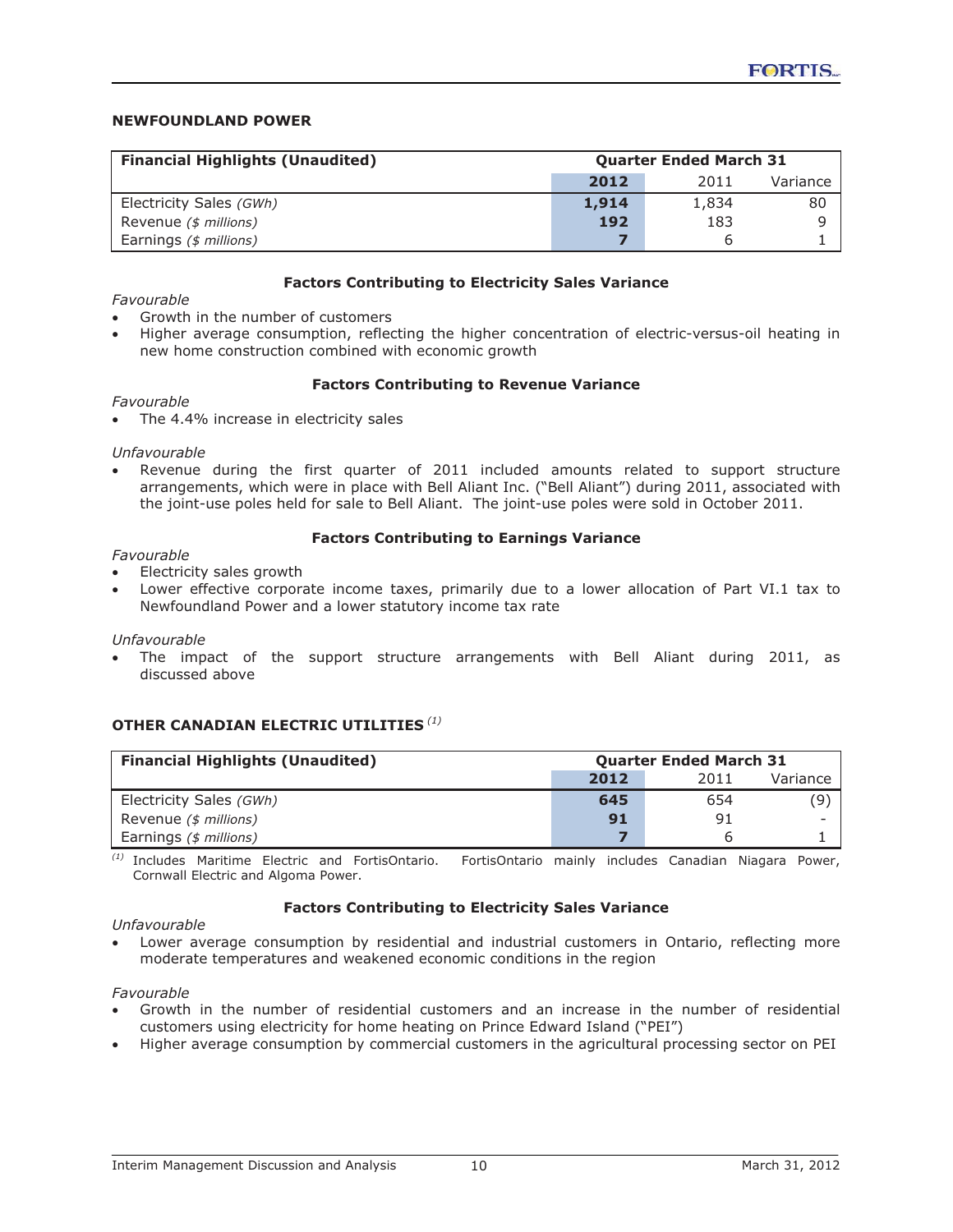#### **Factors Contributing to Revenue Variance**

#### *Favourable*

- -The flow through in customer electricity rates of higher energy supply costs at FortisOntario
- -Increased electricity sales on PEI, for the reason discussed above

#### *Unfavourable*

- - Lower basic component of customer rates at Maritime Electric, effective March 1, 2011, associated with the recovery of energy supply costs
- -Decreased electricity sales in Ontario, for the reason discussed above

#### **Factors Contributing to Earnings Variance**

*Favourable* 

- - Lower effective corporate income taxes, primarily due to higher deductions taken for income tax purposes compared to accounting purposes and lower statutory income tax rates
- -Increased electricity sales on PEI

#### **REGULATED ELECTRIC UTILITIES - CARIBBEAN** *(1)*

| <b>Financial Highlights (Unaudited)</b> | <b>Quarter Ended March 31</b> |      |              |
|-----------------------------------------|-------------------------------|------|--------------|
|                                         | 2012                          | 2011 | Variance     |
| Average US:CDN Exchange Rate (2)        | 1.00                          | 0.99 | 0.01         |
| Electricity Sales (GWh)                 | 166                           | 257  | (91)         |
| Revenue (\$ millions)                   | 63                            | 75   | (12)         |
| Earnings (\$ millions)                  | 3                             |      | $\mathbf{1}$ |

*(1)* Includes Caribbean Utilities on Grand Cayman, Cayman Islands, in which Fortis holds an approximate 60% controlling interest; wholly owned Fortis Turks and Caicos; and the financial results of the Corporation's approximate 70% controlling interest in Belize Electricity up to June 20, 2011. Effective June 20, 2011, the Government of Belize expropriated the Corporation's investment in Belize Electricity. As a result of no longer controlling the operations of the utility, Fortis discontinued the consolidation method of accounting for Belize Electricity, effective June 20, 2011. For further information, refer to the "Key Trends and Risks – Expropriated Assets" and "Business Risk Management – Investment in Belize" sections of the 2011 Annual MD&A.

*(2)* The reporting currency of Caribbean Utilities and Fortis Turks and Caicos is the US dollar. The reporting currency of Belize Electricity is the Belizean dollar, which is pegged to the US dollar at BZ\$2.00=US\$1.00.

#### **Factors Contributing to Electricity Sales Variance**

#### *Unfavourable*

- The expropriation of Belize Electricity and the resulting discontinuance of the consolidation method of accounting for the utility, effective June 20, 2011. Excluding Belize Electricity, electricity sales increased approximately 1.7% quarter over quarter.
- Cooler temperatures and higher rainfall experienced on Grand Cayman, which decreased air conditioning load

#### *Favourable*

- Growth in the number of customers in Grand Cayman and the Turks and Caicos Islands
- Warmer temperatures experienced in the Turks and Caicos Islands, which increased air conditioning load

#### **Factors Contributing to Revenue Variance**

#### *Unfavourable*

- The expropriation of Belize Electricity and the resulting discontinuance of the consolidation method of accounting for Belize Electricity, effective June 20, 2011

#### *Favourable*

- . The flow through in customer electricity rates of higher energy supply costs at Caribbean Utilities, due to an increase in the cost of fuel
- Higher electricity sales, excluding Belize Electricity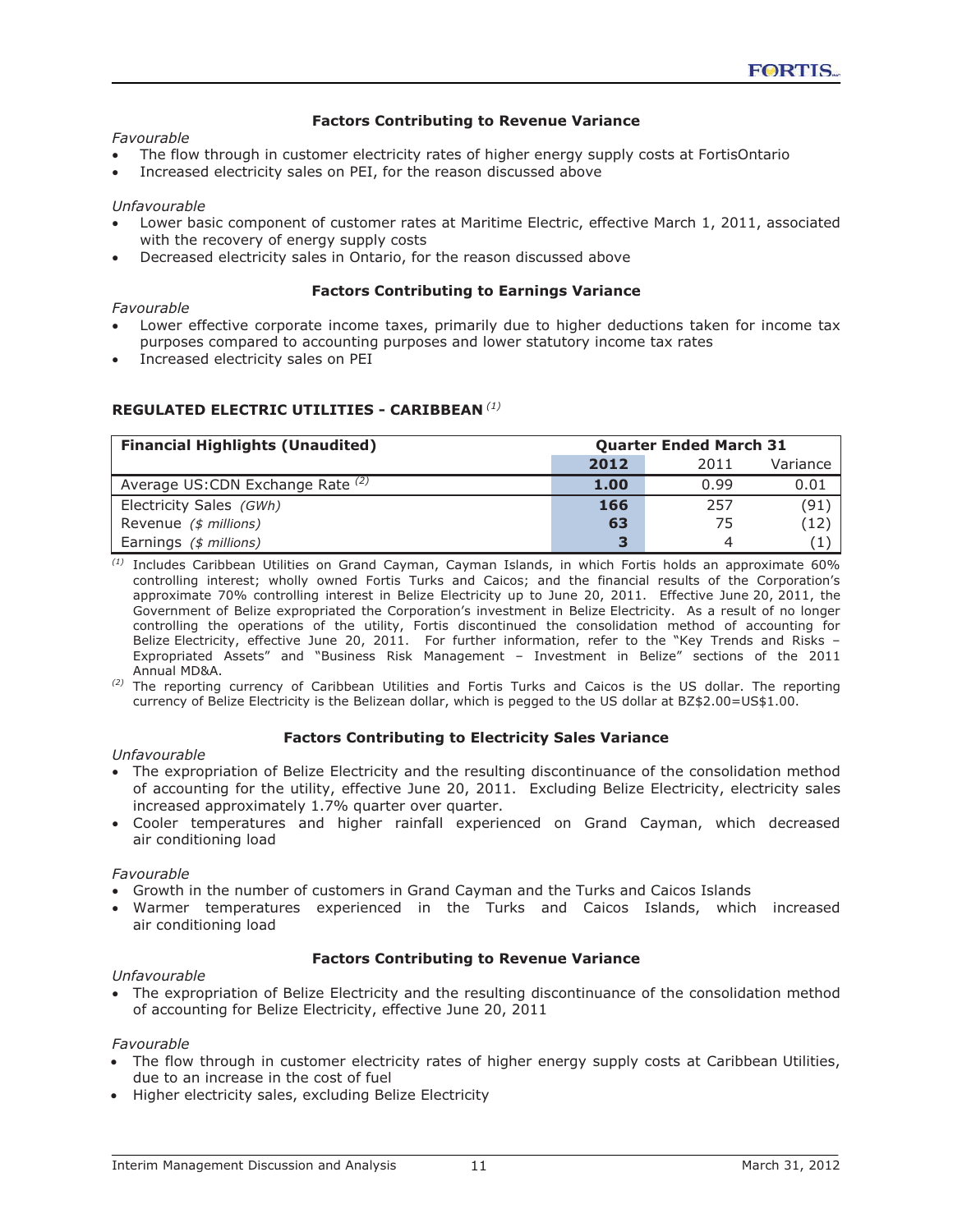#### **Factors Contributing to Earnings Variance**

*Unfavourable*

- Higher depreciation expense and finance charges, excluding Belize Electricity, largely due to investment in utility capital assets
- Increased operating expenses, excluding Belize Electricity, mainly associated with higher insurance expense and employee-related costs at Caribbean Utilities and the timing of capital projects at Fortis Turks and Caicos

*Favourable* 

- Higher electricity sales, excluding Belize Electricity
- Lower energy supply costs at Fortis Turks and Caicos, mainly due to more fuel-efficient production realized with the commissioning of new generation units at the utility

#### **NON-REGULATED - FORTIS GENERATION** *(1)*

| <b>Financial Highlights (Unaudited)</b> | <b>Quarter Ended March 31</b> |      |          |
|-----------------------------------------|-------------------------------|------|----------|
|                                         | 2012                          | 2011 | Variance |
| Energy Sales (GWh)                      | 88                            | 76   |          |
| Revenue (\$ millions)                   | g                             |      |          |
| Earnings (\$ millions)                  |                               |      |          |

*(1)* Includes the financial results of non-regulated generation assets in Belize, Ontario, central Newfoundland, British Columbia and Upper New York State, with a combined generating capacity of 139 MW, mainly hydroelectric

#### **Factors Contributing to Energy Sales Variance**

*Favourable* 

-Increased production in Belize, due to higher rainfall

*Unfavourable*

-Decreased production in Upper New York State, due to a generating facility being out of service

#### **Factor Contributing to Revenue and Earnings Variances**

*Favourable* 

-Increased production in Belize

In May 2011 the generator at Moose River's hydroelectric generating facility in Upper New York State sustained electrical damage. Equipment and business interruption insurance claims are ongoing. Revenue for the first quarter of 2012 reflects the accrual of insurance proceeds related to the loss of earnings for the first quarter of 2012 associated with the shutdown of the facility. The generator is under repair and the facility is expected to become operational in May 2012.

#### **NON-REGULATED - FORTIS PROPERTIES** *(1)*

| <b>Financial Highlights (Unaudited)</b>                  |       | <b>Quarter Ended March 31</b> |          |
|----------------------------------------------------------|-------|-------------------------------|----------|
|                                                          | 2012  | 2011                          | Variance |
| Hospitality - Revenue per Available Room ("RevPAR") (\$) | 66.54 | 63.29                         | 3.25     |
| Real Estate - Occupancy Rate (as at, %)                  | 92.2  | 94.3                          | (2.1)    |
| Hospitality Revenue (\$ millions)                        | 35    | 33                            |          |
| Real Estate Revenue (\$ millions)                        | 17    | 17                            |          |
| Total Revenue (\$ millions)                              | 52    | 50                            |          |
| Earnings (\$ millions)                                   |       |                               |          |

*(1)* Fortis Properties owns and operates 22 hotels, collectively representing 4,300 rooms, in eight Canadian provinces and approximately 2.7 million square feet of commercial office and retail space primarily in Atlantic Canada.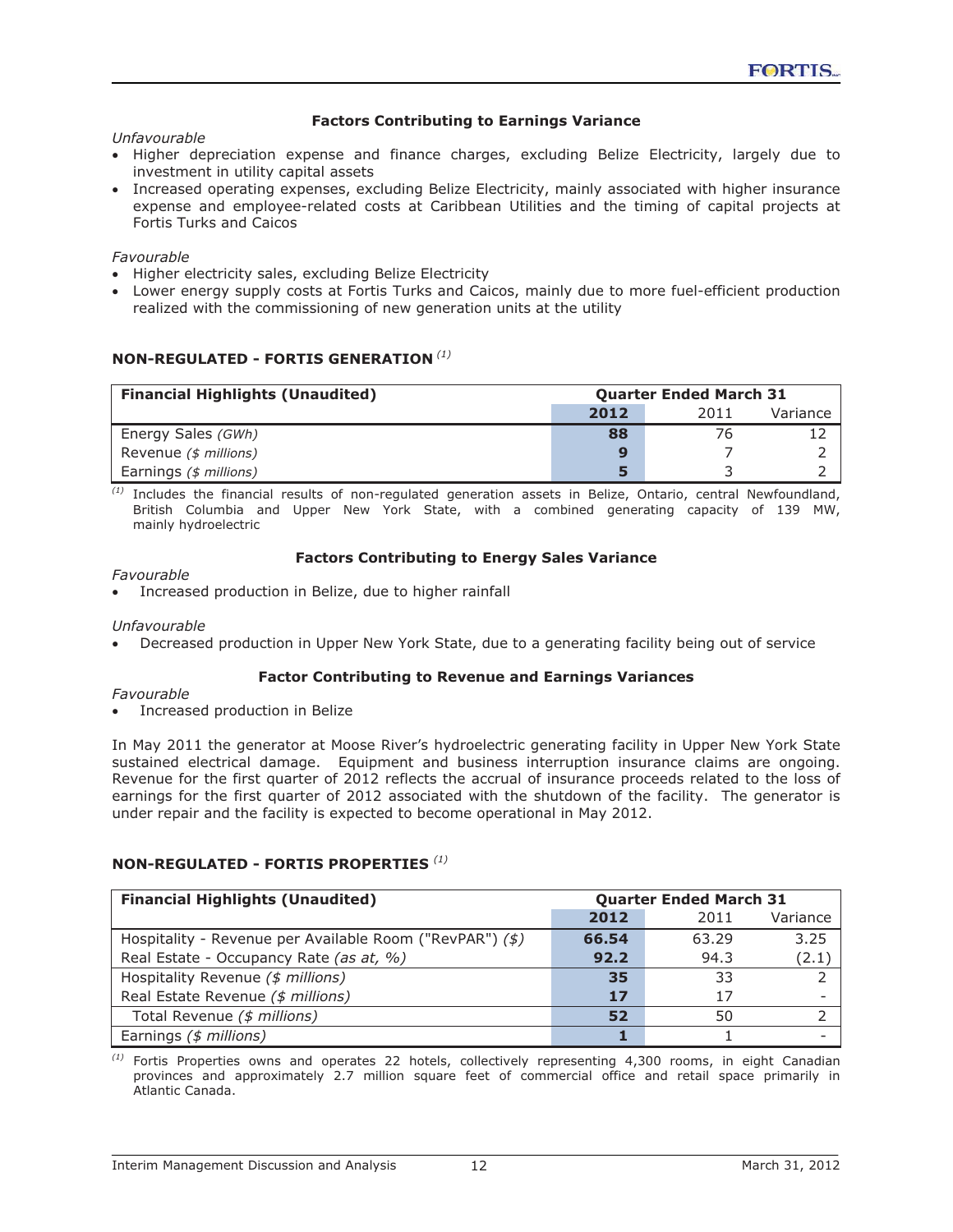#### **Factors Contributing to Revenue Variance**

#### *Favourable*

- - A 5.1% increase in RevPAR at the Hospitality Division, driven by contribution from the Hilton Suites Winnipeg Airport hotel, which was acquired in October 2011
- - Excluding the impact of the Hilton Suites Winnipeg Airport hotel, RevPAR was \$64.85 for the first quarter of 2012, an increase of 2.5% quarter over quarter. RevPAR increased due to an overall 3.1% increase in the average daily room rate, partially offset by an overall 0.6% decrease in hotel occupancy. The average daily room rate increased in all regions. Hotel occupancy in Atlantic Canada and central Canada decreased, while occupancy in western Canada increased.

#### **Factors Contributing to Earnings Variance**

#### *Favourable*

• Contribution from the Hilton Suites Winnipeg Airport hotel

#### *Unfavourable*

• A \$0.5 million gain on the sale of the Viking Mall during the first quarter of 2011

| <b>Financial Highlights (Unaudited)</b> |      | <b>Quarter Ended March 31</b> |          |  |  |
|-----------------------------------------|------|-------------------------------|----------|--|--|
| $($$ millions)                          | 2012 | 2011                          | Variance |  |  |
| Revenue                                 | 6    | 6                             |          |  |  |
| <b>Operating Expenses</b>               | 3    |                               |          |  |  |
| Depreciation and Amortization           |      |                               |          |  |  |
| Other Income (Expenses), Net            | (5)  |                               | (5)      |  |  |
| Finance Charges                         | 11   | 14                            | (3)      |  |  |
| Income Tax Recovery                     | (4)  | (3)                           | (1)      |  |  |
|                                         | (10) | (8)                           | (2)      |  |  |
| Preference Share Dividends              | 11   | 11                            |          |  |  |
| <b>Net Corporate and Other Expenses</b> | (21) | (19)                          | (2)      |  |  |

#### **CORPORATE AND OTHER** *(1)*

*(1)* Includes Fortis net corporate expenses, net expenses of non-regulated FortisBC Holdings Inc. ("FHI") corporate-related activities and the financial results of FHI's non-regulated wholly owned subsidiary FortisBC Alternative Energy Services Inc. and FHI's 30% ownership interest in CustomerWorks Limited Partnership ("CWLP"). The contracts between CWLP and the FortisBC Energy companies ended on December 31, 2011.

#### **Factors Contributing to Net Corporate and Other Expenses Variance**

#### *Unfavourable*

- Increased other expenses, net of other income, driven by approximately \$4 million of costs incurred in the first quarter of 2012 related to the pending acquisition of CH Energy Group and an approximate \$1.5 million foreign exchange loss associated with the translation of the US dollar-denominated long-term other asset representing the book value of the Corporation's former investment in Belize Electricity

#### *Favourable*

- Lower finance charges primarily due to: (i) higher capitalized interest associated with the financing of the construction of the Corporation's 51% controlling ownership interest in the Waneta Expansion; (ii) lower credit facility borrowings due to the repayment of borrowings during the third quarter of 2011 with a portion of the proceeds from the public common equity offering in mid-2011; and (iii) the conversion of the Corporation's US\$40 million unsecured convertible subordinated debentures into common shares in November 2011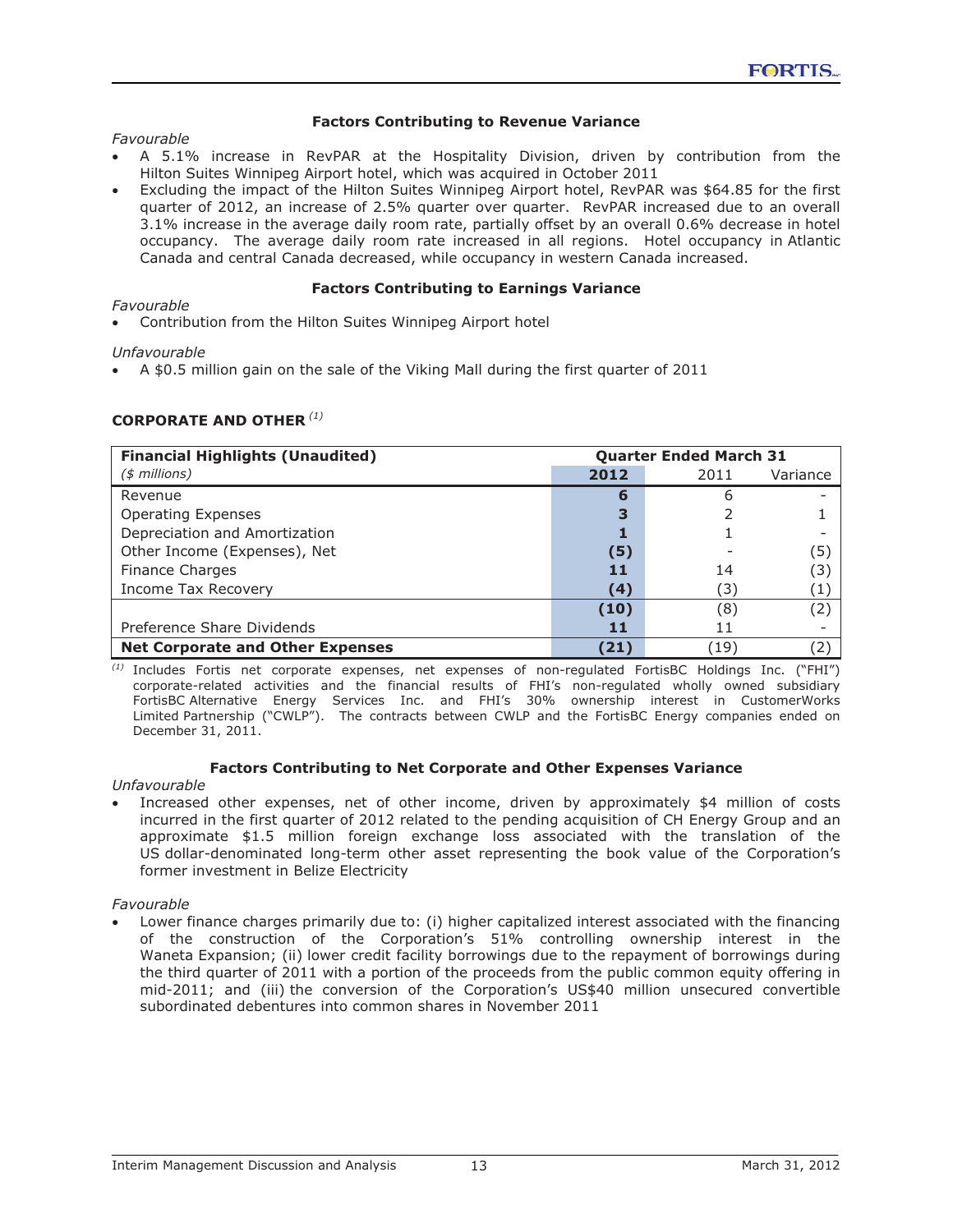## **REGULATORY HIGHLIGHTS**

**NATURE OF REGULATION**

The nature of regulation and material regulatory decisions and applications associated with each of the Corporation's regulated gas and electric utilities for the first quarter of 2012 are summarized as follows.

|                             | יוטגוניטונג שו ולבטטבאונטו                                                                      | <b>Allowed</b><br>Common |                      | Allowed Returns (%)  |                         | <b>Supportive Features</b>                                                                                                                                                                                                         |
|-----------------------------|-------------------------------------------------------------------------------------------------|--------------------------|----------------------|----------------------|-------------------------|------------------------------------------------------------------------------------------------------------------------------------------------------------------------------------------------------------------------------------|
| Regulated<br><b>Utility</b> | Regulatory<br><b>Authority</b>                                                                  | <b>Equity</b><br>(9/0)   | 2010                 | 2011                 | 2012                    | <b>Future or Historical Test Year</b><br><b>Used to Set Customer Rates</b>                                                                                                                                                         |
|                             |                                                                                                 |                          |                      | <b>ROE</b>           |                         | COS/ROE                                                                                                                                                                                                                            |
| FEI                         | <b>British Columbia</b><br><b>Utilities Commission</b><br>("BCUC")                              | 40                       | 9.50                 | 9.50                 | 9.50                    | FEI: Prior to January 1, 2010, 50/50<br>sharing of earnings above or below<br>the allowed ROE under a PBR<br>mechanism that expired on<br>December 31, 2009 with a two-year                                                        |
| <b>FEVI</b>                 | <b>BCUC</b>                                                                                     | 40                       | 10.00                | 10.00                | 10.00                   | phase-out                                                                                                                                                                                                                          |
| <b>FEWI</b>                 | <b>BCUC</b>                                                                                     | 40                       | 10.00                | 10.00                | 10.00                   | ROEs established by the BCUC                                                                                                                                                                                                       |
|                             |                                                                                                 |                          |                      |                      |                         | Future Test Year                                                                                                                                                                                                                   |
| FortisBC<br>Electric        | <b>BCUC</b>                                                                                     | 40                       | 9.90                 | 9.90                 | 9.90                    | COS/ROE<br>PBR mechanism for 2009 through<br>2011: 50/50 sharing of earnings<br>above or below the allowed ROE up<br>to an achieved ROE that is 200 basis<br>points above or below the allowed<br>ROE - excess to deferral account |
|                             |                                                                                                 |                          |                      |                      |                         | ROE established by the BCUC                                                                                                                                                                                                        |
|                             |                                                                                                 |                          |                      |                      |                         | Future Test Year                                                                                                                                                                                                                   |
| FortisAlberta               | Alberta Utilities                                                                               | 41                       | 9.00                 | 8.75                 | 8.75                    | COS/ROE                                                                                                                                                                                                                            |
|                             | Commission<br>("AUC")                                                                           |                          |                      |                      |                         | ROE established by the AUC<br>Future Test Year                                                                                                                                                                                     |
| Newfoundland<br>Power       | Newfoundland and<br>Labrador Board of<br>Commissioners of<br><b>Public Utilities</b><br>("PUB") | 45                       | $9.00 +/-$<br>50 bps | $8.38 +/-$<br>50 bps | $8.38 + (-1)$<br>50 bps | COS/ROE<br>The allowed ROE is set using an<br>automatic adjustment formula tied<br>to long-term Canada bond yields. The<br>formula has been suspended for 2012.<br>Future Test Year                                                |
| Maritime                    | <b>Island Regulatory</b>                                                                        | 40                       | 9.75                 | 9.75                 | 9.75                    | COS/ROE                                                                                                                                                                                                                            |
| Electric                    | and Appeals<br>Commission<br>(''IRAC")                                                          |                          |                      |                      |                         | <b>Future Test Year</b>                                                                                                                                                                                                            |
| FortisOntario               | Ontario Energy                                                                                  |                          |                      |                      |                         | Canadian Niagara Power - COS/ROE                                                                                                                                                                                                   |
| Electric                    | Board ("OEB")<br>Canadian Niagara<br>Power                                                      | 40                       | 8.01                 | 8.01                 | $8.01^{(2)}$            | Algoma Power - COS/ROE and<br>subject to Rural and Remote Rate                                                                                                                                                                     |
|                             | Algoma Power                                                                                    | 40                       | 8.57                 | 9.85                 | $9.85^{(2)}$            | Protection ("RRRP") Program                                                                                                                                                                                                        |
|                             | Franchise Agreement                                                                             |                          |                      |                      |                         |                                                                                                                                                                                                                                    |
|                             | Cornwall Electric                                                                               |                          |                      |                      |                         | Cornwall Electric - Price cap with<br>commodity cost flow through                                                                                                                                                                  |
|                             |                                                                                                 |                          |                      |                      |                         | Canadian Niagara Power - 2009<br>historical test year for 2010, 2011                                                                                                                                                               |
|                             |                                                                                                 |                          |                      |                      |                         | and 2012<br>Algoma Power - 2007 historical test<br>year for 2010; 2011 test year for 2011<br>and 2012                                                                                                                              |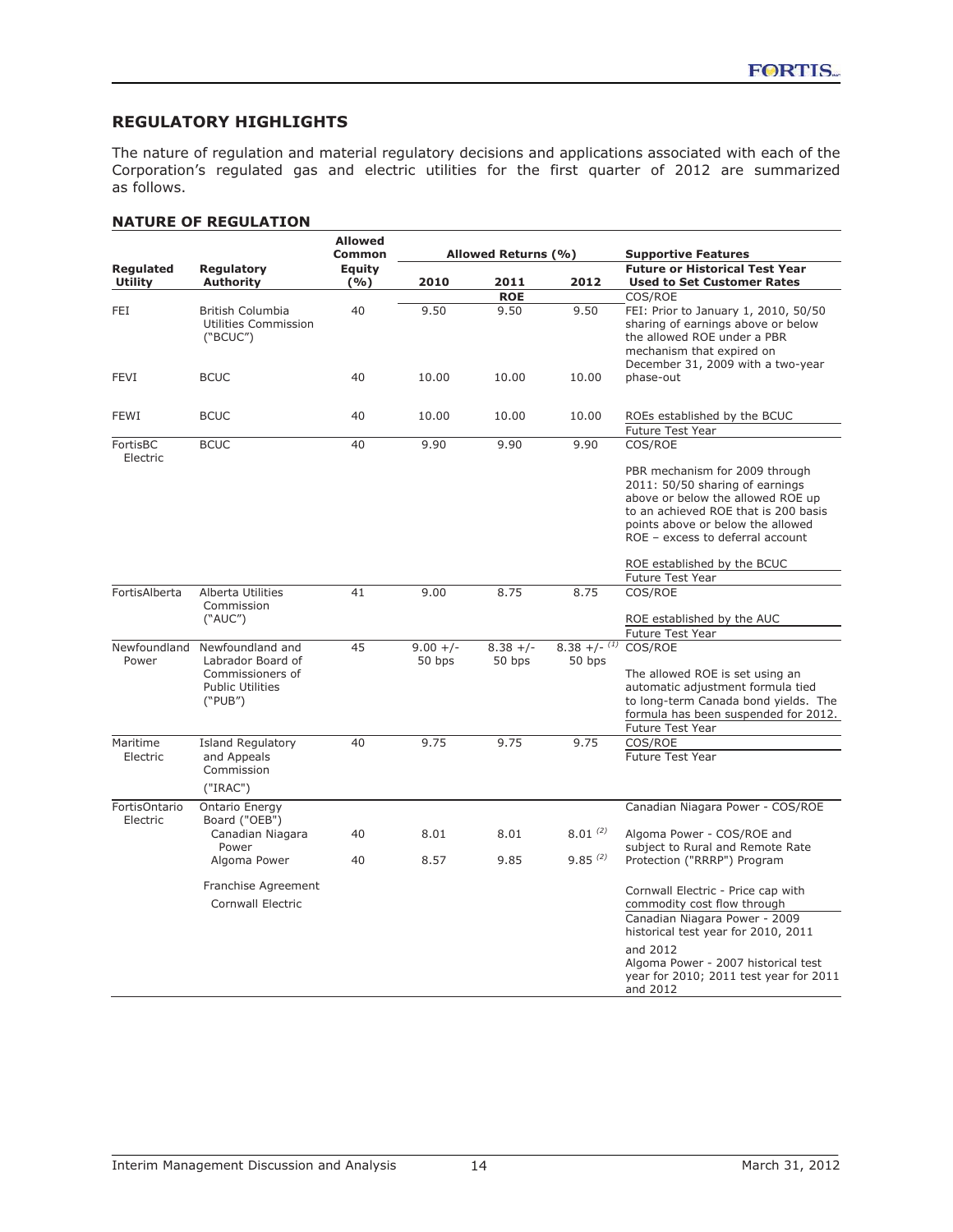#### **NATURE OF REGULATION (cont'd)**

|                                   |                                                                                           | <b>Allowed</b><br><b>Common</b> |               | Allowed Returns (%) |               | <b>Supportive Features</b>                                                                                                                                                                                        |
|-----------------------------------|-------------------------------------------------------------------------------------------|---------------------------------|---------------|---------------------|---------------|-------------------------------------------------------------------------------------------------------------------------------------------------------------------------------------------------------------------|
| Regulated<br>Utility              | Regulatory<br><b>Authority</b>                                                            | <b>Equity</b><br>(%)            | 2010          | 2011                | 2012          | <b>Future or Historical Test Year</b><br><b>Used to Set Customer Rates</b>                                                                                                                                        |
|                                   |                                                                                           |                                 |               | <b>ROE</b>          |               | COS/ROA                                                                                                                                                                                                           |
| Caribbean                         | Electricity                                                                               | N/A                             | $7.75 -$      | $7.75 -$            | $7.25 -$      |                                                                                                                                                                                                                   |
| <b>Utilities</b>                  | Regulatory<br>Authority ("ERA")                                                           |                                 | 9.75          | 9.75                | 9.25          | Rate-cap adjustment mechanism<br>("RCAM") based on published<br>consumer price indices                                                                                                                            |
|                                   |                                                                                           |                                 |               |                     |               | The Company may apply for a special<br>additional rate to customers in the<br>event of a disaster, including a<br>hurricane.                                                                                      |
|                                   |                                                                                           |                                 |               |                     |               | <b>Historical Test Year</b>                                                                                                                                                                                       |
| <b>Fortis Turks</b><br>and Caicos | Utilities make<br>annual filings to the                                                   | N/A                             | $17.50^{(3)}$ | $17.50^{(3)}$       | $17.50^{(3)}$ | COS/ROA                                                                                                                                                                                                           |
|                                   | Interim Government<br>of the Turks and Caicos<br>Caicos Islands<br>("Interim Government") |                                 |               |                     |               | If the actual ROA is lower than the<br>allowed ROA, due to additional costs<br>resulting from a hurricane or other<br>event, the Company may apply for<br>an increase in customer rates in the<br>following year. |
| $(11 - 2)$                        |                                                                                           |                                 |               |                     |               | <b>Future Test Year</b>                                                                                                                                                                                           |

*(1)* Interim, pending the review of Newfoundland Power's cost of capital in 2012 by the PUB

*(2)* Based on the ROE automatic adjustment formula, the allowed ROE for electric utilities in Ontario is 9.12% for utilities with rates effective May 1, 2012. This ROE is not applicable to regulated electric utilities in Ontario until they are scheduled to file their next full COS rate applications. As a result, the allowed ROE of 9.12% is not applicable to Canadian Niagara Power or Algoma Power for 2012.

*(3)* Amount provided under licence. ROA achieved in 2010 and 2011 was significantly lower than the ROA allowed under the licence due to significant investment occurring at the utility and the lack of rate relief thereto.

#### **MATERIAL REGULATORY DECISIONS AND APPLICATIONS**

**Regulated Utility Summary Description** 

- FEI/FEVI/FEWI FEI and FEWI review with the BCUC natural gas and propane commodity prices every three months and midstream costs annually, in order to ensure the flow-through rates charged to customers are sufficient to cover the cost of purchasing natural gas and propane and contracting for midstream resources, such as third-party pipeline and/or storage capacity. The commodity cost of natural gas and propane and midstream costs are flowed through to customers without markup. The bundled rate charged to FEVI customers includes a component to recover approved gas costs and is set annually. In order to ensure that the balance in the Commodity Cost Reconciliation Account is recovered on a timely basis, FEI and FEWI prepare and file quarterly calculations with the BCUC to determine whether customer rate adjustments are needed to reflect prevailing market prices for natural gas. These rate adjustments ignore the temporal effect of derivative valuation adjustments on the balance sheet and, instead, reflect the forward forecast of gas costs over the recovery period.
	- Effective January 1, 2012, interim rates for residential customers in the Lower Mainland, Fraser Valley and Interior, North and Kootenay service areas increased by approximately 3% and interim rates for FEWI's residential customers increased by approximately 6%, reflecting changes in delivery and midstream costs. Interim approval was also received to hold FEVI customer rates at 2011 levels, effective January 1, 2012. Natural gas commodity rates were unchanged, effective January 1, 2012.
	- Effective April 1, 2012, due to a decrease in natural gas commodity rates, rates for residential customers in the Lower Mainland, Fraser Valley and Interior, North and Kootenay service areas decreased by approximately 10% and rates for residential customers at FEWI decreased approximately 6%, following the BCUC's quarterly review of commodity costs.
	- In July 2011 FEVI received a BCUC decision approving the option for two First Nations bands to invest up to a combined 15% in the equity component of the capital structure of the liquefied natural gas ("LNG") storage facility on Vancouver Island. In late 2011 each band exercised its option and each invested approximately \$6 million in equity in the LNG storage facility on January 1, 2012.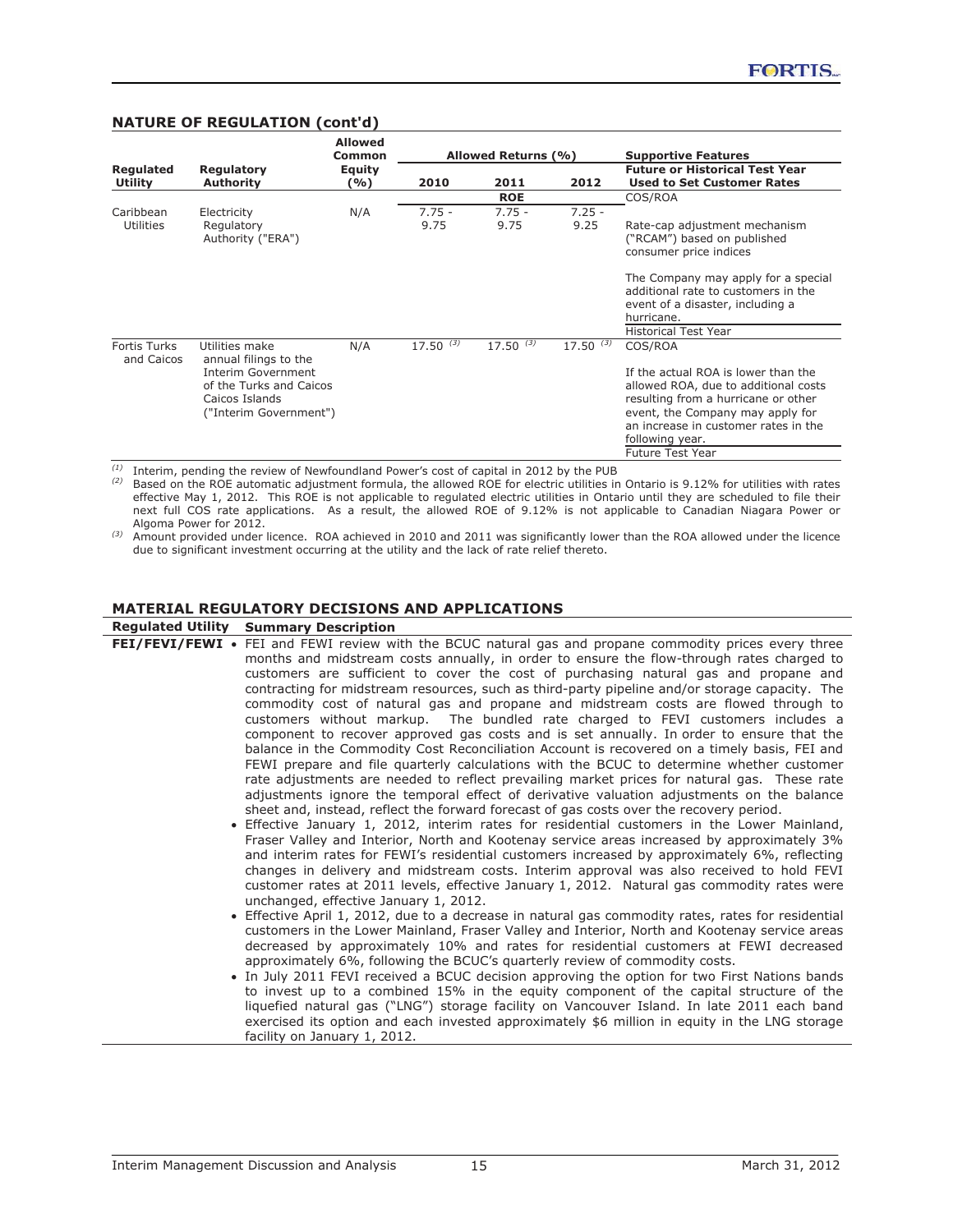**Regulated Utility Summary Description** 

- FEI/FEVI/FEWI In October 2011 FEI filed an application for approval of expenditures of approximately **(cont'd)**  \$5 million on facilities required to provide thermal energy services to 19 buildings in the Delta School District located in the Greater Vancouver area and to provide thermal energy upgrades to the buildings over the next two years. When completed, FEI will own, operate and maintain the new thermal plants and charge the Delta School District a single rate for thermal energy consumed. In March 2012 the BCUC issued its decision granting FEI a Certificate of Public Convenience and Necessity ("CPCN") related to the capital expenditures, on the condition that FEI assign the related third-party contracts associated with the above-noted project to a regulated company affiliated with FEI, which FEI has complied with. Approval of the related customer rates and rate design, as filed by FEI, were denied and the Company refiled revised rates and rate design in April 2012, as invited by the BCUC, with a decision pending from the BCUC.
	- In February 2012 the BCUC approved FEI's amended application for a general tariff for the provision of compressed natural gas ("CNG") and LNG for transportation vehicles. In February 2012 FEI subsequently filed for a CPCN to construct and operate CNG fueling station infrastructure, to be in service October 2012, along with a long-term contract with a counterparty for the supply of CNG in accordance with the approved general tariff. A decision on the above matter is expected in May 2012.
	- In November 2011 FEI, FEVI and FEWI filed an application with the BCUC for the amalgamation of the three companies into one legal entity and for the implementation of common rates and services for the utilities' customers across British Columbia, effective January 1, 2013. In late 2011 the utilities temporarily suspended their application while they provide additional information to the BCUC, as requested. In April 2012 the utilities refiled their application. The amalgamation requires approval by the BCUC and consent of the Government of British Columbia.
	- In November 2011 the BCUC issued preliminary notification to public utilities subject to its regulation, including the FortisBC gas and electric utilities, that it planned to initiate a Generic Cost of Capital ("GCOC") Proceeding in early 2012. In February 2012 the BCUC established that a GCOC Proceeding would take place and, in March 2012, provided for comment a preliminary scoping document outlining the matters to be examined by the proceeding. In April 2012 the BCUC issued a final scoping document identifying the items that will be reviewed as part of the GCOC Proceeding, which include: (i) the appropriate cost of capital for a benchmark low-risk utility effective January 1, 2013, which includes capital structure, ROE and interest on debt; (ii) the establishment of a benchmark ROE based on a benchmark low-risk utility effective from January 1, 2013 through December 31, 2013 for the initial transition year; (iii) the determination of whether a return to an ROE automatic adjustment mechanism is warranted, which would be implemented January 1, 2014 or, if not, a future regulatory process will be set to review the ROE for a benchmark low-risk utility beyond December 31, 2013; (iv) a generic methodology on how to establish each utility's cost of capital in reference to the cost of capital for a benchmark low-risk utility; (v) a methodology to establish a deemed capital structure and deemed cost of capital, particularly for those utilities without third-party debt; and (vi) for those utilities that require a deemed interest rate, a methodology to establish a deemed interest rate automatic adjustment mechanism and, if not warranted, a future regulatory process will be set on how the deemed interest rate would be adjusted beyond December 31, 2013. The GCOC Proceeding is not intended to set each utility's risk premium. As part of the GCOC Proceeding, the BCUC will retain an independent consultant to report on regulatory practices in Canadian jurisdictions. The GCOC Proceeding will occur in 2012. The result of the GCOC Proceeding could materially impact the earnings of the FortisBC Energy Companies and FortisBC Electric.
	- In April 2012 the BCUC issued its decision on the FortisBC Energy companies' 2012-2013 RRAs. The interim increases in customer rates, effective January 1, 2012, at FEI and FEWI reflected the applied for rate increases. The above-noted decision is expected to result in a decrease in customer delivery rates at FEI and FEWI in the range of 1%-2% from the interim rates. In its decision, the BCUC approved FEVI's 2012 and 2013 customer rates to remain unchanged from 2011 customer rates. The difference between interim and final customer rates at FEI and FEWI will be refunded to customers over the remainder of 2012. The final approved customer delivery rates reflect allowed ROEs and capital structure unchanged from 2011. The final rate increases were driven by ongoing investment in energy infrastructure focused on system integrity and reliability, and forecasted increased operating expenses associated with inflation, a heightened focus on safety and security of the natural gas system, and increasing compliance with codes and regulations.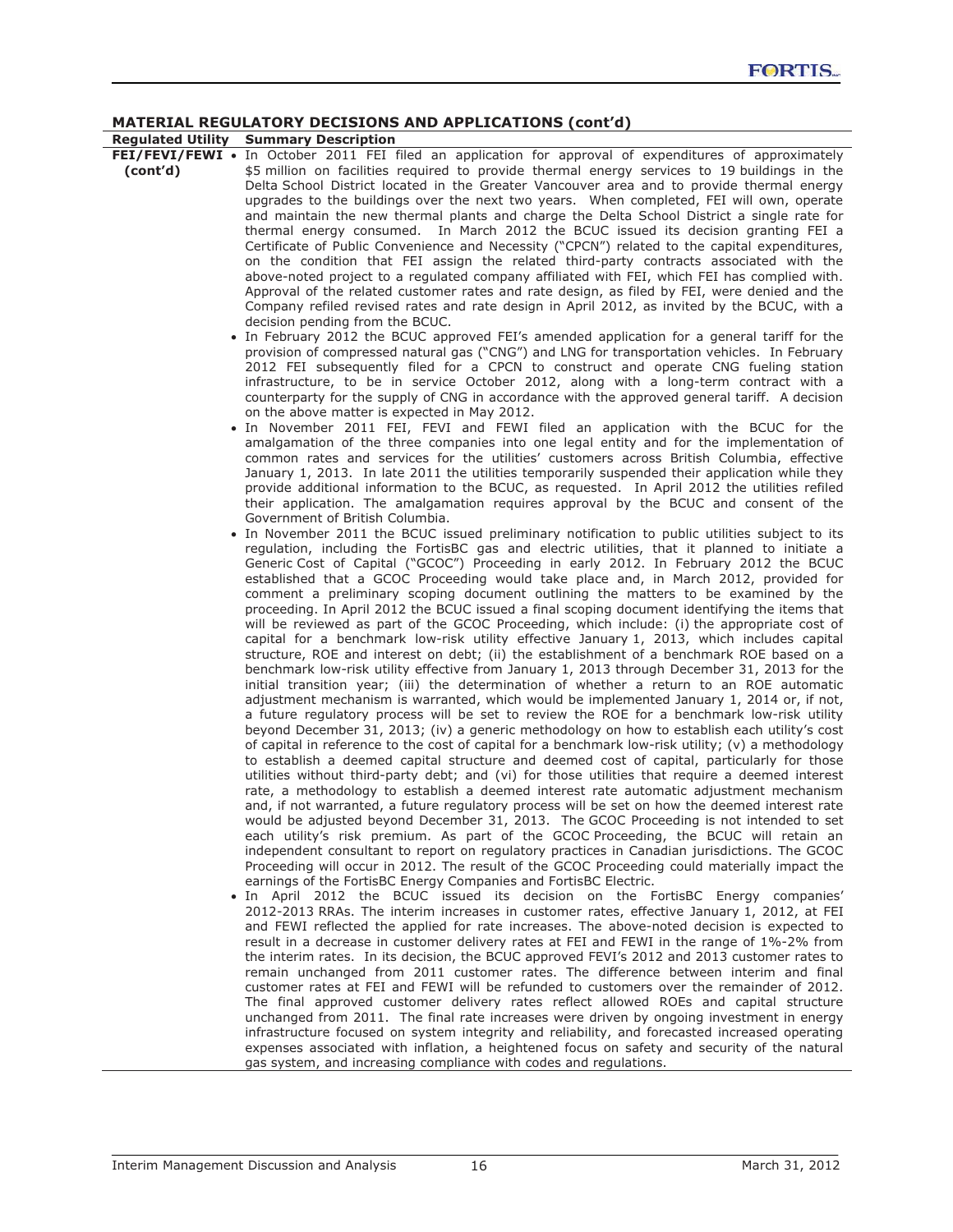|                                    | <b>Regulated Utility Summary Description</b>                                                                                                                                                                                                                                                                                                                                                                                                                                                                                                                                                                                                                                                                                                                                                                                                                                                                                                                                                                                                                                                                                                                                                                                                                                                   |
|------------------------------------|------------------------------------------------------------------------------------------------------------------------------------------------------------------------------------------------------------------------------------------------------------------------------------------------------------------------------------------------------------------------------------------------------------------------------------------------------------------------------------------------------------------------------------------------------------------------------------------------------------------------------------------------------------------------------------------------------------------------------------------------------------------------------------------------------------------------------------------------------------------------------------------------------------------------------------------------------------------------------------------------------------------------------------------------------------------------------------------------------------------------------------------------------------------------------------------------------------------------------------------------------------------------------------------------|
| <b>FortisBC</b><br><b>Electric</b> | • In June 2011 FortisBC Electric filed its 2012-2013 RRA, which included its 2012-2013 Capital<br>Expenditure Plan and its Integrated System Plan ("ISP"). The ISP includes the Company's<br>Resource Plan, Long-Term Capital Plan and Long-Term Demand Side Management Plan.<br>FortisBC Electric requested an interim 4% increase in customer electricity rates effective<br>January 1, 2012 and a 6.9% increase effective January 1, 2013. The rate increases are due to<br>ongoing investment in energy infrastructure, including increased costs of financing the<br>investment, as well as increased purchased power costs. The requested customer rates reflect<br>an allowed ROE and capital structure unchanged from 2011. In addition to a continuation of<br>deferral accounts and flow-through treatments that existed under the PBR agreement, which<br>expired at the end of 2011, the 2012-2013 RRA proposes deferral accounts and flow-through<br>treatment for variances from the forecast used to set customer rates for electricity revenue,<br>purchased power costs and certain other costs.                                                                                                                                                                              |
|                                    | • In November 2011 FortisBC Electric filed an updated 2012-2013 RRA to include updated<br>financial estimates and forecasts, resulting in a revised requested increase in customer rates<br>of 1.5%, effective January 1, 2012, and 6.5%, effective January 1, 2013. The revised<br>application assumes forecast midyear rate base of approximately \$1,146 million for 2012 and<br>\$1,215 million for 2013. An oral hearing process occurred in March 2012 and a decision is<br>expected mid-2012. The interim, refundable customer rate increase of 1.5%, effective<br>January 1, 2012, was approved by the BCUC pending a final decision on the Company's<br>2012-2013 RRA.                                                                                                                                                                                                                                                                                                                                                                                                                                                                                                                                                                                                                |
|                                    | • In November 2011 FortisBC Electric executed an agreement to purchase capacity from the<br>Waneta Expansion. The agreement allows FortisBC Electric to purchase capacity over 40 years<br>upon completion of the Waneta Expansion, which is expected to be in spring 2015. The form<br>of the agreement was originally accepted for filing by the BCUC in September 2010. The<br>BCUC is conducting its usual review process of the executed agreement, filed in<br>November 2011, to determine whether a hearing is necessary to decide whether the<br>agreement is in the public interest.                                                                                                                                                                                                                                                                                                                                                                                                                                                                                                                                                                                                                                                                                                  |
|                                    | • In March 2012 the BCUC issued an order establishing a written hearing process to review the<br>prudency of approximately \$29 million in capital expenditures incurred related to the<br>Kettle Valley Distribution Source Project, which was substantially completed in 2009.<br>FortisBC Electric believes that the capital expenditures were prudently incurred and, therefore,<br>cannot reasonably determine if any of such expenditures may be disallowed from rate base<br>and any resulting financial impact. The hearing is expected to take place throughout 2012.                                                                                                                                                                                                                                                                                                                                                                                                                                                                                                                                                                                                                                                                                                                 |
| <b>FortisAlberta</b>               | • In October 2010 the Central Alberta Rural Electrification Association ("CAREA") filed an<br>application with the AUC requesting that, effective January 1, 2012, CAREA be entitled to<br>service any new customers wishing to obtain electricity for use on property overlapping<br>CAREA's service area and that FortisAlberta be restricted to providing service in the CAREA<br>service area only to those customers who are not being provided service by CAREA.<br>FortisAlberta intervened in the proceeding to oppose CAREA's request, with an oral argument<br>heard in April 2012. A decision on this matter is expected during the third quarter of 2012.<br>• In 2010 the AUC initiated a process to reform utility rate regulation for distribution utilities in<br>Alberta. The AUC intends to introduce PBR-based distribution service rates beginning in 2013<br>for a five-year term, with 2012 to be used as the base year. In July 2011 FortisAlberta, along<br>with other distribution utilities operating under the AUC's jurisdiction, submitted PBR proposals<br>to the AUC. The Company's submission outlines its views as to how PBR should be<br>implemented at FortisAlberta. A hearing on the matter commenced in April 2012 with a<br>decision expected in 2012. |
|                                    | • In December 2011 the AUC issued its decision on its 2011 GCOC Proceeding, establishing the<br>allowed ROE at 8.75% for 2011 and 2012 and, on an interim basis, at 8.75% for 2013. The<br>equity component of FortisAlberta's capital structure remains at 41% and will continue at that<br>level until changed by any future order of the AUC. The AUC concluded that it would not<br>return to a formula-based ROE automatic adjustment mechanism at this time and that it would<br>initiate a proceeding in due course to establish a final allowed ROE for 2013 and revisit the<br>matter of a return to a formula-based approach in future periods.<br>• In January 2012 FortisAlberta and other distribution utilities in Alberta filed motions for leave<br>to appeal with the Alberta Court of Appeal with respect to the 2011 GCOC decision,<br>challenging certain pronouncements made by the AUC as being incorrect regarding cost<br>responsibility for stranded assets. In February 2012 FortisAlberta and other utilities filed<br>requests for the AUC to review and vary its pronouncements.                                                                                                                                                                                  |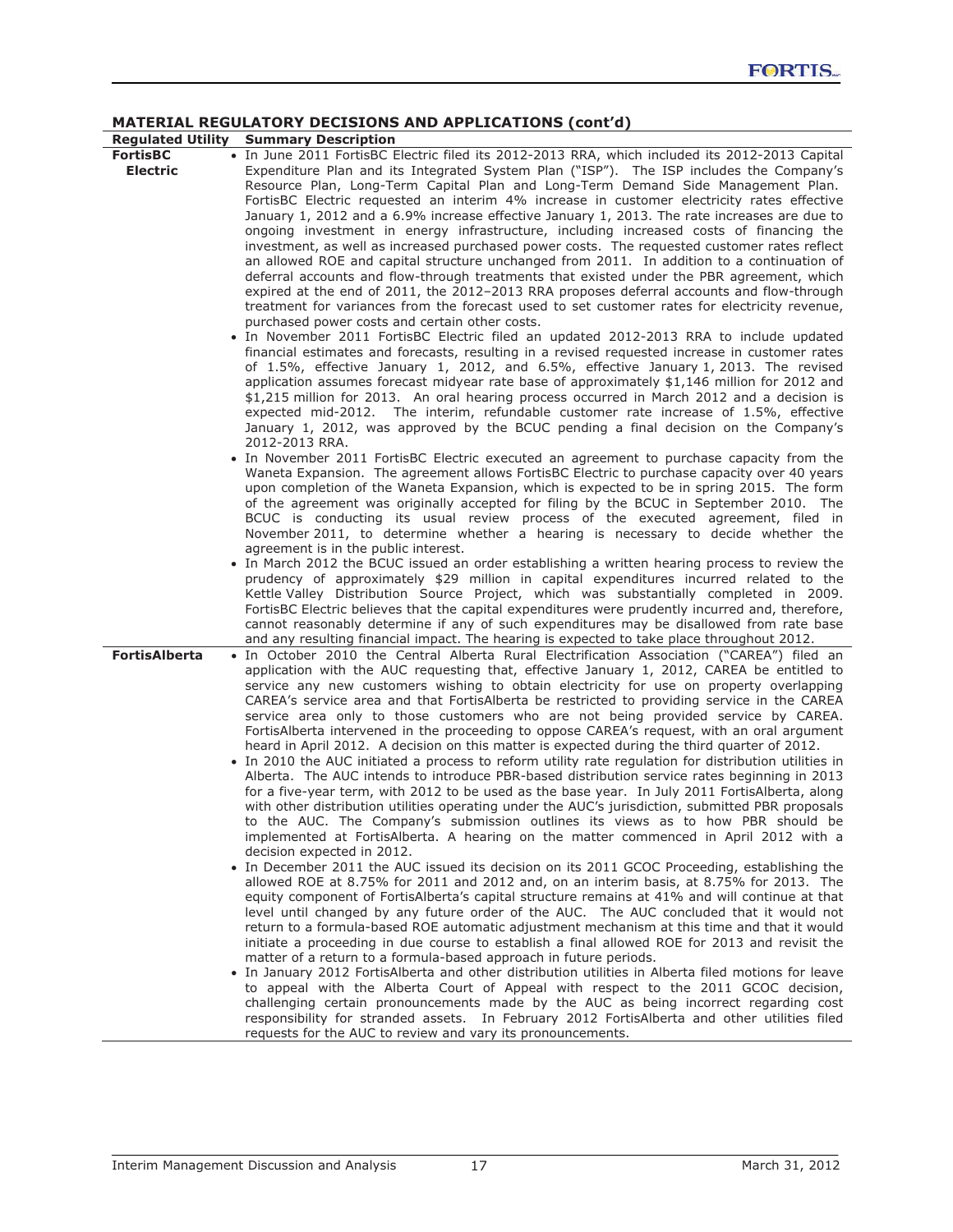|                      | <b>Regulated Utility Summary Description</b>                                                                       |
|----------------------|--------------------------------------------------------------------------------------------------------------------|
| <b>FortisAlberta</b> | . In April 2012 the AUC approved, substantially as filed, an NSA pertaining to FortisAlberta's                     |
| (cont'd)             | 2012 distribution revenue requirements resulting in an average increase in customer rates of                       |
|                      | approximately 5%, effective January 1, 2012, consistent with the interim rate increase that                        |
|                      | was previously approved by the AUC in December 2011. The increase in customer rates was                            |
|                      | driven primarily by ongoing investment in energy infrastructure, including increased                               |
|                      | depreciation and financing costs. The NSA provides for forecast midyear rate base of                               |
|                      | \$2,025 million. The AUC did not approve the continuation of the deferral of volume variances                      |
|                      | associated with FortisAlberta's Alberta Electric System Operator ("AESO") charges deferral                         |
|                      | account. This item is to be examined by the AUC in a future proceeding.                                            |
| <b>Newfoundland</b>  | . In March 2012 Newfoundland Power filed a Cost of Capital Application with the PUB to                             |
| <b>Power</b>         | discontinue the use of the current ROE automatic adjustment mechanism and to approve a                             |
|                      | just and reasonable rate of return on average rate base for 2012. A public hearing on the                          |
|                      | application is currently scheduled for June 2012.                                                                  |
|                      |                                                                                                                    |
|                      | • Newfoundland Power expects to file a Rate Stabilization Account ("RSA") application with the                     |
|                      | PUB by the end of May 2012 to seek an average increase in customer electricity rates of                            |
|                      | approximately 7%, effective July 1, 2012. The expected increase in rates is primarily due                          |
|                      | to the result of the normal annual operation of Newfoundland and Labrador Hydro's                                  |
|                      | ("Newfoundland Hydro") Rate Stabilization Plan. Variances in the cost of fuel used to                              |
|                      | generate electricity that Newfoundland Hydro sells to Newfoundland Power are captured and                          |
|                      | flowed through to customers through the operation of Newfoundland Power's RSA. The                                 |
|                      | increase in rates, principally due to higher fuel prices, will not have an impact on                               |
|                      | Newfoundland Power's earnings.                                                                                     |
|                      | • The Company is currently assessing its requirement to file a general rate application with the                   |
|                      | PUB to recover expected increased costs in 2013.                                                                   |
| <b>Maritime</b>      | • In February 2012 the PEI Energy Commission (the "PEI Commission") released its Discussion                        |
| <b>Electric</b>      | Paper "Charting Our Electricity Future", which outlined discussion points the PEI Commission is                    |
|                      | seeking input on through a consultative process with stakeholders and the general public.                          |
|                      | These discussion points included: (i) electricity ownership and management on PEI and                              |
|                      | whether Maritime Electric is doing a good job of balancing safety and reliability with cost of                     |
|                      | service; (ii) the future role of IRAC, the PEI Energy Corporation and the PEI Office of                            |
|                      | Energy Efficiency; (iii) a new cable interconnection; (iv) the treatment of the financing of the                   |
|                      | \$47 million of deferred incremental replacement energy costs associated with the                                  |
|                      | Point Lepreau nuclear generating station; (v) regional energy collaboration; (vi) demand-side                      |
|                      | management; (vii) renewable energy and environmental stewardship; and (viii) potential                             |
|                      | options for natural gas-generated electricity. Public forums and stakeholder consultations                         |
|                      | occurred in February and March 2012, in which Maritime Electric was a participant. The                             |
|                      | PEI Commission is expected to release a final report of its recommendations to the                                 |
|                      | Government of PEI in fall 2012.                                                                                    |
|                      | • In March 2012 Maritime Electric received regulatory approval to defer, for refund to customers                   |
|                      | in a future period to be determined, contingent income tax expense reductions associated with                      |
|                      | the Company's amendment of corporate income tax filings for the years 2007 through 2010.                           |
|                      | The amended filings seek to expense certain costs previously capitalized for income                                |
|                      |                                                                                                                    |
|                      | tax purposes.<br>• Maritime Electric intends to file an application with IRAC in fall 2012 for 2013 customer rates |
|                      | and allowed ROE.                                                                                                   |
| <b>FortisOntario</b> | • In non-rebasing years, customer electricity distribution rates are set using inflationary factors                |
|                      | less an efficiency target under the Third-Generation Incentive Rate Mechanism ("IRM") as                           |
|                      | prescribed by the OEB. In the first quarter of 2012, the OEB published applicable inflationary                     |
|                      |                                                                                                                    |
|                      | and efficiency targets, resulting in minimal changes in base customer electricity                                  |
|                      | distribution rates at FortisOntario's operations in Fort Erie, Gananoque and Port Colborne                         |
|                      | effective May 1, 2012. The Third-Generation IRM maintains the allowed ROE at 8.01% for                             |
|                      | 2012.                                                                                                              |
|                      | • In April 2012 the OEB issued Final Decisions and Orders for customer rates effective                             |
|                      | May 1, 2012 at FortisOntario's operations in Fort Erie, Gananoque and Port Colborne. The                           |
|                      | result was an average 3.1% decrease in residential customer rates in Fort Erie, an average                         |
|                      | 0.6% increase in residential customer rates in Gananoque, and an average 4.6% decrease in                          |
|                      | residential customer rates in Port Colborne. The above-noted rate changes were mainly due to                       |
|                      | changes in rate riders associated with regulatory deferral accounts and smart meter funding.                       |
|                      | • In April 2011 FortisOntario provided the City of Port Colborne and Port Colborne Hydro with an                   |
|                      | irrevocable written notice of FortisOntario's election to exercise the purchase option, under the                  |
|                      | current operating lease agreement, at the purchase option price of approximately \$7 million on                    |
|                      | April 15, 2012.<br>The purchase constitutes the sale of the remaining assets of                                    |
|                      | Port Colborne Hydro to FortisOntario. The purchase transaction was approved by the OEB in                          |
|                      | March 2012 and closed on April 16, 2012.                                                                           |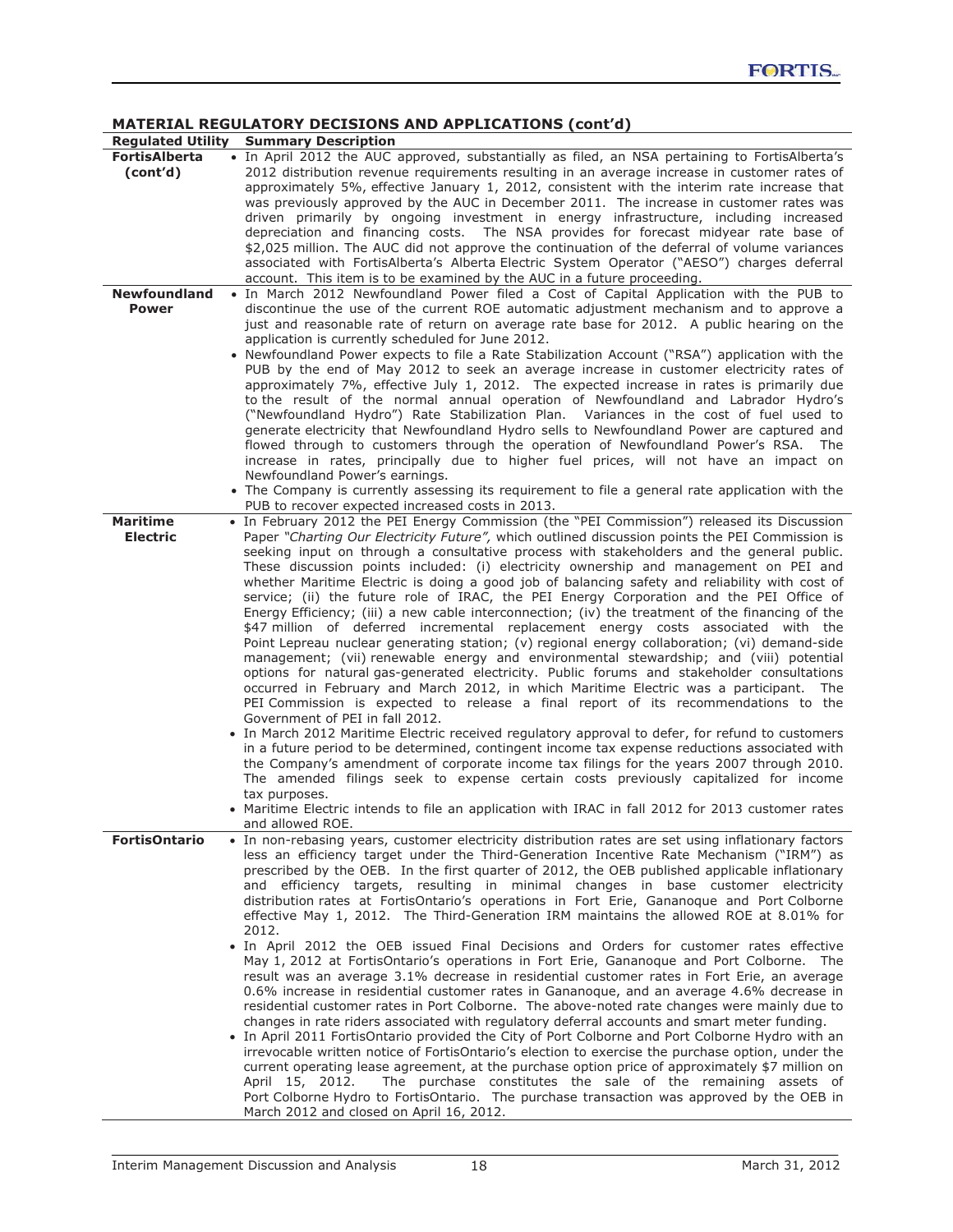| <b>Regulated Utility</b>                             | <b>Summary Description</b>                                                                                                                                                                                                                                                                                                                                                                                                                                                                                                                                                                                                                                                                                                                                                                                                                                                                                                                                                                                                                                                                                                                                                                                                                                                                                                                                                                                                                                                                                                                                                                                                                                                                                                                                                                                                                                                                                                                                                                                                                                                                                                                                                                                                                                                                                                                                                                                                                                                                                                                                                                                                                                                                                                                                                                                                                                                                                                                                    |
|------------------------------------------------------|---------------------------------------------------------------------------------------------------------------------------------------------------------------------------------------------------------------------------------------------------------------------------------------------------------------------------------------------------------------------------------------------------------------------------------------------------------------------------------------------------------------------------------------------------------------------------------------------------------------------------------------------------------------------------------------------------------------------------------------------------------------------------------------------------------------------------------------------------------------------------------------------------------------------------------------------------------------------------------------------------------------------------------------------------------------------------------------------------------------------------------------------------------------------------------------------------------------------------------------------------------------------------------------------------------------------------------------------------------------------------------------------------------------------------------------------------------------------------------------------------------------------------------------------------------------------------------------------------------------------------------------------------------------------------------------------------------------------------------------------------------------------------------------------------------------------------------------------------------------------------------------------------------------------------------------------------------------------------------------------------------------------------------------------------------------------------------------------------------------------------------------------------------------------------------------------------------------------------------------------------------------------------------------------------------------------------------------------------------------------------------------------------------------------------------------------------------------------------------------------------------------------------------------------------------------------------------------------------------------------------------------------------------------------------------------------------------------------------------------------------------------------------------------------------------------------------------------------------------------------------------------------------------------------------------------------------------------|
| <b>FortisOntario</b><br>(cont'd)<br><b>Caribbean</b> | • In March 2012 the OEB issued its decision on Algoma Power's Third-Generation IRM application<br>for customer electricity distribution rates, effective January 1, 2012. The decision approved a<br>price-cap index of 2.81% for customers subject to RRRP funding and 0.38% for those<br>customers not subject to RRRP funding. RRRP funding for 2012 has been set at approximately<br>\$11 million. Algoma Power's allowed ROE is maintained at 9.85% for 2012.<br>• FortisOntario expects to file a COS Application in 2012 for harmonized electricity distribution<br>rates in Fort Erie, Port Colborne and Gananoque, effective January 1, 2013, using a 2013<br>forward test year. The timing of the filing of the COS Application corresponds with the ending<br>of the period that the current Third-Generation IRM applies to FortisOntario.                                                                                                                                                                                                                                                                                                                                                                                                                                                                                                                                                                                                                                                                                                                                                                                                                                                                                                                                                                                                                                                                                                                                                                                                                                                                                                                                                                                                                                                                                                                                                                                                                                                                                                                                                                                                                                                                                                                                                                                                                                                                                                        |
| <b>Utilities</b>                                     | • In April 2012 the ERA approved Caribbean Utilities' 2012-2016 Capital Investment Plan ("CIP")<br>for US\$122 million of non-generation installation capital expenditures.<br>The remaining<br>US\$62 million of the 2012-2016 CIP relates to new generation installation, which would be<br>subject to a competitive solicitation process with the next generation unit scheduled for<br>installation in 2014. The 2012-2016 CIP was prepared in line with the Certificate of Need that<br>was filed with the ERA in November 2011, which included 18 MW of generating capacity to be<br>installed in either 2015 or 2016, contingent on load growth over the next two years.<br>• In March 2012 the ERA approved the creation of Caribbean Utilities' wholly owned subsidiary<br>DataLink, Ltd. ("DataLink"). Subsequently, the Information and Communications Technology<br>Authority ("ICTA") granted a licence to DataLink to provide fibre optic infrastructure on<br>Grand Cayman. The ICTA licence allows DataLink to assume full responsibility for existing pole<br>attachment agreements and optical fibre lease agreement currently held by Caribbean Utilities<br>with third-party information and communications technology service providers.<br>• In December 2011 Caribbean Utilities conducted and completed a competitive bidding process<br>to fill up to 13 MW of non-firm renewable energy capacity. Two renewable energy developers<br>have been chosen to commence discussions with Caribbean Utilities to provide energy to the<br>utility's grid. The proposals being considered are two 5-MW solar photovoltaic power plants<br>and one 3-MW small-scale wind turbine project. Caribbean Utilities and the developers are<br>expected to commence negotiations related to power purchase agreements. The power<br>purchase agreements, however, are subject to ERA review and approval.                                                                                                                                                                                                                                                                                                                                                                                                                                                                                                                                                                                                                                                                                                                                                                                                                                                                                                                                                                                                                                           |
| <b>Fortis Turks</b><br>and Caicos                    | • An independent review of the regulatory framework for the electricity sector in the Turks and<br>Caicos Islands was performed during the third quarter of 2011 on behalf of the<br>Interim Government. The purpose of the review was to: (i) assess the effectiveness of the<br>current regulatory framework in terms of its administrative and economic efficiency; (ii) assess<br>the current and proposed electricity costs and tariffs in the Turks and Caicos Islands in relation<br>to comparable regional and international utilities; (iii) make recommendations for a revised<br>regulatory framework and Electricity Ordinance; and (iv) make recommendations for the<br>implementation and operation of the revised regulatory framework. Fortis Turks and Caicos<br>provided a comprehensive response to the Interim Government in January 2012 stating that<br>the Company supports limited mutually agreed upon reforms, but that its current licences<br>must be respected and can only be changed by mutual consent. Specifically, Fortis Turks and<br>Caicos would support reforms that strengthen the role of the regulator in the rate-setting<br>process and that are fair to all stakeholders. Negotiations between Fortis Turks and Caicos and<br>the Interim Government are expected to commence mid-2012 with implementation of any<br>resulting changes in the regulatory framework expected to occur at the end of 2012.<br>· In February 2012 the Interim Government approved an approximate 26% increase in<br>electricity rates, effective April 1, 2012, for Fortis Turks and Caicos' large hotel customers.<br>In addition, other qualitative enhancements to the franchise were also achieved, including:<br>(i) improved wording in the Electricity Rate Regulation; (ii) an approved increase in kilowatt<br>hour consumption thresholds for both medium and large hotels; (iii) an expansion of service<br>territory to cover all of the Caicos Islands, except for areas currently serviced by private<br>suppliers' licences, with new 25-year licenses issued for the expanded service territory;<br>discontinuance of the government<br>and $(iv)$ the<br>subsidization of the<br>utility's<br>South Caicos operations.<br>• In March 2012 Fortis Turks and Caicos submitted its 2011 annual regulatory filing outlining the<br>Company's performance in 2011. Included in the filing were the calculations, in accordance<br>with the utility's licence, of rate base of US\$166 million for 2011 and cumulative shortfall in<br>achieving allowable profits of US\$72 million as at December 31, 2011.<br>• In April 2012 Fortis Turks and Caicos entered into a Streetlight Takeover Agreement with the<br>Interim Government whereby the responsibility for the ownership, installation and<br>maintenance of all streetlights in the utility's service territory was transferred to<br>Fortis Turks and Caicos. |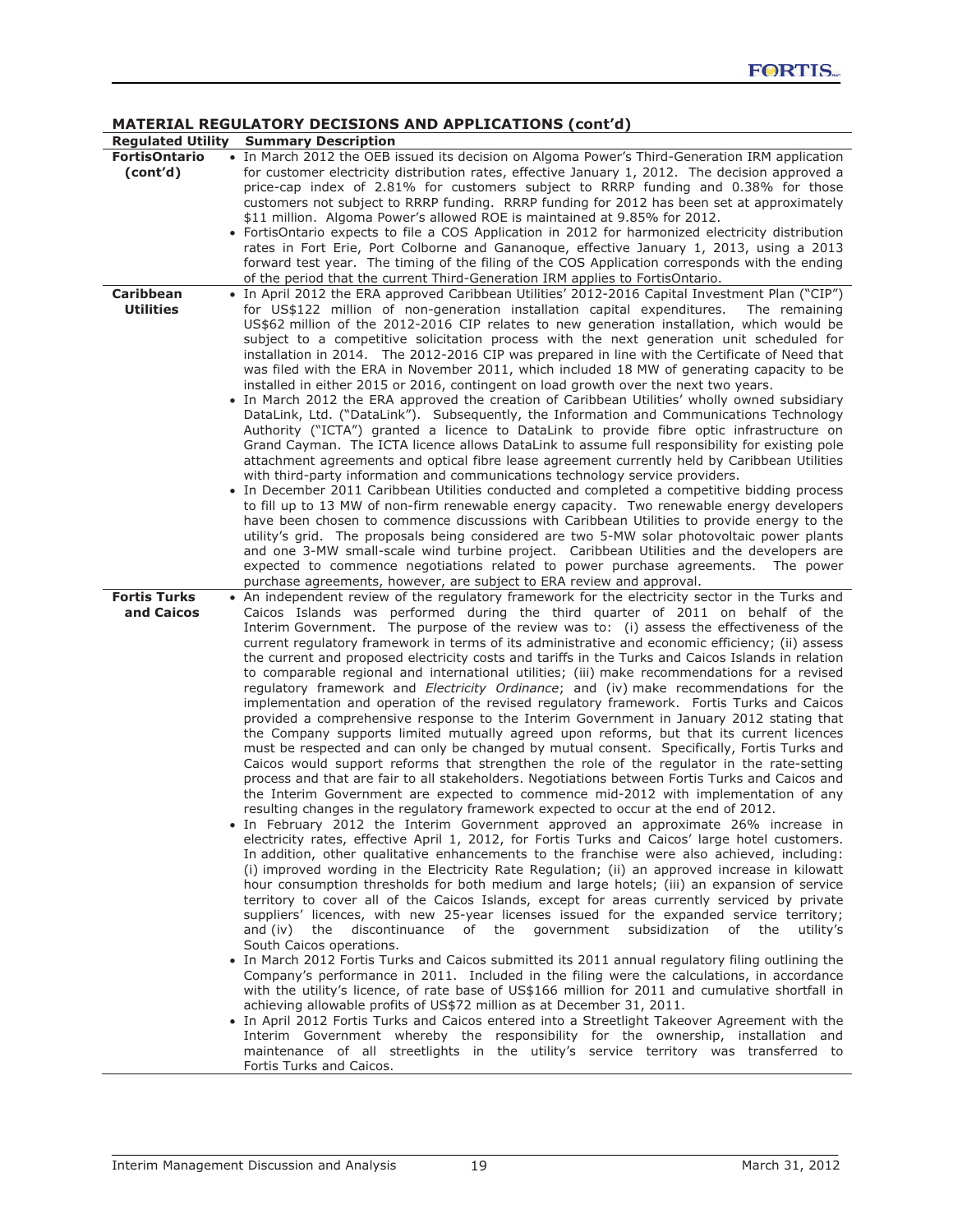## **CONSOLIDATED FINANCIAL POSITION**

The following table outlines the significant changes in the consolidated balance sheets between March 31, 2012 and December 31, 2011.

|                                                               | Increase/<br>(Decrease) |                                                                                                                                                                                                                                                                                                                                                                                                                                                                                                                          |
|---------------------------------------------------------------|-------------------------|--------------------------------------------------------------------------------------------------------------------------------------------------------------------------------------------------------------------------------------------------------------------------------------------------------------------------------------------------------------------------------------------------------------------------------------------------------------------------------------------------------------------------|
| <b>Balance Sheet Account</b>                                  | (\$ millions)           | <b>Explanation</b>                                                                                                                                                                                                                                                                                                                                                                                                                                                                                                       |
| Accounts receivable                                           | 58                      | The increase was primarily due to the impact of a seasonal<br>increase in sales, and the operation of the equal payment plans<br>for customers, mainly at the FortisBC Energy companies and<br>Newfoundland Power.                                                                                                                                                                                                                                                                                                       |
| Inventories                                                   | (58)                    | The decrease was driven by the normal seasonal reduction of gas<br>in storage at the FortisBC Energy companies, due to higher<br>consumption during the winter months.                                                                                                                                                                                                                                                                                                                                                   |
| Utility capital assets                                        | 96                      | The increase primarily related to \$211 million invested in<br>electricity and gas systems, partially offset by depreciation and<br>contributions<br>for<br>the<br>customer<br>three<br>months<br>ended<br>March 31, 2012.                                                                                                                                                                                                                                                                                               |
| Short-term borrowings                                         | (83)                    | The decrease was driven by lower borrowings at the<br>FortisBC Energy companies due to seasonality of operations.                                                                                                                                                                                                                                                                                                                                                                                                        |
| Regulatory liabilities -<br>current and long-term             | 70                      | The increase was driven by deferrals at the FortisBC Energy<br>companies associated with an increase in the Rate Stabilization<br>Deferral Account at FEVI, reflecting amounts collected in<br>customer rates in excess of the cost of providing service during<br>the three months ended March 31, 2012, and an increase in the<br>Midstream Cost Reconciliation Account, as amounts collected in<br>customer rates were in excess of actual midstream gas-delivery<br>costs for the three months ended March 31, 2012. |
| Shareholders' equity<br>(before non-controlling<br>interests) | 78                      | The increase was primarily due to net earnings attributable to<br>common equity shareholders for the three months ended<br>March 31, 2012, less common share dividends, and the issuance<br>common<br>shares<br>Corporation's<br>Ωf<br>under<br>the<br>dividend<br>reinvestment plan.                                                                                                                                                                                                                                    |
| Non-controlling interests                                     | 38                      | by advances from the 49%<br>The increase was driven<br>interests in the Waneta Expansion Limited<br>non-controlling<br>("Waneta<br>Partnership")<br>Partnership<br>and<br>an<br>approximate<br>\$12 million, or 15%, equity investment by two First Nations<br>bands in the LNG storage facility on Vancouver Island.                                                                                                                                                                                                    |

#### **Significant Changes in the Consolidated Balance Sheets (Unaudited) between March 31, 2012 and December 31, 2011**

## **LIQUIDITY AND CAPITAL RESOURCES**

The table below outlines the Corporation's consolidated sources and uses of cash for the three months ended March 31, 2012, as compared to the same period in 2011, followed by a discussion of the nature of the variances in cash flows.

| <b>Summary of Consolidated Cash Flows (Unaudited)</b> | <b>Quarter Ended March 31</b> |       |          |
|-------------------------------------------------------|-------------------------------|-------|----------|
| $($$ millions)                                        | 2012                          | 2011  | Variance |
| <b>Cash, Beginning of Period</b>                      | 87                            | 107   | (20)     |
| Cash Provided by (Used in):                           |                               |       |          |
| <b>Operating Activities</b>                           | 328                           | 302   | 26       |
| <b>Investing Activities</b>                           | (211)                         | (217) | 6        |
| <b>Financing Activities</b>                           | (94)                          | (108) | 14       |
| <b>Cash, End of Period</b>                            | 110                           | 84    | 26       |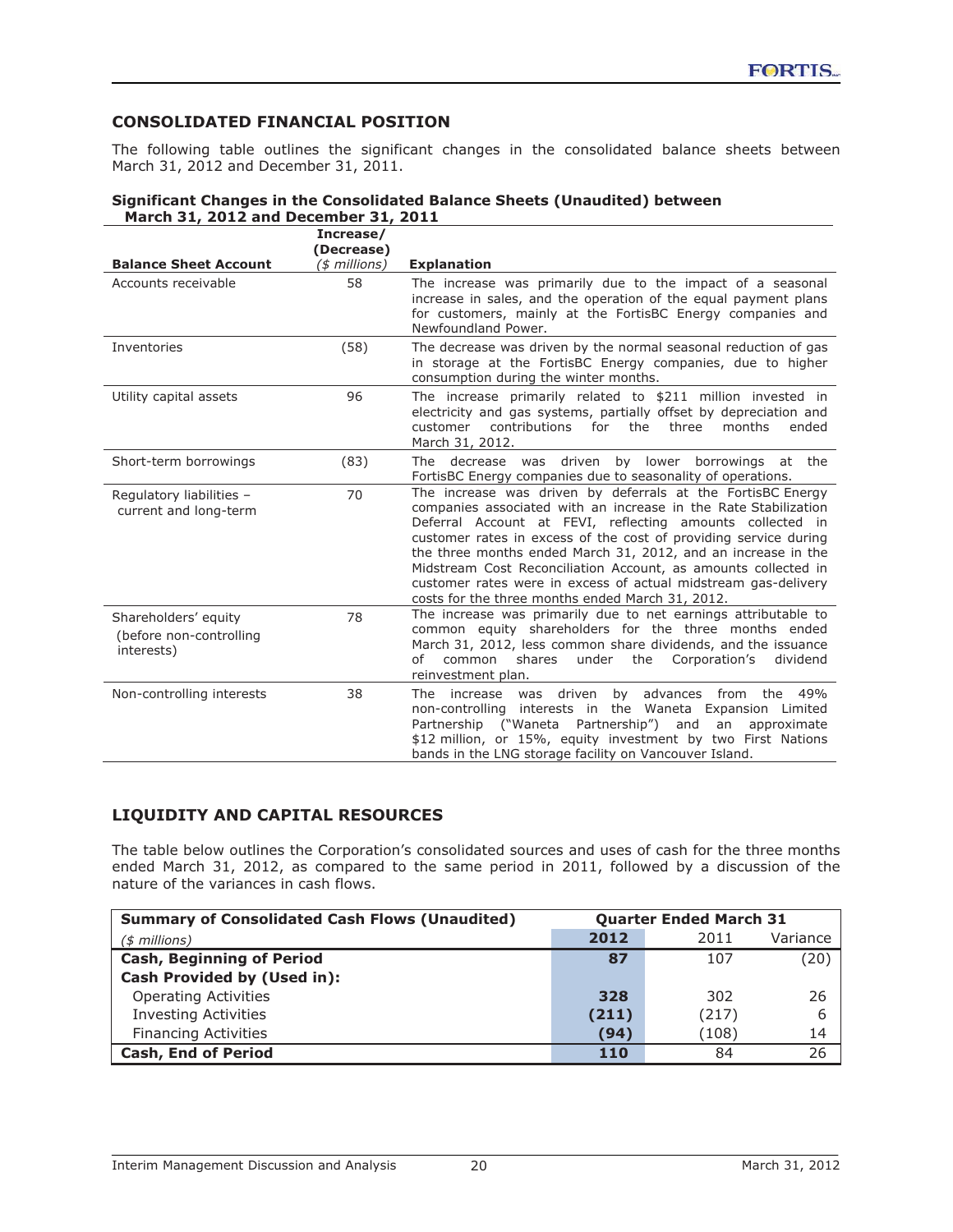**Operating Activities:** Cash flow from operating activities, after working capital adjustments, was \$26 million higher quarter over quarter largely due to favourable changes in working capital mainly associated with current regulatory deferral accounts at the FortisBC Energy companies and FortisAlberta, and higher earnings. The above-noted increases were partially offset by unfavourable changes in accounts receivable, inventories and long-term regulatory deferral accounts.

**Investing Activities:** Cash used in investing activities was comparable quarter over quarter. Lower capital spending at the regulated utilities in western Canada and the Caribbean was largely offset by an increase in capital spending related to the non-regulated Waneta Expansion.

**Financing Activities:** Cash used in financing activities was \$14 million lower for the quarter compared to the same quarter last year. The decrease was due to higher advances from non-controlling interests and lower repayments of short-term borrowings, partially offset by: (i) higher common share dividends; (ii) lower proceeds from the issuance of common shares; and (iii) lower net borrowings under committed credit facilities classified as long term.

Net repayment of short-term borrowings was \$83 million for the quarter compared to \$98 million for the same quarter last year. The change quarter over quarter was driven by the FortisBC Energy companies.

Net borrowings under committed credit facilities for the first quarter of 2012 compared to the same quarter of 2011 are summarized in the following table.

| Net (Repayments) Borrowings Under Committed Credit Facilities (Unaudited) |                               |      |          |  |
|---------------------------------------------------------------------------|-------------------------------|------|----------|--|
|                                                                           | <b>Quarter Ended March 31</b> |      |          |  |
| $($$ millions)                                                            | 2012                          | 2011 | Variance |  |
| FortisAlberta                                                             | (29)                          | 12   | (41)     |  |
| FortisBC Electric                                                         | (9)                           |      | (9)      |  |
| Newfoundland Power                                                        | 14                            | 13   |          |  |
| Corporate                                                                 | 31                            | (10) | 41       |  |
| <b>Total</b>                                                              |                               | 15   | (8)      |  |

Borrowings under credit facilities by the utilities are primarily in support of their capital expenditure programs and/or for working capital requirements. Repayments are primarily financed through the issuance of long-term debt, cash from operations and/or equity injections from Fortis. From time to time, proceeds from preference share, common share and long-term debt offerings are used to repay borrowings under the Corporation's committed credit facility.

Advances of approximately \$29 million were received in the first quarter of 2012 from non-controlling interests in the Waneta Partnership to finance capital spending related to the Waneta Expansion compared to \$17 million received in the first quarter of 2011. In January 2012 advances of approximately \$12 million were received from two First Nations bands representing their 15% equity investment in the LNG storage facility on Vancouver Island.

Proceeds from the issuance of common shares decreased \$9 million quarter over quarter, reflecting a lower number of stock options exercised under the Corporation's stock option plans.

Common share dividends paid during the first quarter of 2012 were \$44 million, net of \$13 million in dividends reinvested, compared to \$35 million, net of \$16 million in dividends reinvested, paid during the same quarter of 2011. The dividend paid per common share for the first quarter of 2012 was \$0.30 compared to \$0.29 for the first quarter of 2011. The weighted average number of common shares outstanding for the first quarter was 189.0 million compared to 175.0 million for the first quarter of 2011.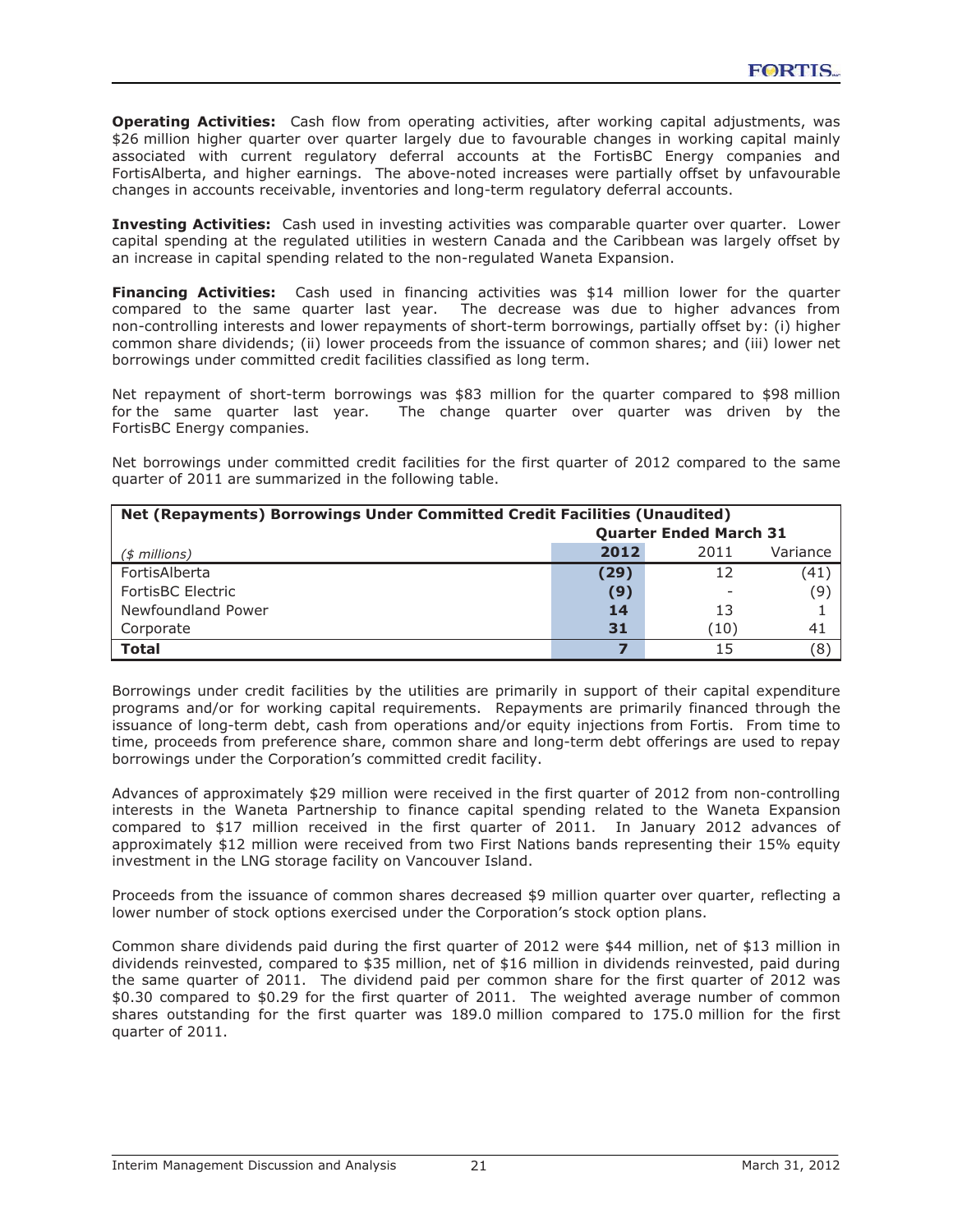#### **CONTRACTUAL OBLIGATIONS**

As at March 31, 2012, consolidated contractual obligations of Fortis over the next five years and for periods thereafter are outlined in the following table. A detailed description of the nature of the obligations is provided in the 2011 Annual MD&A and below, where applicable. The presentation of certain contractual obligations has changed from that provided in the 2011 Annual MD&A due to the adoption of US GAAP. For further information concerning these changes, refer to the 2011 audited consolidated financial statements prepared in accordance with US GAAP and voluntarily filed on SEDAR.

| <b>Contractual Obligations (Unaudited)</b>          |        | Due    | Due in      | Due in      | Due     |
|-----------------------------------------------------|--------|--------|-------------|-------------|---------|
| As at March 31, 2012                                |        | within | years       | years       | after   |
| $($$ millions)                                      | Total  | 1 year | $2$ and $3$ | $4$ and $5$ | 5 years |
| Long-term debt                                      | 5,901  | 121    | 768         | 428         | 4,584   |
| Capital lease obligations $(1)$                     | 2,501  | 42     | 86          | 89          | 2,284   |
| Waneta Partnership promissory note                  | 72     |        |             |             | 72      |
| Gas purchase contract obligations (2)               | 217    | 130    | 87          |             |         |
| Power purchase obligations                          |        |        |             |             |         |
| FortisBC Electric                                   | 25     | 12     | 10          | 3           |         |
| FortisOntario                                       | 399    | 41     | 99          | 103         | 156     |
| Maritime Electric                                   | 176    | 42     | 79          | 41          | 14      |
| Capital cost                                        | 457    | 17     | 36          | 36          | 368     |
| Joint-use asset and share service agreements        | 64     | 4      | 8           |             | 45      |
| Operating lease obligations                         | 155    | 20     | 36          | 34          | 65      |
| Defined benefit pension funding contributions $(3)$ | 111    | 40     | 46          | 22          | 3       |
| Other                                               | 8      |        | 2           |             | 4       |
| <b>Total</b>                                        | 10,086 | 470    | 1,257       | 764         | 7,595   |

*(1)* Includes principal payments and approximately \$2 million of imputed interest and executory costs, mainly related to FortisBC Electric's Brilliant Power Purchase Agreement and Brilliant Terminal Station.

*(2)* Based on index prices as at March 31, 2012

*(3)* Consolidated defined benefit pension funding contributions include current service, solvency and special funding amounts. The contributions are based on estimates provided under the latest completed actuarial valuations, which generally provide funding estimates for a period of three to five years from the date of the valuations. As a result, actual pension funding contributions may be higher than these estimated amounts, pending completion of the next actuarial valuations for funding purposes, which are expected to be performed as of the following dates for the larger defined benefit pension plans:

| FortisBC Energy companies (covering non-unionized employees) |
|--------------------------------------------------------------|
| FortisBC Energy companies (covering unionized employees)     |
| FortisBC Electric                                            |
| Newfoundland Power                                           |
|                                                              |

The estimate of defined benefit pension funding contributions in the above table includes the impact of the outcome of the December 31, 2011 actuarial valuation, completed in April 2012, associated with the defined benefit pension plan at Newfoundland Power. As a result of the valuation, Newfoundland Power is required to fund a solvency deficiency of approximately \$53.5 million, including interest, over five years beginning in 2012, which is included in the above table.

Other contractual obligations, which are not reflected in the above table, did not materially change from those disclosed in the 2011 Annual MD&A, except as described below.

In January 2012 two First Nations bands each invested approximately \$6 million in equity in the Mount Hayes LNG storage facility, representing a 15% equity interest in the Mount Hayes Limited Partnership, with FEVI holding the controlling 85% ownership interest. The non-controlling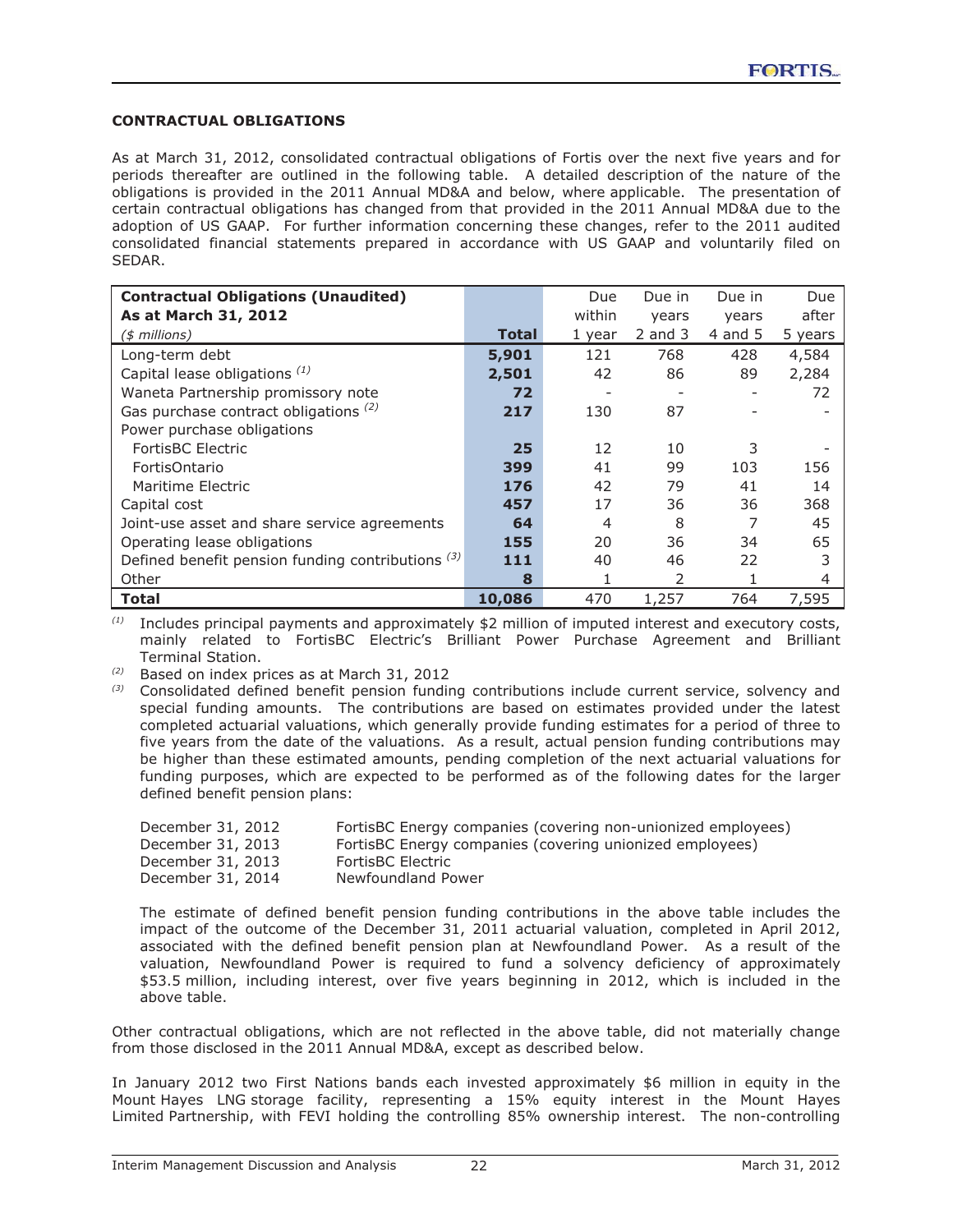interests hold put options, which, if exercised, would require FEVI to repurchase the 15% ownership interest for cash, in accordance with the terms of the partnership agreement.

For a discussion of the nature and amount of the Corporation's consolidated capital expenditure program, which is not included in the Contractual Obligations table above, refer to the "Capital Expenditure Program" section of this MD&A.

## **CAPITAL STRUCTURE**

The Corporation's principal businesses of regulated gas and electricity distribution require ongoing access to capital to allow the utilities to fund maintenance and expansion of infrastructure. Fortis raises debt at the subsidiary level to ensure regulatory transparency, tax efficiency and financing flexibility. Fortis generally finances a significant portion of acquisitions at the corporate level with proceeds from common share, preference share and long-term debt offerings. To help ensure access to capital, the Corporation targets a consolidated long-term capital structure containing approximately 40% equity, including preference shares, and 60% debt, as well as investment-grade credit ratings. Each of the Corporation's regulated utilities maintains its own capital structure in line with the deemed capital structure reflected in each of the utility's customer rates.

**Capital Structure (Unaudited) As at March 31, 2012** December 31, 2011 *(\$ millions) (%) (\$ millions) (%)* Total debt and capital lease **6,186 56.2** 6,296 57.1 obligations (net of cash) *(1) (2)* Preference shares **912 8.3** 912 8.3 Common shareholders' equity **3,901 35.5** 3,823 34.6 **Total** *(3)* **10,999 100.0** 11,031 100.0

The consolidated capital structure of Fortis is presented in the following table.

*(1)* Includes long-term debt and capital lease obligations, including current portion, and short-term borrowings, net of cash

*(2)* Excluding capital lease obligations and financing obligations under lease-in lease-out transactions, the debt component of the capital structure was 54.4% as at March 31, 2012 and 55.3% as at December 31, 2011.

*(3)* Excludes amounts related to non-controlling interests

The improvement in the capital structure was primarily due to: (i) lower short-term borrowings; (ii) net earnings attributable to common equity shareholders, net of dividends; (iii) an increase in cash; and (iv) common shares issued under the Corporation's dividend reinvestment plan.

#### **CREDIT RATINGS**

The Corporation's credit ratings are as follows:

| Standard & Poor's | A-/Credit Watch - Negative (unsecured debt credit rating)                    |
|-------------------|------------------------------------------------------------------------------|
| <b>DBRS</b>       | A(low)/Under Review - Developing Implications (unsecured debt credit rating) |

The above credit ratings reflect the Corporation's low business-risk profile and diversity of its operations, the stand-alone nature and financial separation of each of the regulated subsidiaries of Fortis, management's commitment to maintaining low levels of debt at the holding company level, the Corporation's reasonable credit metrics and its demonstrated ability and continued focus on acquiring and integrating stable regulated utility businesses financed on a conservative basis. In February 2012, after the announcement by Fortis that it had entered into an agreement to acquire CH Energy Group, DBRS placed the Corporation's credit rating under review with developing implications. Similarly, S&P placed the Corporation's credit rating on credit watch with negative implications.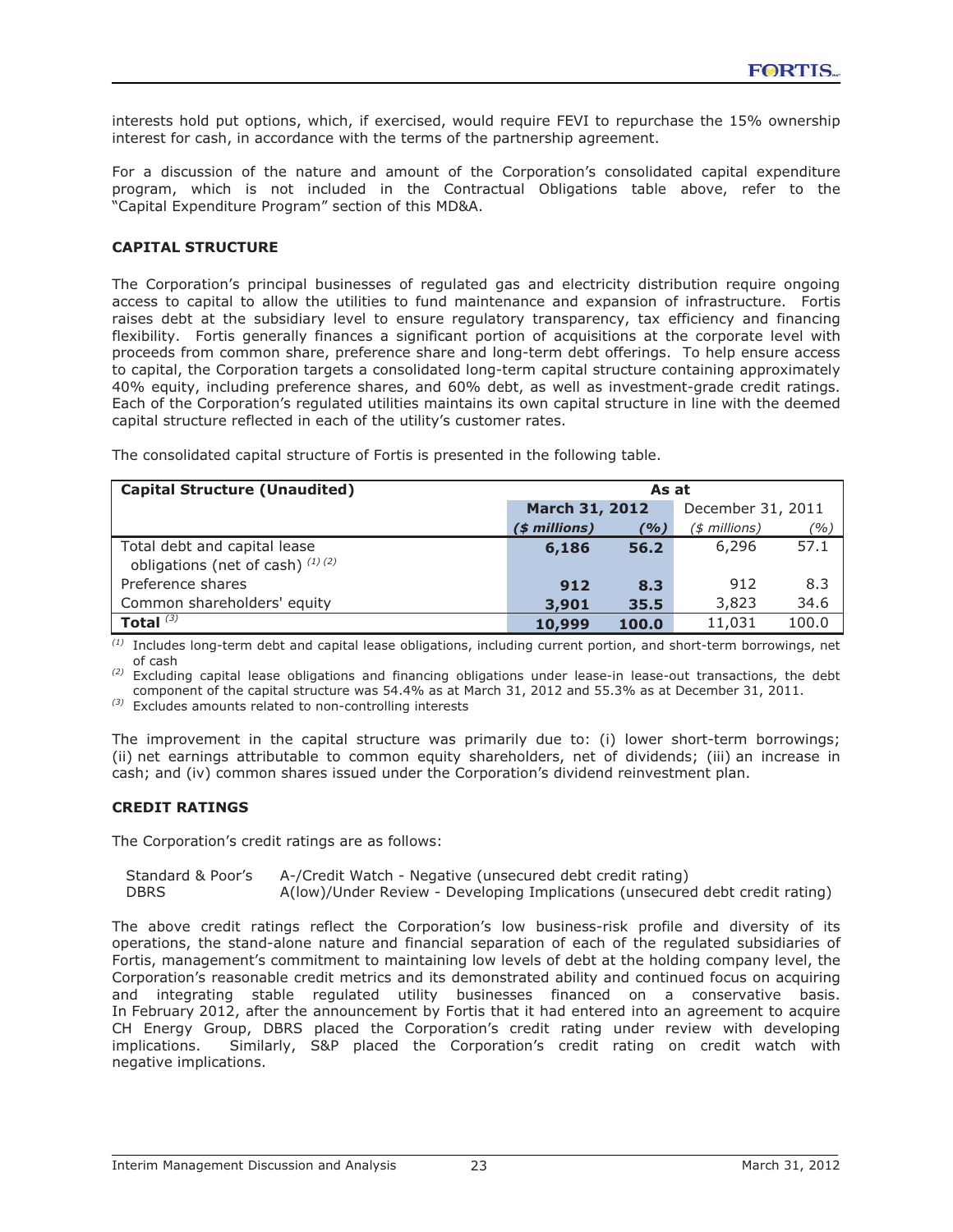#### **CAPITAL EXPENDITURE PROGRAM**

Capital investment in infrastructure is required to ensure continued and enhanced performance, reliability and safety of the gas and electricity systems and to meet customer growth. All costs considered to be maintenance and repairs are expensed as incurred. Costs related to replacements, upgrades and betterments of capital assets are capitalized as incurred.

A breakdown of the \$229 million in gross capital expenditures by segment for the first quarter of 2012 is provided in the following table.

#### **Gross Consolidated Capital Expenditures (Unaudited)** *(1)* **Quarter Ended March 31, 2012**

*(\$ millions)*

|                                  |        |          |              | Other       |                    |           |                         |                   |              |
|----------------------------------|--------|----------|--------------|-------------|--------------------|-----------|-------------------------|-------------------|--------------|
|                                  |        |          |              | Regulated   | <b>Total</b>       | Regulated |                         |                   |              |
| FortisBC                         |        |          |              | Electric    | Regulated          | Electric  | Non-                    |                   |              |
| Energy                           | Fortis | FortisBC | Newfoundland | Utilities - | <b>Utilities -</b> |           | Utilities - Regulated - | <b>Fortis</b>     |              |
| Companies Alberta <sup>(2)</sup> |        | Electric | Power        | Canadian    | Canadian           | Caribbean | Utility $(3)$           | <b>Properties</b> | <b>Total</b> |
| 46                               | 79     |          | 15           | q           | 166                | 10        | 48                      |                   | 229          |

*(1)* Relates to cash payments to acquire or construct utility capital assets, income producing properties and intangible assets, as reflected in the consolidated statement of cash flows. Includes non-ARO removal expenditures, net of salvage proceeds, for those utilities where such expenditures are permissible in rate base in 2012. Excludes capitalized amortization and non-cash equity component of AFUDC.

*(2)* Includes payments made to AESO for investment in transmission-related capital projects

*(3)* Includes non-regulated generation capital expenditures, mainly related to the Waneta Expansion

Planned capital expenditures are based on detailed forecasts of energy demand, weather, cost of labour and materials, as well as other factors, including economic conditions, which could change and cause actual expenditures to differ from forecasts.

There have been no material changes in the overall expected level, nature and timing of the Corporation's significant capital projects from those that were disclosed in the 2011 Annual MD&A. Gross consolidated capital expenditures for 2012 are forecasted at approximately \$1.3 billion.

FEI's Customer Care Enhancement Project, at an estimated total project cost of \$110 million, came into service in January 2012. Approximately \$25 million of the project costs were incurred in the first quarter of 2012, mainly related to final contractor payments, with a remaining \$5 million expected to be incurred in the second quarter of 2012.

Construction progress on the \$900 million Waneta Expansion is going well and the project is currently on schedule. Major construction activities on-site include the completion of the excavation of the intake, powerhouse and power tunnels. Approximately \$290 million has been spent on the Waneta Expansion since construction began late in 2010.

Over the five-year period 2012 through 2016, consolidated gross capital expenditures are expected to be approximately \$5.5 billion, consistent with that disclosed in the 2011 Annual MD&A. Approximately 64% of the capital spending is expected to be incurred at the regulated electric utilities, driven by FortisAlberta and FortisBC Electric. Approximately 23% and 13% of the capital spending is expected to be incurred at the regulated gas utilities and non-regulated operations, respectively. Capital expenditures at the regulated utilities are subject to regulatory approval. Over the five-year period, on average annually, 39% of utility capital spending is expected to be incurred to meet customer growth; 38% is expected to be incurred to ensure continued and enhanced performance, reliability and safety of generation and T&D assets (i.e., sustaining capital expenditures); and 23% is expected to be incurred for facilities, equipment, vehicles, information technology and other assets.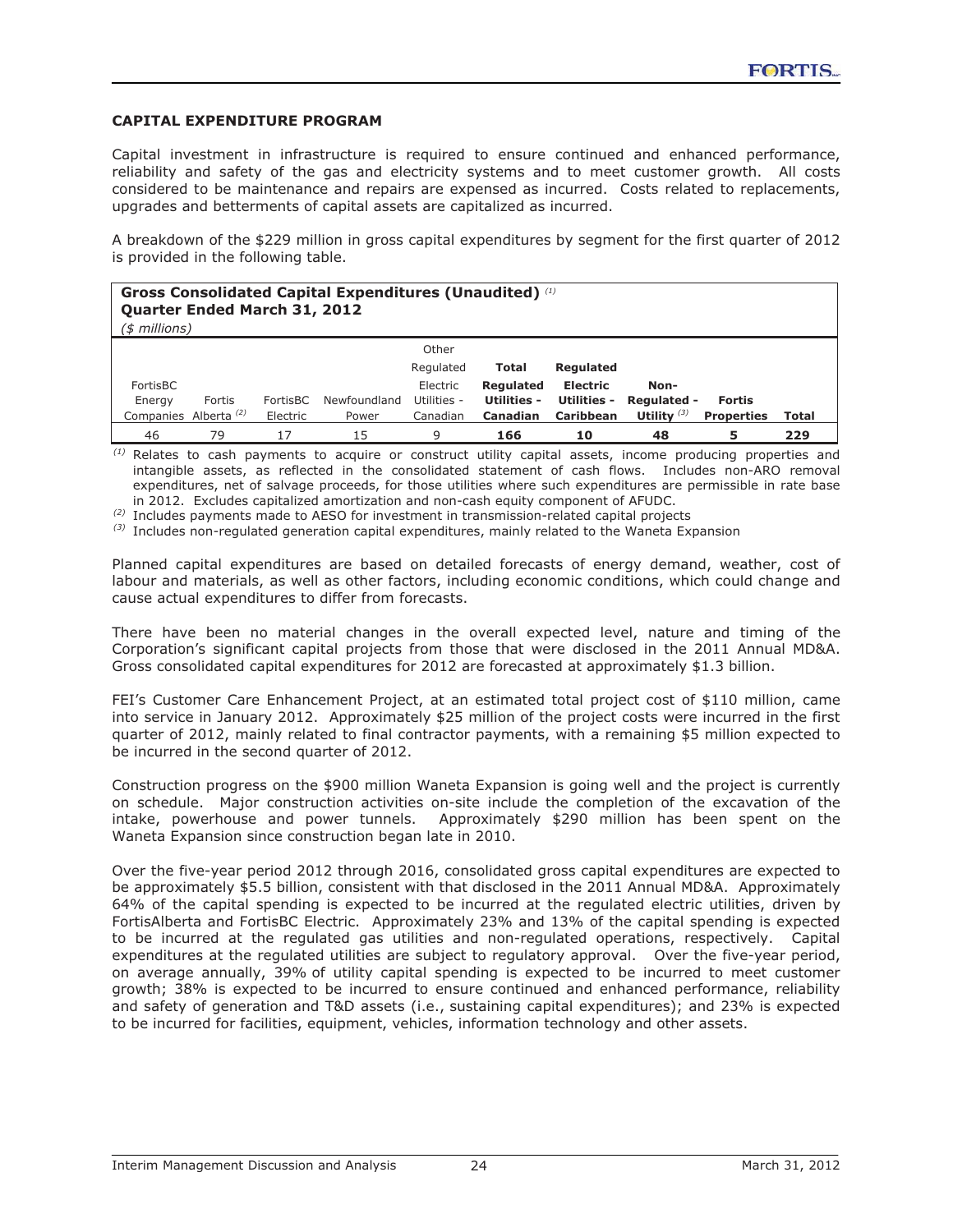#### **CASH FLOW REQUIREMENTS**

At the subsidiary level, it is expected that operating expenses and interest costs will generally be paid out of subsidiary operating cash flows, with varying levels of residual cash flow available for subsidiary capital expenditures and/or dividend payments to Fortis. Borrowings under credit facilities may be required from time to time to support seasonal working capital requirements. Cash required to complete subsidiary capital expenditure programs is also expected to be financed from a combination of borrowings under credit facilities, equity injections from Fortis and long-term debt offerings.

The Corporation's ability to service its debt obligations and pay dividends on its common shares and preference shares is dependent on the financial results of the operating subsidiaries and the related cash payments from these subsidiaries. Certain regulated subsidiaries may be subject to restrictions that may limit their ability to distribute cash to Fortis. Cash required of Fortis to support subsidiary capital expenditure programs and finance acquisitions is expected to be derived from a combination of borrowings under the Corporation's committed credit facility and proceeds from the issuance of common shares, preference shares and long-term debt. Depending on the timing of cash payments from the subsidiaries, borrowings under the Corporation's committed credit facility may be required from time to time to support the servicing of debt and payment of dividends.

As at March 31, 2012, management expects consolidated long-term debt maturities and repayments to average approximately \$265 million annually over the next five years. The combination of available credit facilities and relatively low annual debt maturities and repayments provide the Corporation and its subsidiaries with flexibility in the timing of access to capital markets.

As the hydroelectric assets and water rights of the Exploits River Hydro Partnership ("Exploits Partnership") had been provided as security for the Exploits Partnership term loan, the expropriation of such assets and rights by the Government of Newfoundland and Labrador constituted an event of default under the loan. The term loan is without recourse to Fortis and was approximately \$56 million as at March 31, 2012 (December 31, 2011 - \$56 million). The lenders of the term loan have not demanded accelerated repayment. The scheduled repayments under the term loan are being made by Nalcor Energy, a Crown corporation, acting as agent for the Government of Newfoundland and Labrador with respect to expropriation matters. For further information refer to Note 35 to the Corporation's 2011 annual audited consolidated financial statements prepared in accordance with US GAAP.

Except for the debt at the Exploits Partnership, as discussed above, Fortis and its subsidiaries were in compliance with debt covenants as at March 31, 2012 and are expected to remain compliant throughout the remainder of 2012.

#### **CREDIT FACILITIES**

As at March 31, 2012, the Corporation and its subsidiaries had consolidated credit facilities of approximately \$2.2 billion, of which \$2.0 billion was unused, including \$769 million unused under the Corporation's \$800 million committed revolving credit facility. The credit facilities are syndicated mostly with the seven largest Canadian banks, with no one bank holding more than 20% of these facilities. Approximately \$2.0 billion of the total credit facilities are committed facilities with maturities ranging from 2013 through 2017.

The following summary outlines the credit facilities of the Corporation and its subsidiaries.

| <b>Credit Facilities (Unaudited)</b> |           |                  |            | As at     |              |
|--------------------------------------|-----------|------------------|------------|-----------|--------------|
|                                      | Corporate | Regulated        | Fortis     | March 31, | December 31, |
| $($$ millions)                       | and Other | <b>Utilities</b> | Properties | 2012      | 2011         |
| Total credit facilities              | 845       | 1,389            | 13         | 2,247     | 2,248        |
| Credit facilities utilized:          |           |                  |            |           |              |
| Short-term borrowings                |           | (73)             | (3)        | (76)      | (159)        |
| Long-term debt (including            | (31)      | (50)             |            | (81)      | (74)         |
| current portion)                     |           |                  |            |           |              |
| Letters of credit outstanding        | (1)       | (65)             |            | (66)      | 66'          |
| <b>Credit facilities unused</b>      | 813       | 1,201            | 10         | 2,024     | 1,949        |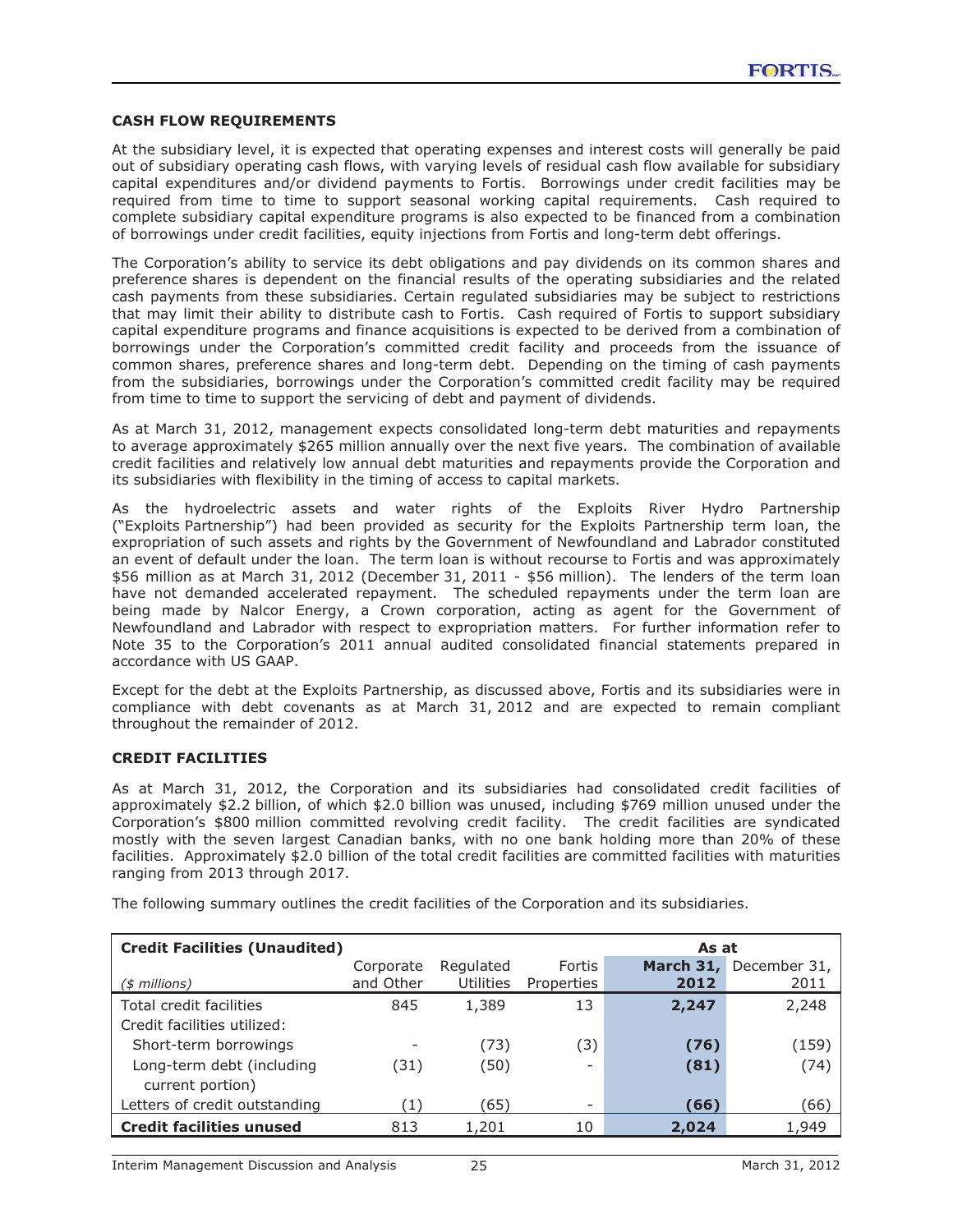As at March 31, 2012 and December 31, 2011, certain borrowings under the Corporation's and subsidiaries' credit facilities were classified as long-term debt. These borrowings are under long-term committed credit facilities and management's intention is to refinance these borrowings with long-term permanent financing during future periods.

In March 2012 Newfoundland Power renegotiated and amended its \$100 million unsecured committed credit facility, obtaining an extension to the maturity of the facility to August 2017 from August 2015. The amended credit facility agreement reflects a decrease in pricing but, otherwise, contains substantially similar terms and conditions as the previous credit facility agreement.

In April 2012 FortisBC Electric renegotiated and amended its credit facility agreement resulting in an extension to the maturity of the Company's \$150 million unsecured committed revolving credit facility with \$100 million now maturing in May 2015 and \$50 million now maturing in May 2013.

Fortis has requested an increase in the amount available for borrowing under its committed corporate credit facility from \$800 million to \$1 billion, as permitted under the credit facility agreement, and expects the increase to be available in May 2012.

## **FINANCIAL INSTRUMENTS**

The carrying values of the Corporation's consolidated financial instruments approximate their fair values, reflecting the short-term maturity, normal trade credit terms and/or nature of these instruments, except as follows.

| <b>Financial Instruments (Unaudited)</b>  |                       | As at             |                   |            |
|-------------------------------------------|-----------------------|-------------------|-------------------|------------|
|                                           | <b>March 31, 2012</b> |                   | December 31, 2011 |            |
|                                           | <b>Carrying</b>       | <b>Estimated</b>  | Carrying          | Estimated  |
| (\$ millions)                             | <b>Value</b>          | <b>Fair Value</b> | Value             | Fair Value |
| Waneta Partnership promissory note        | 45                    | 50                | 45                | 49         |
| Long-term debt, including current portion | 5,901                 | 7,207             | 5,912             | 7,296      |

The fair value of long-term debt is calculated using quoted market prices when available. When quoted market prices are not available, the fair value is determined by discounting the future cash flows of the specific debt instrument at an estimated yield to maturity equivalent to benchmark government bonds or treasury bills, with similar terms to maturity, plus a credit risk premium equal to that of issuers of similar credit quality. Since the Corporation does not intend to settle the long-term debt or promissory note prior to maturity, the fair value estimate does not represent an actual liability and, therefore, does not include exchange or settlement costs.

The financial instruments table above excludes the long-term other asset associated with the Corporation's previous investment in Belize Electricity. The fair value of the Corporation's expropriated investment in Belize Electricity determined under the Government of Belize's valuation is significantly lower than the fair value determined under the Corporation's independent valuation of the utility. Due to uncertainty in the ultimate amount and ability of the Government of Belize to pay compensation owing to Fortis for the expropriation of Belize Electricity, the Corporation has recorded the long-term other asset at the carrying value of the Corporation's previous investment in Belize Electricity, including foreign exchange impacts, which was approximately \$104 million as at March 31, 2012.

**Risk Management:** The Corporation's earnings from, and net investments in, foreign subsidiaries are exposed to fluctuations in the US dollar-to-Canadian dollar exchange rate. The Corporation has effectively decreased the above exposure through the use of US dollar borrowings at the corporate level. The foreign exchange gain or loss on the translation of US dollar-denominated interest expense partially offsets the foreign exchange loss or gain on the translation of the Corporation's foreign subsidiaries' earnings, which are denominated in US dollars. The reporting currency of Caribbean Utilities, Fortis Turks and Caicos, FortisUS Energy Corporation and BECOL is the US dollar. Belize Electricity's financial results were denominated in Belizean dollars, which are pegged to the US dollar.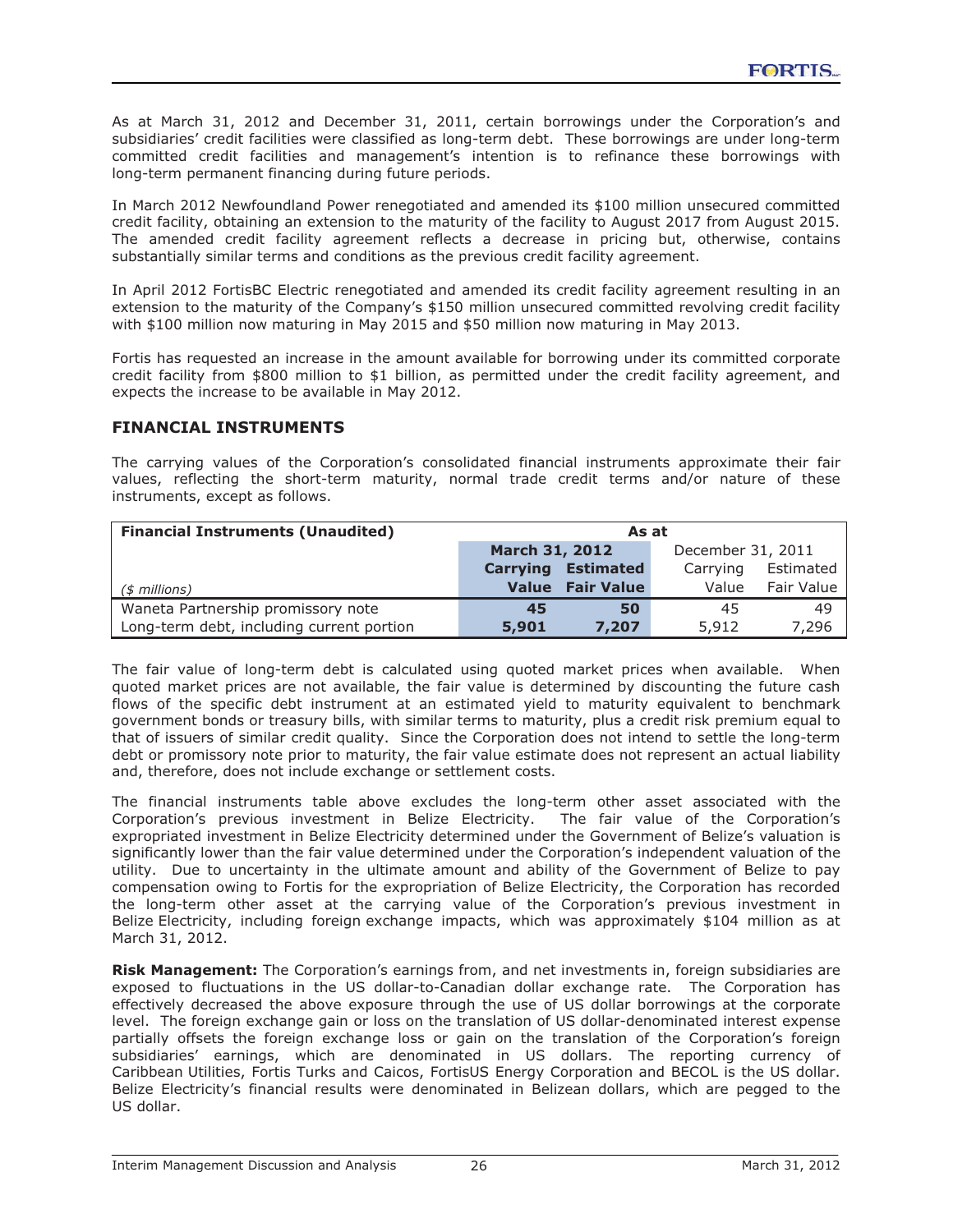As at March 31, 2012, the Corporation's corporately issued US\$550 million (December 31, 2011 -US\$550 million) long-term debt had been designated as an effective hedge of the Corporation's foreign net investments. As at March 31, 2012, the Corporation had approximately US\$8 million (December 31, 2011 - US\$6 million) in foreign net investments remaining to be hedged. Foreign currency exchange rate fluctuations associated with the translation of the Corporation's corporately issued US dollar borrowings designated as effective hedges are recorded in other comprehensive income and serve to help offset unrealized foreign currency exchange gains and losses on the net investments in foreign subsidiaries, which are also recorded in other comprehensive income.

Effective June 20, 2011, the Corporation's asset associated with its previous investment in Belize Electricity does not qualify for hedge accounting as Belize Electricity is no longer a foreign subsidiary of Fortis. As a result, during 2011, a portion of corporately issued debt that previously hedged the former investment in Belize Electricity was no longer an effective hedge. Effective from June 20, 2011, foreign exchange gains and losses on the translation of the asset associated with Belize Electricity and the corporately issued US dollar-denominated debt that previously qualified as a hedge of the investment were recognized in earnings. As a result, the Corporation recognized a foreign exchange loss of approximately \$1.5 million in earnings during the first quarter of 2012.

From time to time, the Corporation and its subsidiaries hedge exposures to fluctuations in interest rates, foreign exchange rates and fuel and natural gas prices through the use of derivative financial instruments. The Corporation and its subsidiaries do not hold or issue derivative financial instruments for trading purposes. As at March 31, 2012, the Corporation's derivative contracts consisted of a foreign exchange forward contract, natural gas swap and option contracts, and gas purchase contract premiums, all held by the FortisBC Energy companies.

| <b>Derivative Financial Instruments (Unaudited)</b> |                 |                  |                     | As at                |                               |
|-----------------------------------------------------|-----------------|------------------|---------------------|----------------------|-------------------------------|
|                                                     |                 |                  |                     | March 31,            | December 31,                  |
|                                                     |                 |                  |                     | 2012                 | 2011                          |
|                                                     |                 | <b>Number of</b> | <b>Volume</b>       | Carrying Value $(1)$ | Carrying Value <sup>(1)</sup> |
| (Liability) Asset                                   | <b>Maturity</b> | <b>Contracts</b> | <i>(petajoules)</i> | (\$ millions)        | $($$ millions)                |
| Foreign exchange forward                            |                 |                  |                     |                      |                               |
| contract                                            | 2012            |                  |                     | -                    |                               |
| Fuel option contracts                               | 2012            |                  |                     | -                    | (1)                           |
| Natural gas derivatives:                            |                 |                  |                     |                      |                               |
| Swaps and options                                   | 2014            | 90               | 51                  | (135)                | (135)                         |
| Gas purchase contract                               |                 |                  |                     |                      |                               |
| premiums                                            | 2014            | 27               | 99                  | 3                    |                               |

The following table summarizes the Corporation's derivative financial instruments.

*(1)* Carrying value approximates fair value. The (liability) asset represents the gross derivatives balance.

The foreign exchange forward contract is held by FEI to hedge the cash flow risk related to approximately US\$4 million remaining to be paid under a contract for the implementation of a customer information system.

The fuel option contracts were held by Caribbean Utilities to reduce the impact of volatility in fuel prices on customer rates, as approved by the regulator under the Company's Fuel Price Volatility Management Program. The fuel option contracts matured in March 2012.

The natural gas derivatives are held by the FortisBC Energy companies and are used to fix the effective purchase price of natural gas, as the majority of the natural gas supply contracts have floating, rather than fixed, prices. The price risk-management strategy of the FortisBC Energy companies aims to improve the likelihood that natural gas prices remain competitive, to temper gas price volatility on customer rates and to reduce the risk of regional price discrepancies. As directed by the BCUC, FEI and FEVI suspended their commodity hedging activities in 2011, which has continued into 2012, with the exception of certain limited swaps. The existing hedging contracts will continue in effect through to their maturity and the FortisBC Energy companies' ability to fully recover the commodity cost of gas in customer rates remains unchanged.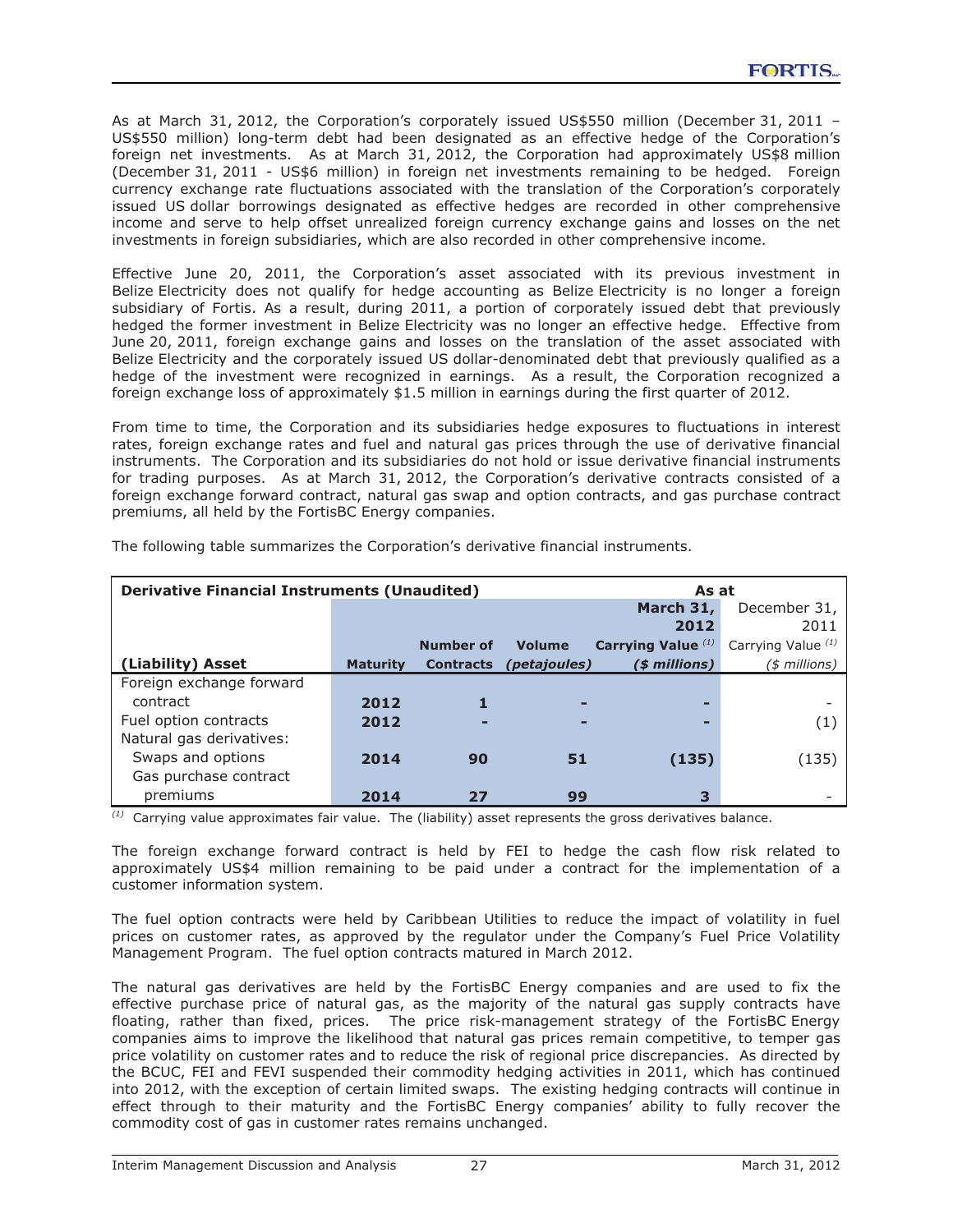The changes in the fair values of the foreign exchange forward contract and natural gas derivatives are deferred as a regulatory asset or liability, subject to regulatory approval, for recovery from, or refund to, customers in future rates. The fair values of the derivative financial instruments were recorded in accounts payable as at March 31, 2012 and as at December 31, 2011.

The fair value of the foreign exchange forward contract is calculated using the present value of cash flows based on a market foreign exchange rate and the foreign exchange forward rate curve. The fair value of the natural gas derivatives is calculated using the present value of cash flows based on market prices and forward curves for the commodity cost of natural gas. The fair values of the foreign exchange forward contract and natural gas derivatives are estimates of the amounts that would have to be received or paid to terminate the outstanding contracts as at the balance sheet dates.

The fair values of the Corporation's financial instruments, including derivatives, reflect point-in-time estimates based on current and relevant market information about the instruments as at the balance sheet dates. The estimates cannot be determined with precision as they involve uncertainties and matters of judgment and, therefore, may not be relevant in predicting the Corporation's future consolidated earnings or cash flows.

## **OFF-BALANCE SHEET ARRANGEMENTS**

With the exception of letters of credit outstanding of \$66 million, as at March 31, 2012, the Corporation had no off-balance sheet arrangements, such as transactions, agreements or contractual arrangements with unconsolidated entities, structured finance entities, special purpose entities or variable interest entities, that are reasonably likely to materially affect liquidity or the availability of, or requirements for, capital resources.

## **BUSINESS RISK MANAGEMENT**

There were no changes in the Corporation's significant business risks during the first quarter of 2012 from those disclosed in the 2011 Annual MD&A, except for those described below.

**Regulatory Risk:** In April 2012 regulatory decisions received for 2012 and 2013 customer gas delivery rates at the FortisBC Energy companies and for 2012 customer electricity distribution rates at FortisAlberta help to reduce regulatory risk at the utilities. For further information, refer to the "Material Regulatory Decisions and Applications" section of this MD&A.

**Completion of the Acquisition of CH Energy Group:** There is risk that some, or all, of the expected benefits of the acquisition of CH Energy Group may fail to materialize or may not occur within the time periods anticipated by the Corporation. The realization of such benefits may be impacted by a number of factors, many of which are beyond the control of Fortis.

**Capital Resources and Liquidity Risk - Credit Ratings:** In February 2012, after the announcement by Fortis that it had entered into an agreement to acquire all of the shares of CH Energy Group, DBRS placed the Corporation's credit rating under review with developing implications. Similarly, S&P placed the Corporation's credit rating on credit watch with negative implications. FortisAlberta's existing debt credit rating by S&P was confirmed in January 2012, but was put on credit watch with negative implications in February 2012 as a result of the Corporation's credit rating being placed on credit watch. During the first quarter of 2012, DBRS confirmed FortisAlberta and Newfoundland Power's existing debt credit ratings, and both DBRS and S&P confirmed Caribbean Utilities' debt credit ratings.

**Defined Benefit Pension Plan Assets:** As at March 31, 2012, the fair value of the Corporation's consolidated defined benefit pension plan assets was \$821 million, up \$36 million or 4.6%, from \$785 million as at December 31, 2011.

**Labour Relations:** The collective agreement between FortisBC Electric and the Canadian Office and Professional Employees Union ("COPE"), Local 378, expired January 31, 2011. An agreement expiring in March 2014 has been reached with regard to certain customer service employees. Discussions continue with regard to the remaining FortisBC Electric COPE bargaining unit.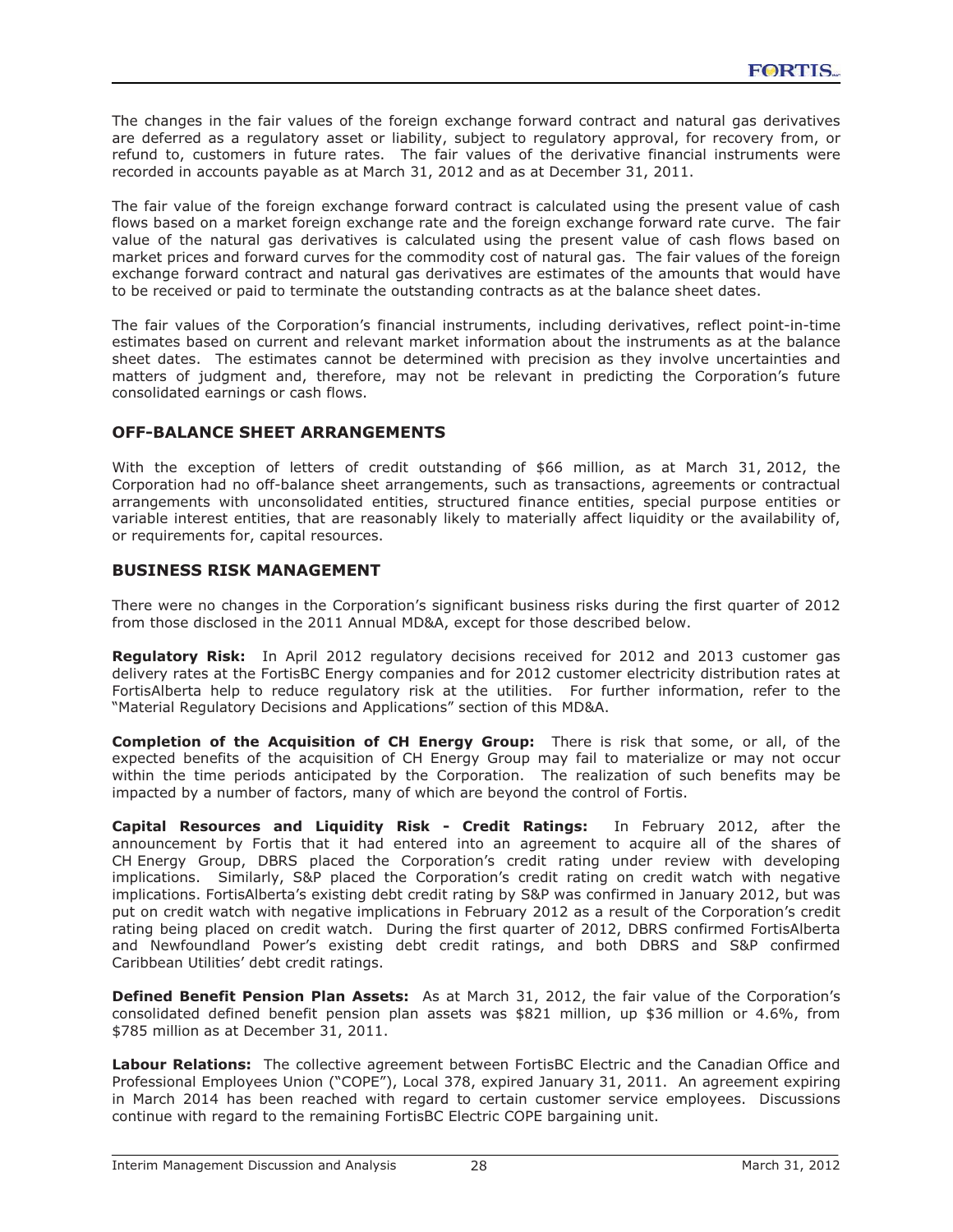The collective agreements between the FortisBC Energy companies and the International Brotherhood of Electrical Workers ("IBEW"), Local 213, expired on March 31, 2011. IBEW, Local 213, represents employees in specified occupations in the areas of T&D. The parties are negotiating terms of a renewed collective agreement.

The collective agreements between the FortisBC Energy companies and COPE, Local 378, expired on March 31, 2012. COPE, Local 378, represents employees in specified occupations in the areas of administration and operations support. The parties are negotiating the terms of a renewed collective agreement.

The two collective agreements between Newfoundland Power and IBEW, Local 1620, expired on September 30, 2011. During the first quarter of 2012, one of the two newly negotiated collective agreements was ratified. The other collective agreement was not accepted and is now subject to ratification in May 2012. The agreements are for three-year terms expiring in September 2014.

## **CHANGES IN ACCOUNTING POLICIES**

*Transition to US GAAP:* Effective January 1, 2012, Fortis retroactively adopted US GAAP with the restatement of comparative reporting periods. The areas of most significant financial statement impacts upon adopting US GAAP include, but are not limited to the: (i) recognition of the funded status of defined benefit pension plans on the consolidated balance sheet and the inability to recognize regulatory assets or liabilities associated with other post-employment benefit ("OPEB") costs that are recovered on a cash basis; (ii) recognition of the Brilliant Power Purchase Agreement as a capital lease at FortisBC Electric; (iii) recognition of lease-in lease-out transactions at the FortisBC Energy companies as financing transactions with the corresponding assets recognized as utility capital assets and the sales proceeds accounted for as long-term debt; (iv) reclassification of preference shares from long-term liabilities to shareholders' equity; and (v) the calculation and recognition of income taxes based on enacted versus substantially enacted income tax rates.

The above-noted items do not represent a complete list of differences between US GAAP and Canadian GAAP. Other less significant differences have also been identified and accounted for. A detailed description of the differences and a detailed reconciliation between the Corporation's annual audited consolidated Canadian GAAP and annual audited consolidated US GAAP financial statements for 2011 is disclosed in Note 38 to the Corporation's voluntarily filed annual audited consolidated US GAAP financial statements with accompanying notes thereto for the year ended December 31, 2011, with 2010 comparatives. A detailed reconciliation between the Corporation's interim unaudited consolidated 2011 Canadian GAAP and interim unaudited consolidated 2011 US GAAP financial statements is provided in the above-noted voluntarily filed document under the section "Supplemental Interim Consolidated Financial Statements for the Year Ended December 31, 2011 (Unaudited)".

The audited quantification and reconciliation of the Corporation's consolidated balance sheet as at December 31, 2011, prepared in accordance with US GAAP versus Canadian GAAP, may be summarized as follows.

- - Total assets as at December 31, 2011 increased by approximately \$603 million. The increase was due primarily to increases in regulatory assets and utility capital assets in accordance with US GAAP.
- - Total liabilities as at December 31, 2011 increased by approximately \$337 million. The increase was due primarily to increases in long-term debt, capital lease obligations and pension liabilities in accordance with US GAAP, partially offset by the reclassification of preference shares from liabilities to shareholders' equity.
- - Shareholders' equity as at December 31, 2011 increased by approximately \$266 million. The increase was due primarily to the reclassification of preference shares from liabilities to shareholders' equity in accordance with US GAAP, partially offset by a reduction in retained earnings of approximately \$37 million and an increase in accumulated other comprehensive loss of approximately \$21 million. Approximately half of the reduction in retained earnings resulted from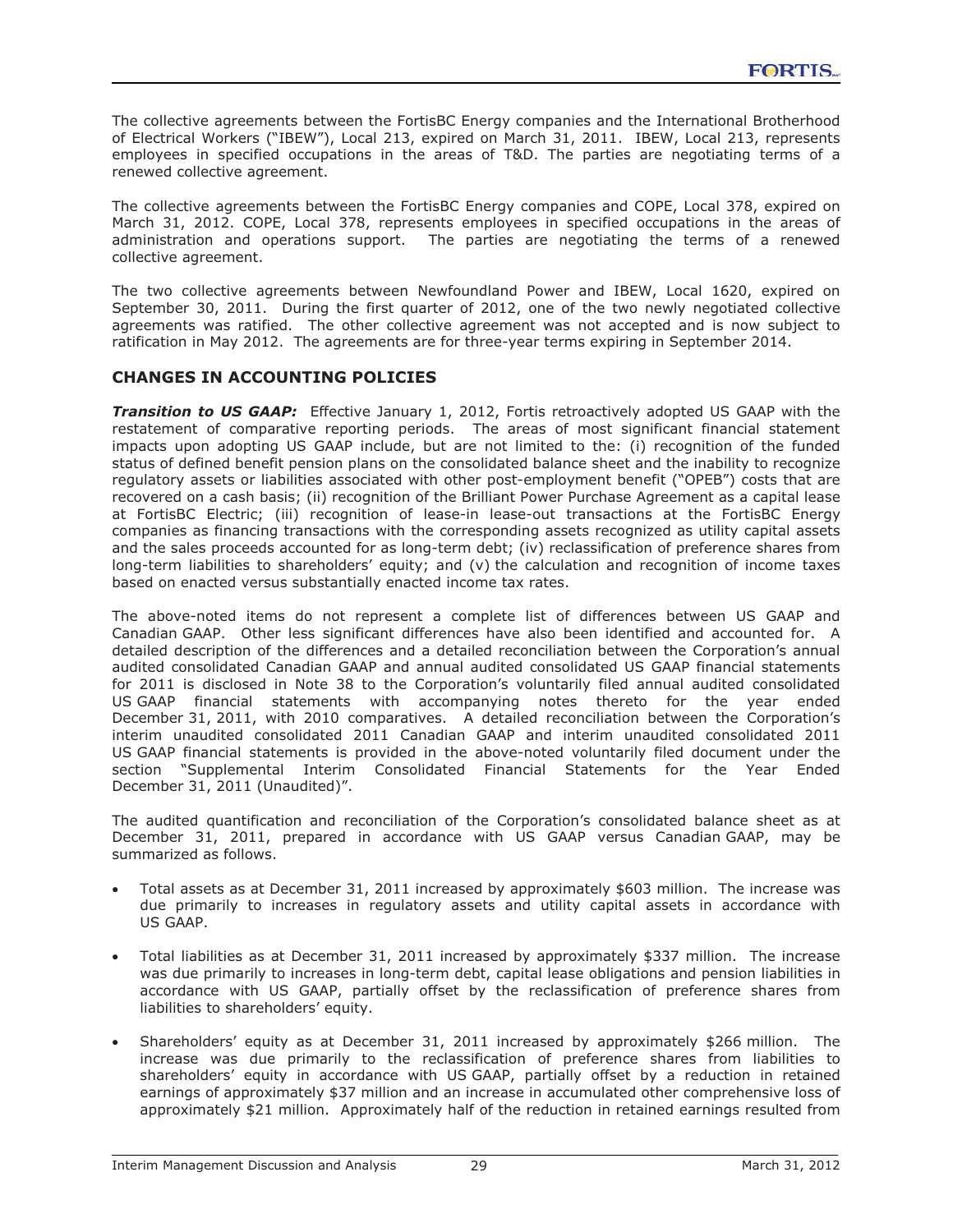higher income taxes and is expected to reverse in a future period once pending Canadian federal income tax legislation is passed and proposed Part VI.1 tax rate changes are enacted.

There were no material adjustments to the Corporation's consolidated 2011 earnings under US GAAP due to the Corporation's continued ability to apply rate-regulated accounting policies.

The unaudited quantification and reconciliation of the Corporation's consolidated statement of earnings for the three months ended March 31, 2011, prepared in accordance with US GAAP versus Canadian GAAP, may be summarized as follows:

- *Three Months Ended March 31, 2011 (Unaudited):* Consolidated net earnings recognized in accordance with US GAAP increased by \$3 million, from \$125 million to \$128 million. The increase was due primarily to the reclassification of preference share dividends totaling \$4 million, in accordance with US GAAP, from finance charges to earnings attributable to preference equity shareholders, partially offset by a reduction in earnings attributable to common equity shareholders of approximately of \$1 million.

*Changes in Accounting Policies:* Effective January 1, 2012, the FortisBC Energy companies prospectively adopted the policy of accruing for non-ARO removal costs in depreciation expense, as requested in their 2012-2013 RRAs and subsequently approved by the BCUC in its April 2012 rate decision. The accrual of estimated non-ARO removal costs is included in depreciation expense and the provision balance is recognized as a long-term regulatory liability. Actual non-ARO removal costs, net of salvage proceeds, are recorded against the regulatory liability when incurred. Non-ARO removal costs are direct costs incurred by the FortisBC Energy companies in taking assets out of service, whether through actual removal of the assets or through disconnection of the assets from the transmission or distribution system. Prior to 2012 non-ARO removal costs, net of salvage proceeds, were recognized in operating expenses as incurred with variances between actual non-ARO removal costs and those forecast for rate-setting purposes recorded in a regulatory deferral account for future recovery from, or refund to, customers in rates commencing in 2012. During the first quarter of 2012, \$4 million of non-ARO removal costs were accrued as a part of depreciation expense. During the first quarter of 2011, \$3 million of non-ARO removal costs were recognized in operating expenses.

Prior to 2012 variances from forecast, adjusted for certain revenue and cost variances which flowed through to customers, for rate-setting purposes were shared equally between customers and FortisBC Electric. Prospectively from January 1, 2012, the above sharing of positive or negative variances is no longer in effect pursuant to the utility's filed 2012-2013 RRA, which is subject to BCUC approval and reflects a COS rate-setting methodology. Beginning in 2012 variances from forecast for rate-setting purposes related to electricity revenue, purchased power costs and certain other costs, are subject to full deferral account treatment, to be recovered from, or refunded to, customers in future rates and, therefore, are not subject to the sharing mechanism that existed prior to 2012 and do not impact earnings in 2012.

*New US GAAP Accounting Pronouncements*: The following new US GAAP accounting pronouncements that are applicable to, and were adopted by, Fortis effective January 1, 2012 are described as follows:

#### *Presentation of Comprehensive Income*

The Corporation adopted the amendments to Accounting Standards Codification ("ASC") Topic 220, *Comprehensive Income.* The amended standard requires entities to report components of comprehensive income in either a continuous statement of comprehensive income or two separate but consecutive statements. Fortis continues to report the components of comprehensive income in a separate but consecutive statement.

#### *Testing Goodwill for Impairment*

The Corporation has prospectively adopted the amendments to ASC Topic 350, *Goodwill.* The amended standard allows entities testing goodwill for impairment to have the option of performing a qualitative assessment before calculating the fair value of the reporting unit. If the qualitative factors indicate that the fair value of the reporting unit is more likely than not (greater than a 50% chance) to be greater than the carrying value, then the two-step impairment test, including the quantification of the fair value of the reporting unit, would not be required. In adopting the amendments, Fortis will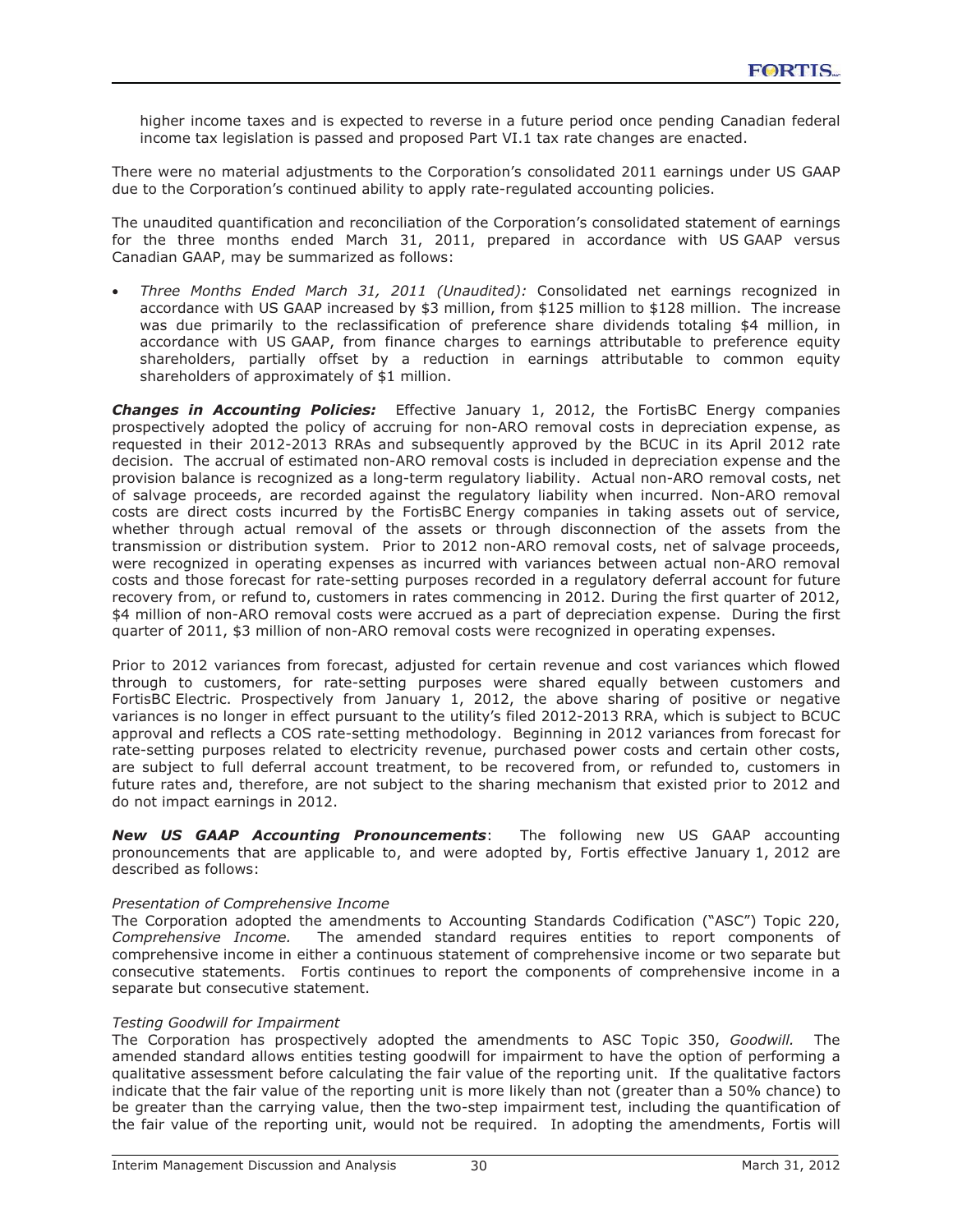perform a qualitative assessment before calculating the fair value of its reporting units when it performs its annual impairment test on October 1.

#### *Fair Value Measurement*

The Corporation adopted the amendments to ASC Topic 820, *Fair Value Measurements and Disclosures.* The amended standard improves comparability of fair value measurements presented and disclosed in financial statements prepared in accordance with US GAAP. The amendment does not change what items are measured at fair value but instead makes various changes to the guidance pertaining to how fair value is measured. The above-noted changes did not materially impact the Corporation's consolidated financial statements for the three months ended March 31, 2012.

## **CRITICAL ACCOUNTING ESTIMATES**

The preparation of the Corporation's interim unaudited consolidated financial statements in accordance with US GAAP requires management to make estimates and judgments that affect the reported amounts of assets and liabilities and the disclosure of contingent assets and liabilities at the date of the consolidated financial statements and the reported amounts of revenue and expenses during the reporting periods. Estimates and judgments are based on historical experience, current conditions and various other assumptions believed to be reasonable under the circumstances. Additionally, certain estimates and judgments are necessary since the regulatory environments in which the Corporation's utilities operate often require amounts to be recorded at estimated values until these amounts are finalized pursuant to regulatory decisions or other regulatory proceedings. Due to changes in facts and circumstances and the inherent uncertainty involved in making estimates, actual results may differ significantly from current estimates. Estimates and judgments are reviewed periodically and, as adjustments become necessary, are reported in earnings in the period they become known.

Interim financial statements may also employ a greater use of estimates than the annual financial statements. There were no material changes in the nature of the Corporation's critical accounting estimates during the first quarter of 2012 from those disclosed in the 2011 Annual MD&A.

**Contingencies:** The Corporation and its subsidiaries are subject to various legal proceedings and claims associated with ordinary course business operations. Management believes that the amount of liability, if any, from these actions would not have a material effect on the Corporation's consolidated financial position or results of operations.

The following describes the nature of the Corporation's contingent liabilities.

#### **Fortis**

Following the announcement of the proposed acquisition of CH Energy Group on February 21, 2012, several complaints, which named Fortis and other defendants, were filed in, or transferred to, the Supreme Court of the State of New York, County of New York, challenging the proposed acquisition. The complaints generally allege that the directors of CH Energy Group breached their fiduciary duties in connection with the proposed transaction and that CH Energy Group, Fortis, FortisUS Inc., and Cascade Acquisition Sub Inc. aided and abetted that breach.

The outcome of these lawsuits is uncertain and cannot be predicted with any certainty and, accordingly, no amount has been accrued in the consolidated financial statements. An adverse judgment for monetary damages could have a material adverse effect on the operations of the surviving company after the completion of the acquisition. A preliminary injunction could delay or jeopardize the completion of the acquisition and an adverse judgment granting permanent injunctive relief could indefinitely enjoin completion of the transaction. Subject to the foregoing, in management's opinion, based upon currently known facts and circumstances, the outcome of such lawsuits is not expected to have a material adverse effect on the consolidated financial condition of Fortis. The defendants intend to vigorously defend themselves against the lawsuits.

#### **FHI**

During 2007 and 2008, a non-regulated subsidiary of FHI received Notices of Assessment from Canada Revenue Agency for additional taxes related to the taxation years 1999 through 2003. The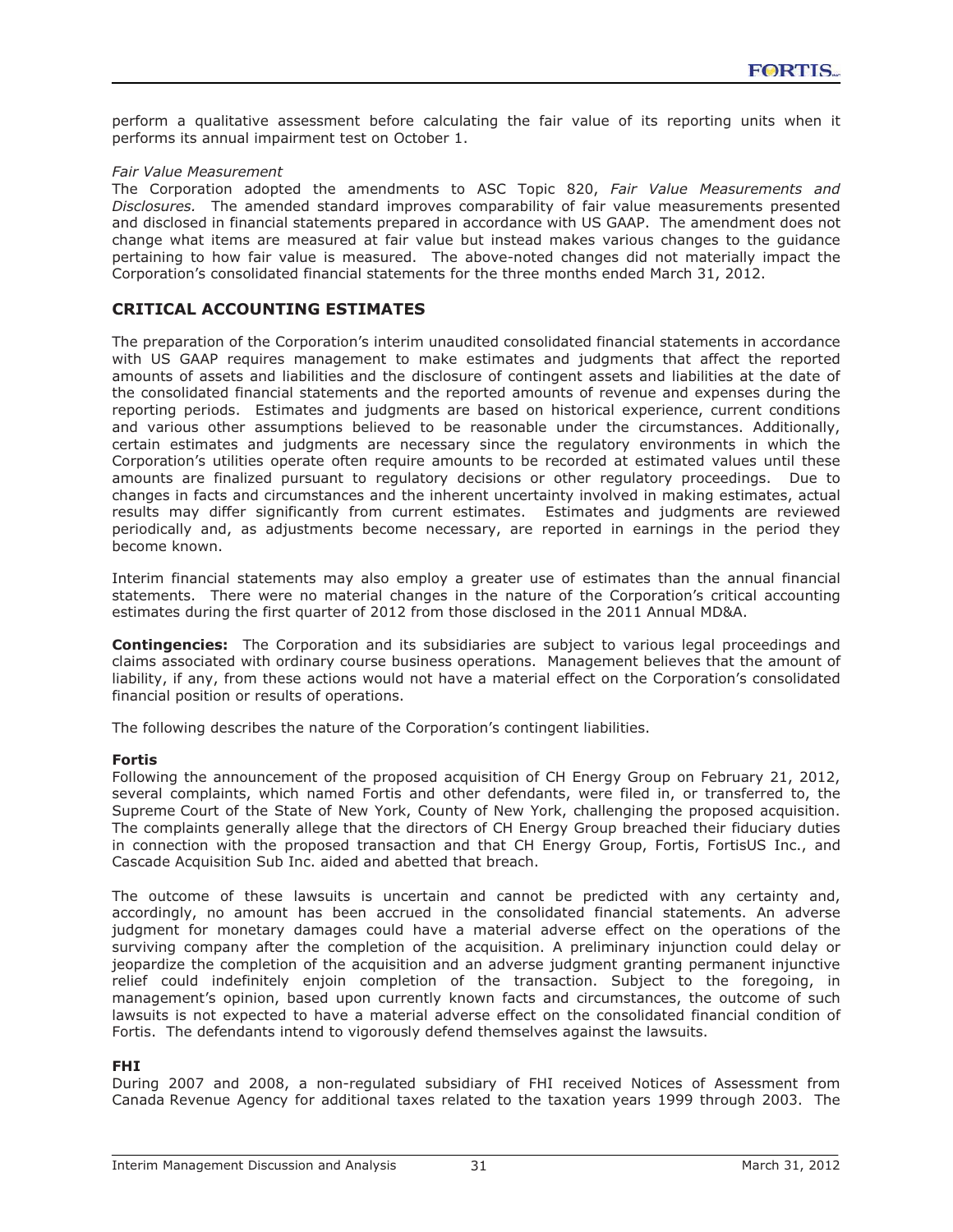exposure has been fully provided for in the consolidated financial statements. FHI has begun the appeal process associated with the assessments.

In 2009 FHI was named, along with other defendants, in an action related to damages to property and chattels, including contamination to sewer lines and costs associated with remediation, related to the rupture in July 2007 of an oil pipeline owned and operated by Kinder Morgan, Inc. FHI has filed a statement of defence. During the second quarter of 2010, FHI was added as a third party in all of the related actions and all claims are expected to be tried at the same time. The amount and outcome of the actions are indeterminable at this time and, accordingly, no amount has been accrued in the consolidated financial statements.

#### **FortisBC Electric**

The Government of British Columbia has alleged breaches of the Forest Practices Code and negligence relating to a forest fire near Vaseux Lake and has filed and served a writ and statement of claim against FortisBC Electric, dated August 2, 2005. The Government of British Columbia has now disclosed that its claim includes approximately \$13.5 million in damages but that it has not fully quantified its damages. In addition, private landowners have filed separate writs and statements of claim dated August 19, 2005 and August 22, 2005 for undisclosed amounts in relation to the same matter. FortisBC Electric and its insurers are defending the claims. The outcome cannot be reasonably determined and estimated at this time and, accordingly, no amount has been accrued in the consolidated financial statements. A date for mediation of this matter has been set for December 2012.

## **SUMMARY OF QUARTERLY RESULTS**

The following table sets forth unaudited quarterly information for each of the eight quarters ended June 30, 2010 through March 31, 2012. The quarterly information has been obtained from the Corporation's interim unaudited consolidated financial statements, which have been prepared in accordance with US GAAP. The timing of the recognition of certain assets, liabilities, revenue and expenses, as a result of regulation, may differ from that otherwise expected using US GAAP for non-regulated entities. The nature of regulation is further disclosed in Notes 2, 3 and 7 to the Corporation's 2011 annual audited consolidated financial statements prepared in accordance with US GAAP. The quarterly financial results are not necessarily indicative of results for any future period and should not be relied upon to predict future performance.

| <b>Summary of Quarterly Results</b><br>(Unaudited) | <b>Revenue</b> | <b>Net Earnings</b><br><b>Attributable to</b><br><b>Common Equity</b><br><b>Shareholders</b> |                    | <b>Earnings per Common Share</b> |
|----------------------------------------------------|----------------|----------------------------------------------------------------------------------------------|--------------------|----------------------------------|
| <b>Quarter Ended</b>                               | (\$ millions)  | $($$ millions)                                                                               | <b>Basic</b> $(s)$ | Diluted $($ \$)                  |
| March 31, 2012                                     | 1,149          | 121                                                                                          | 0.64               | 0.62                             |
| December 31, 2011                                  | 1,034          | 82                                                                                           | 0.44               | 0.43                             |
| September 30, 2011                                 | 699            | 56                                                                                           | 0.30               | 0.30                             |
| June 30, 2011                                      | 846            | 57                                                                                           | 0.32               | 0.32                             |
| March 31, 2011                                     | 1,159          | 116                                                                                          | 0.66               | 0.64                             |
| December 31, 2010                                  | 1,032          | 127                                                                                          | 0.73               | 0.71                             |
| September 30, 2010                                 | 717            | 43                                                                                           | 0.25               | 0.25                             |
| June 30, 2010                                      | 831            | 53                                                                                           | 0.31               | 0.31                             |

A summary of the past eight quarters reflects the Corporation's continued organic growth, as well as the seasonality associated with its businesses. Interim results will fluctuate due to the seasonal nature of gas and electricity demand and water flows, as well as the timing and recognition of regulatory decisions. Revenue is also affected by the cost of fuel and purchased power and the commodity cost of natural gas, which are flowed through to customers without markup. Given the diversified nature of the Fortis subsidiaries, seasonality may vary. Most of the annual earnings of the FortisBC Energy companies are realized in the first and fourth quarters. Earnings for the third quarter ended September 30, 2011 included the \$11 million after-tax termination fee paid to Fortis by Central Vermont Public Service Corporation ("CVPS"). Financial results from the fourth quarter ended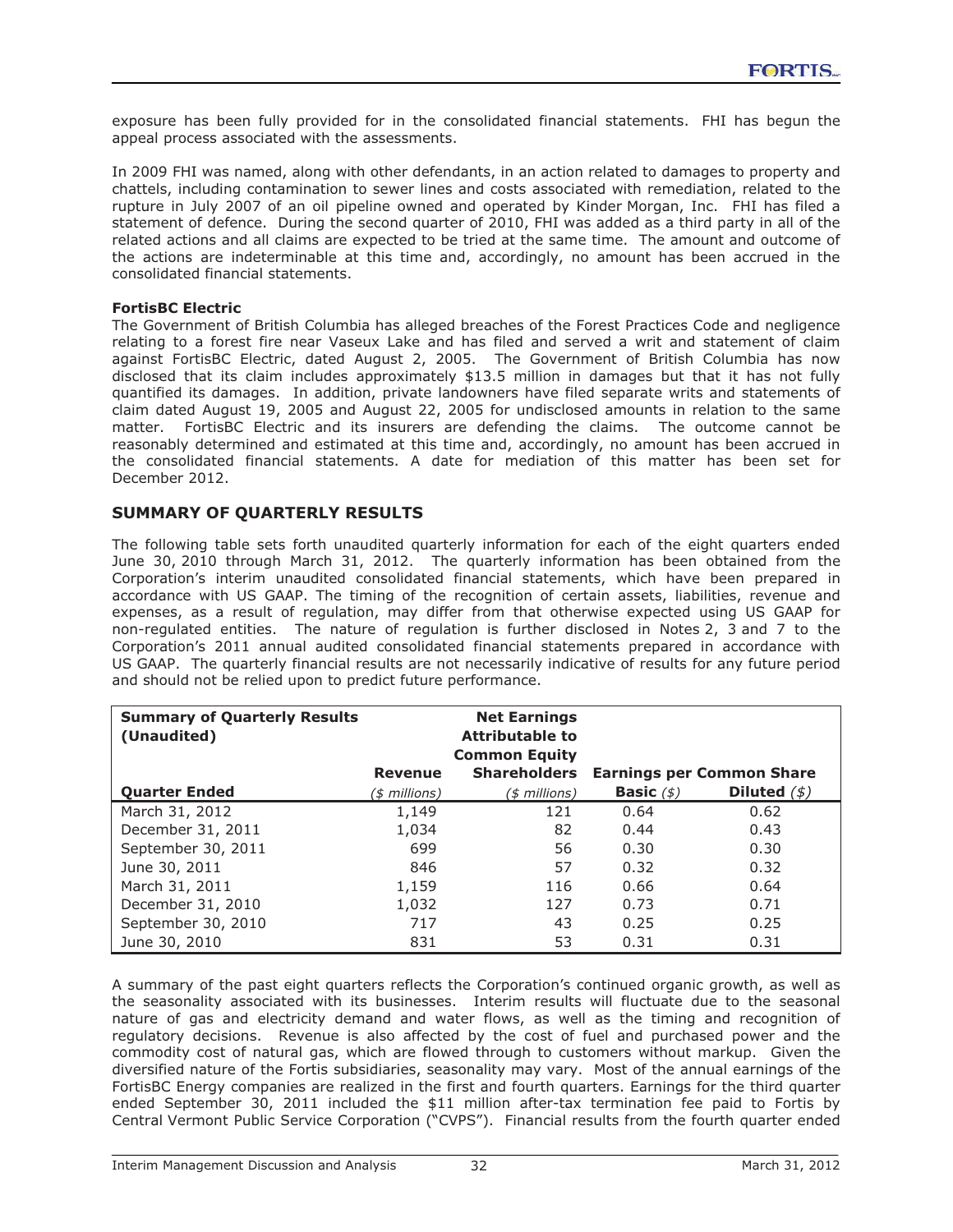December 31, 2011 reflected the acquisition of the Hilton Suites Winnipeg Airport hotel, which was acquired in October 2011. Financial results from June 20, 2011 reflected the discontinuance of the consolidation method of accounting for Belize Electricity due to the expropriation of the utility by the GOB. For further information, refer to the "Key Trends and Risks – Expropriated Assets" and "Business Risk Management – Investment in Belize" sections of the 2011 Annual MD&A. Revenue for the third quarter ended September 30, 2010 reflected the favourable cumulative retroactive impact associated with the 2010 revenue requirements decision at FortisAlberta.

**March 2012/March 2011:** Net earnings attributable to common equity shareholders were \$121 million, or \$0.64 per common share, for the first quarter of 2012 compared to earnings of \$116 million, or \$0.66 per common share, for the first quarter of 2011. A discussion of the quarter over quarter variance in financial results is provided in the "Financial Highlights" section of this MD&A.

**December 2011/December 2010:** Net earnings attributable to common equity shareholders were \$82 million, or \$0.44 per common share, for the fourth quarter of 2011 compared to earnings of \$127 million, or \$0.73 per common share, for the fourth quarter of 2010. Excluding the one-time \$46 million favourable impact to Newfoundland Power's earnings in the fourth quarter of 2010 due to the rerecognition of a regulatory asset, as required under US GAAP, to recognize amounts recoverable from customers upon regulatory approval of the adoption the accrual method of accounting for OPEB costs, earnings increased \$1 million quarter over quarter. The increase in earnings was led by the FortisBC Energy Companies, driven by rate base growth, lower-than-expected corporate income taxes and finance charges in 2011, and higher gas transportation volumes to the forestry and mining sectors, partially offset by both lower customer additions and capitalized AFUDC. The above increase in earnings was partially offset by a decrease in earnings at Newfoundland Power, Other Canadian Regulated Electric Utilities, Fortis Turks and Caicos and Fortis Properties. The decrease in earnings at Newfoundland Power reflected a lower allowed ROE and higher operating expenses, partially offset by reduced energy supply costs in the fourth quarter of 2011. Lower earnings at Other Canadian Regulated Electric Utilities were due to decreased electricity sales and higher operating expenses. Lower earnings at Fortis Turks and Caicos were due to higher depreciation and operating expenses, partially offset by reduced energy supply costs in 2011 reflecting the use of new, more fuel-efficient generating units. Earnings at Fortis Properties during the fourth quarter of 2010 reflected lower corporate income tax rates, which reduced deferred taxes in that period. An 8% increase in the weighted average number of common shares outstanding quarter over quarter, largely associated with the public common equity offering in mid-2011, had the impact of tempering earnings per common share.

**September 2011/September 2010:** Net earnings attributable to common equity shareholders were \$56 million, or \$0.30 per common share, for the third quarter of 2011 compared to earnings of \$43 million, or \$0.25 per common share, for the third quarter of 2010. The increase in earnings was mainly due to the \$11 million after-tax fee paid to Fortis in July 2011, following the termination of the Merger Agreement between Fortis and CVPS. Results also improved due to rate base growth associated with energy infrastructure investment, mainly at the regulated utilities in western Canada, a net foreign exchange gain of approximately \$2.5 million after tax associated with the previously hedged investment in Belize Electricity, lower-than-expected operating costs at the FortisBC Energy companies due to the timing of spending and capitalization of certain operating expenses in 2011 and a higher allowed ROE at Algoma Power. The above increases in earnings were partially offset by the impact of the regulator-approved reversal in the third quarter of 2010 of \$4 million after tax of project overrun costs previously expensed in 2009 related to the conversion of Whistler customer appliances from propane to natural gas, the expropriation of Belize Electricity and the resulting discontinuance of the consolidation method of accounting for the utility since June 2011, lower capitalized AFUDC at FortisBC Electric, lower non-regulated hydroelectric production in Belize and the timing of recording the 2010 revenue requirements decision at FortisAlberta. The favourable cumulative impact of the decision was recorded in the third quarter of 2010 when the decision was received. A 4% increase in the weighted average number of common shares outstanding quarter over quarter, largely associated with the public common equity offering in mid-2011, had the impact of tempering earnings per common share.

**June 2011/June 2010:** Net earnings attributable to common equity shareholders were \$57 million, or \$0.32 per common share, for the second quarter of 2011 compared to earnings of \$53 million, or \$0.31 per common share, for the second quarter of 2010. The increase was mainly due to improved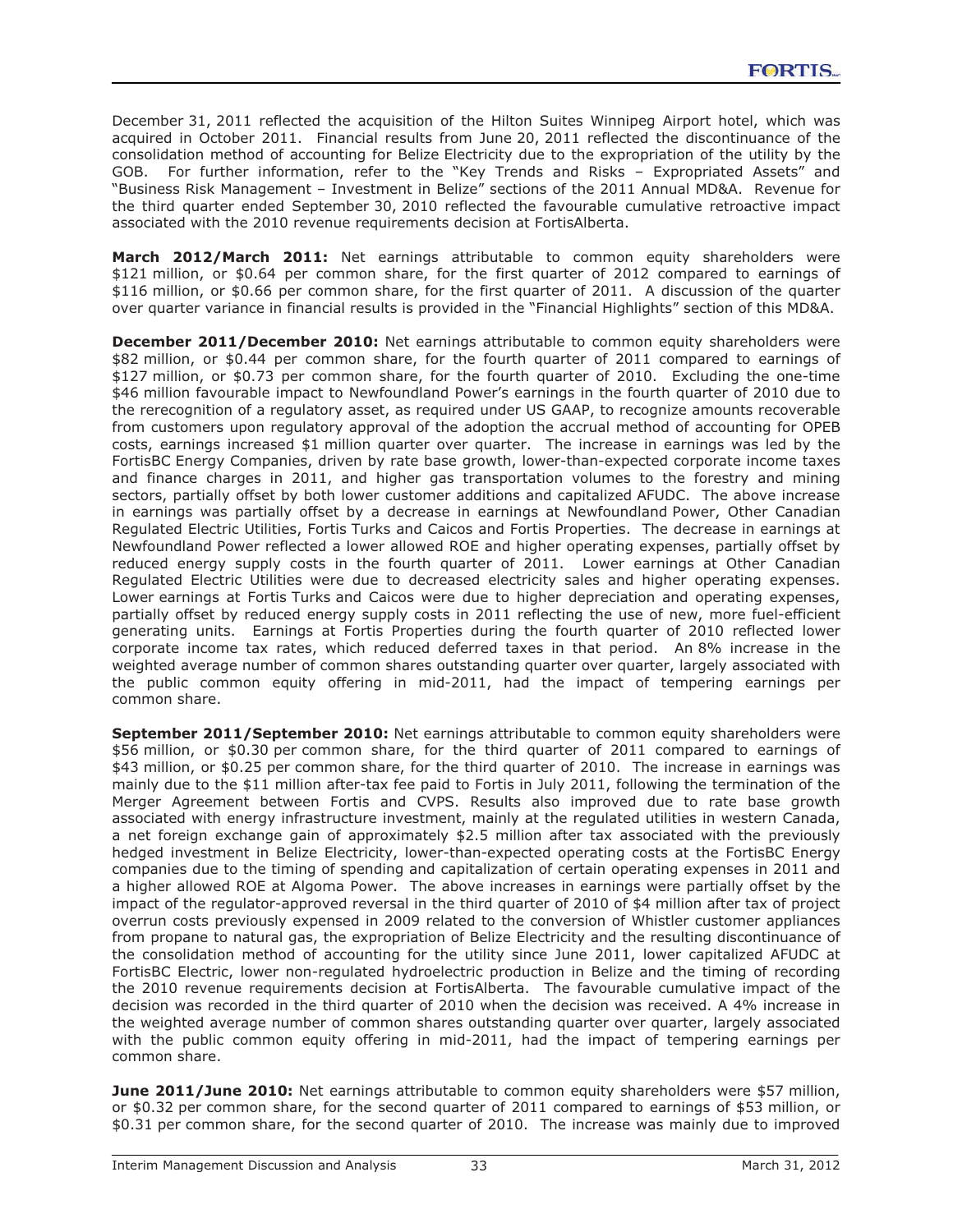performance at Canadian Regulated Electric Utilities, driven by rate base growth associated with energy infrastructure investment, mainly at the electric utilities in western Canada; return earned on additional investment in automated meters at FortisAlberta, as approved by the regulator; lower market-priced purchased power costs at FortisBC Electric and a higher allowed ROE at Algoma Power. Results also improved due to lower corporate business development costs. The above increases in earnings were partially offset by the unfavourable impact of the timing of spending of certain regulator-approved increased operating expenses at the FortisBC Energy companies during 2011, lower non-regulated hydroelectric generation in Belize, and lower contribution from Fortis Properties reflecting lower occupancies at hotel operations in western Canada and increased operating expenses. During the second quarter of 2011, the Government of Belize expropriated the Corporation's investment in Belize Electricity.

## **INTERNAL CONTROLS OVER FINANCIAL REPORTING**

In an effort to optimize customer service operations within the FortisBC Energy companies, a Customer Care Enhancement Project was implemented in January 2012 with new in-house customer contact and billing centres replacing the services of an external third-party service provider. This represents a material change in the Corporation's internal controls over financial reporting surrounding the revenue, receivable and receipts cycle. Throughout the related systems design and implementation, management had considered the control risks associated with the systems changes and had performed procedures to obtain reasonable assurance on the design of all new and significantly modified internal controls over financial reporting as a result of the project. It has been concluded that during the first quarter 2012, other than the above-noted change, there was no change in the Corporation's internal controls over financial reporting that has materially, or is reasonably likely to materially affect, the Corporation's internal controls over financial reporting.

## **OUTLOOK**

The Corporation's significant capital expenditure program, which is expected to be approximately \$5.5 billion over the five-year period 2012 through 2016, should support continuing growth in earnings and dividends.

The pending acquisition of CH Energy Group is expected to close by the end of the first quarter of 2013. Fortis remains disciplined and patient in its pursuit of additional electric and gas utility acquisitions in the United States and Canada that will add value for Fortis shareholders. Fortis will also pursue growth in its non-regulated businesses in support of its regulated utility growth strategy.

## **OUTSTANDING SHARE DATA**

As at May 1, 2012, the Corporation had issued and outstanding approximately 189.3 million common shares; 5.0 million First Preference Shares, Series C; 8.0 million First Preference Shares, Series E; 5.0 million First Preference Shares, Series F; 9.2 million First Preference Shares, Series G; and 10.0 million First Preference Shares, Series H. Only the common shares of the Corporation have voting rights.

The number of common shares of Fortis that would be issued if all outstanding stock options and First Preference Shares, Series C and E were converted as at May 1, 2012 is as follows.

| <b>Conversion of Securities into Common Shares (Unaudited)</b> |                      |
|----------------------------------------------------------------|----------------------|
| As at May 1, 2012                                              | <b>Number of</b>     |
|                                                                | <b>Common Shares</b> |
| <b>Security</b>                                                | (millions)           |
| <b>Stock Options</b>                                           | 4.6                  |
| First Preference Shares, Series C                              | 3.8                  |
| First Preference Shares, Series E                              | 6.2                  |
| <b>Total</b>                                                   | 14.6                 |

Additional information, including the Fortis 2011 Annual Information Form, Management Information Circular and Annual Report, is available on SEDAR at [www.sedar.com a](http://www.sedar.com)nd on the Corporation's website at [www.fortisinc.com.](http://www.fortisinc.com)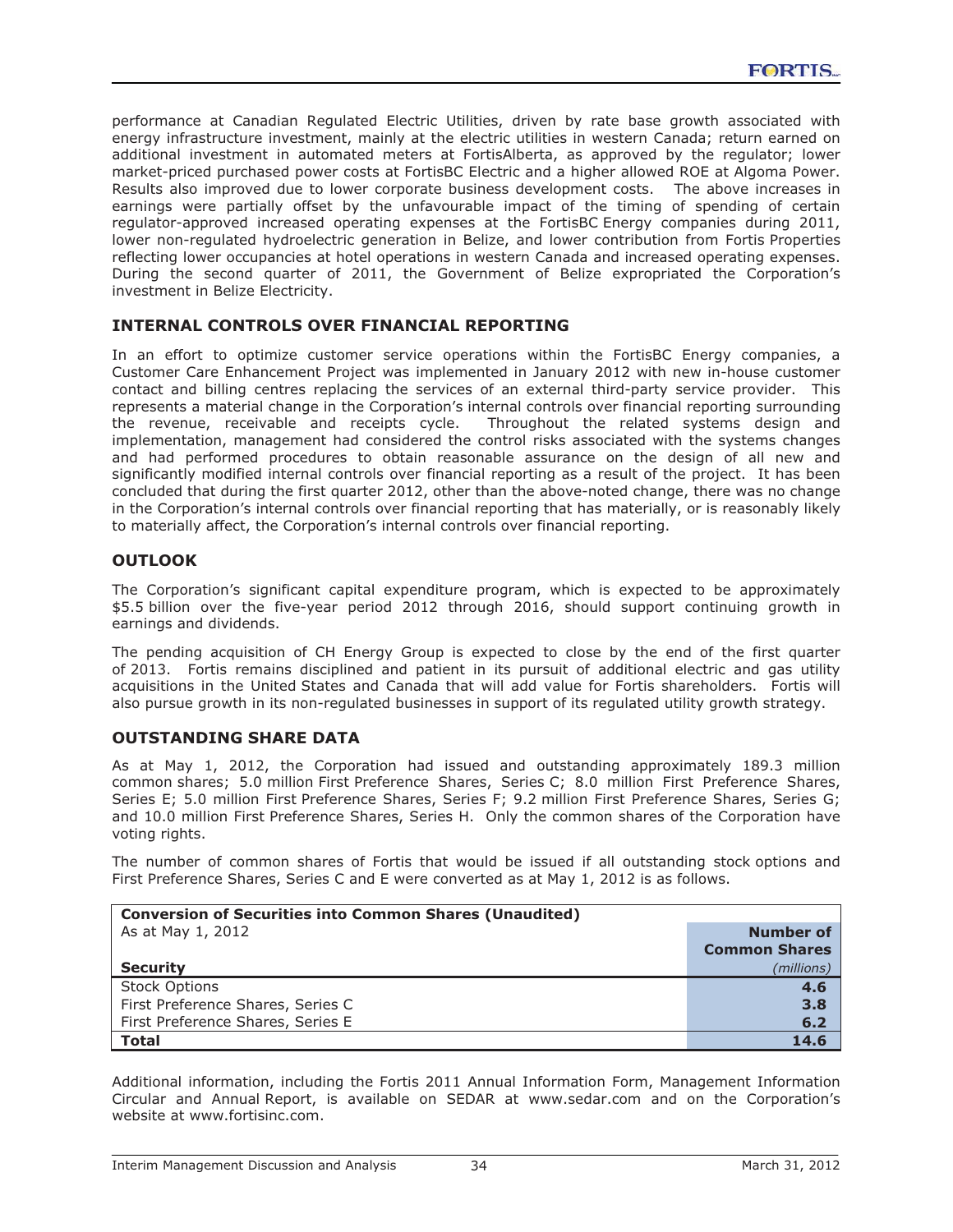# **FORTIS INC.**

Interim Consolidated Financial Statements For the three months ended March 31, 2012 and 2011 (Unaudited)

Prepared in accordance with accounting principles generally accepted in the United States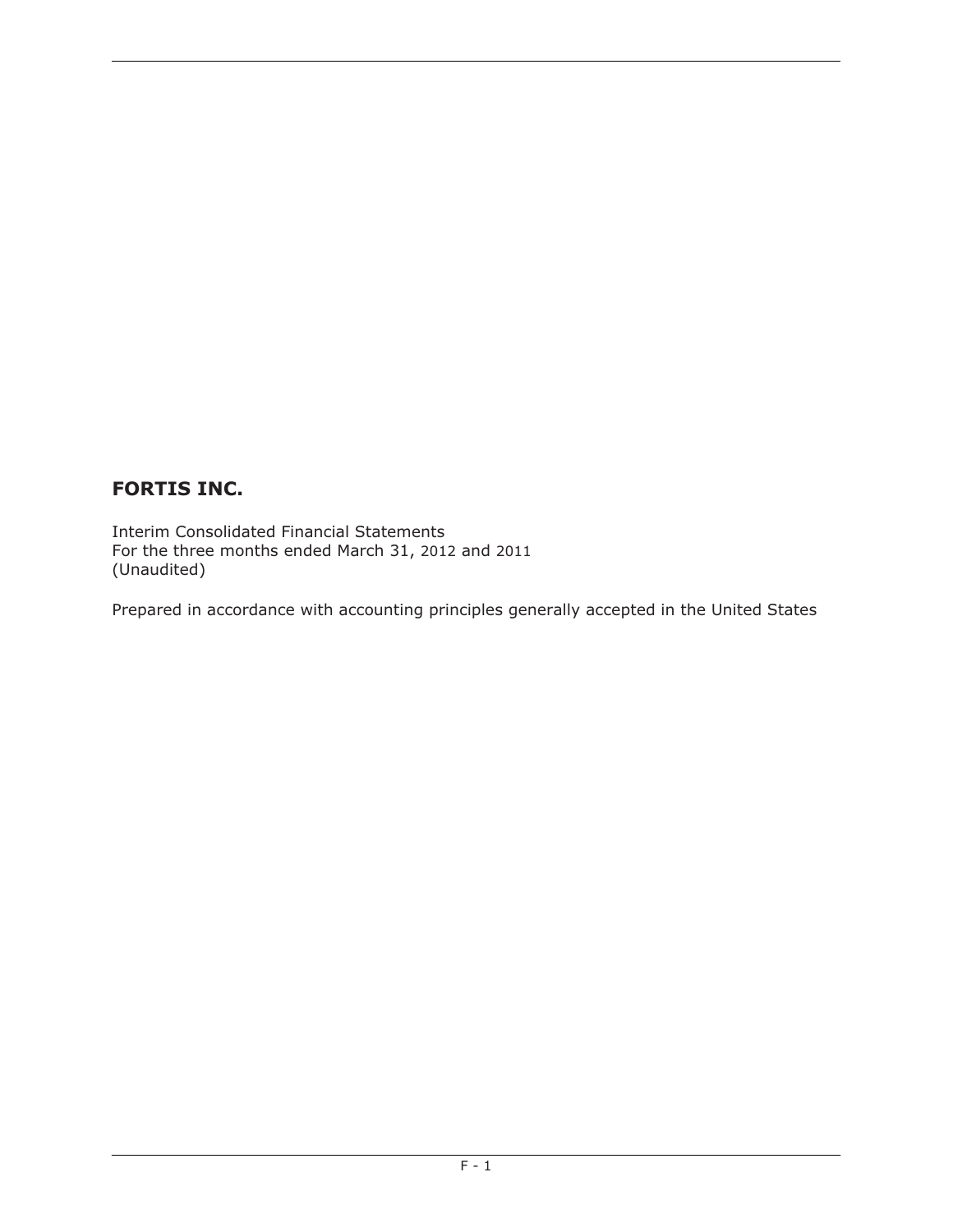## **Fortis Inc. Consolidated Balance Sheets (Unaudited) As at**

(in millions of Canadian dollars)

|                                                   | March 31,<br>2012 | December 31,<br>2011 |        |
|---------------------------------------------------|-------------------|----------------------|--------|
| <b>ASSETS</b>                                     |                   |                      |        |
| <b>Current assets</b>                             |                   |                      |        |
| Cash and cash equivalents                         | \$<br>110         | \$                   | 87     |
| Accounts receivable                               | 696               |                      | 638    |
| Prepaid expenses                                  | 17                |                      | 19     |
| Inventories                                       | 76                |                      | 134    |
| Regulatory assets (Note 3)                        | 168               |                      | 219    |
| Deferred income taxes                             | 33                |                      | 24     |
|                                                   | 1,100             |                      | 1,121  |
| <b>Other assets</b>                               | 194               |                      | 184    |
| <b>Regulatory assets (Note 3)</b>                 | 1,451             |                      | 1,400  |
| <b>Deferred income taxes</b>                      | З                 |                      | 8      |
| <b>Utility capital assets</b>                     | 9,064             |                      | 8,968  |
| <b>Income producing properties</b>                | 595               |                      | 594    |
| <b>Intangible assets</b>                          | 324               |                      | 325    |
| Goodwill                                          | 1,563             |                      | 1,565  |
|                                                   | 14,294<br>\$      | \$                   | 14,165 |
| <b>LIABILITIES AND SHAREHOLDERS' EQUITY</b>       |                   |                      |        |
| <b>Current liabilities</b>                        |                   |                      |        |
| Short-term borrowings (Note 16)                   | \$<br>76          | \$                   | 159    |
| Accounts payable and other current liabilities    | 1,009             |                      | 990    |
| Regulatory liabilities (Note 3)                   | 76                |                      | 43     |
| Current installments of long-term debt            | 121               |                      | 107    |
| Current installments of capital lease obligations | З                 |                      | 3      |
| Deferred income taxes                             | 3                 |                      | 5      |
|                                                   | 1,288             |                      | 1,307  |
| <b>Other liabilities</b>                          | 574               |                      | 573    |
| <b>Regulatory liabilities (Note 3)</b>            | 592               |                      | 555    |
| <b>Deferred income taxes</b>                      | 685               |                      | 673    |
| Long-term debt                                    | 5,780             |                      | 5,805  |
| <b>Capital lease obligations</b>                  | 316               |                      | 309    |
|                                                   | 9,235             |                      | 9,222  |
| <b>Shareholders' equity</b>                       |                   |                      |        |
| Common shares <sup>(a)</sup> (Note 4)             | 3,050             |                      | 3,036  |
| Preference shares                                 | 912               |                      | 912    |
| Additional paid-in capital                        | 15                |                      | 14     |
| Accumulated other comprehensive loss              | (96)              |                      | (95)   |
| Retained earnings                                 | 932               |                      | 868    |
|                                                   | 4,813             |                      | 4,735  |
| Non-controlling interests (Note 5)                | 246               |                      | 208    |
|                                                   | 5,059             |                      | 4,943  |
|                                                   | 14,294<br>\$      | \$                   | 14,165 |

*(a) no par value: unlimited authorized shares; 189.3 million and 188.8 million issued and outstanding as at March 31, 2012 and December 31, 2011, respectively* 

Commitments and Contingent Liabilities (Notes 17 and 19) See accompanying Notes to Interim Consolidated Financial Statements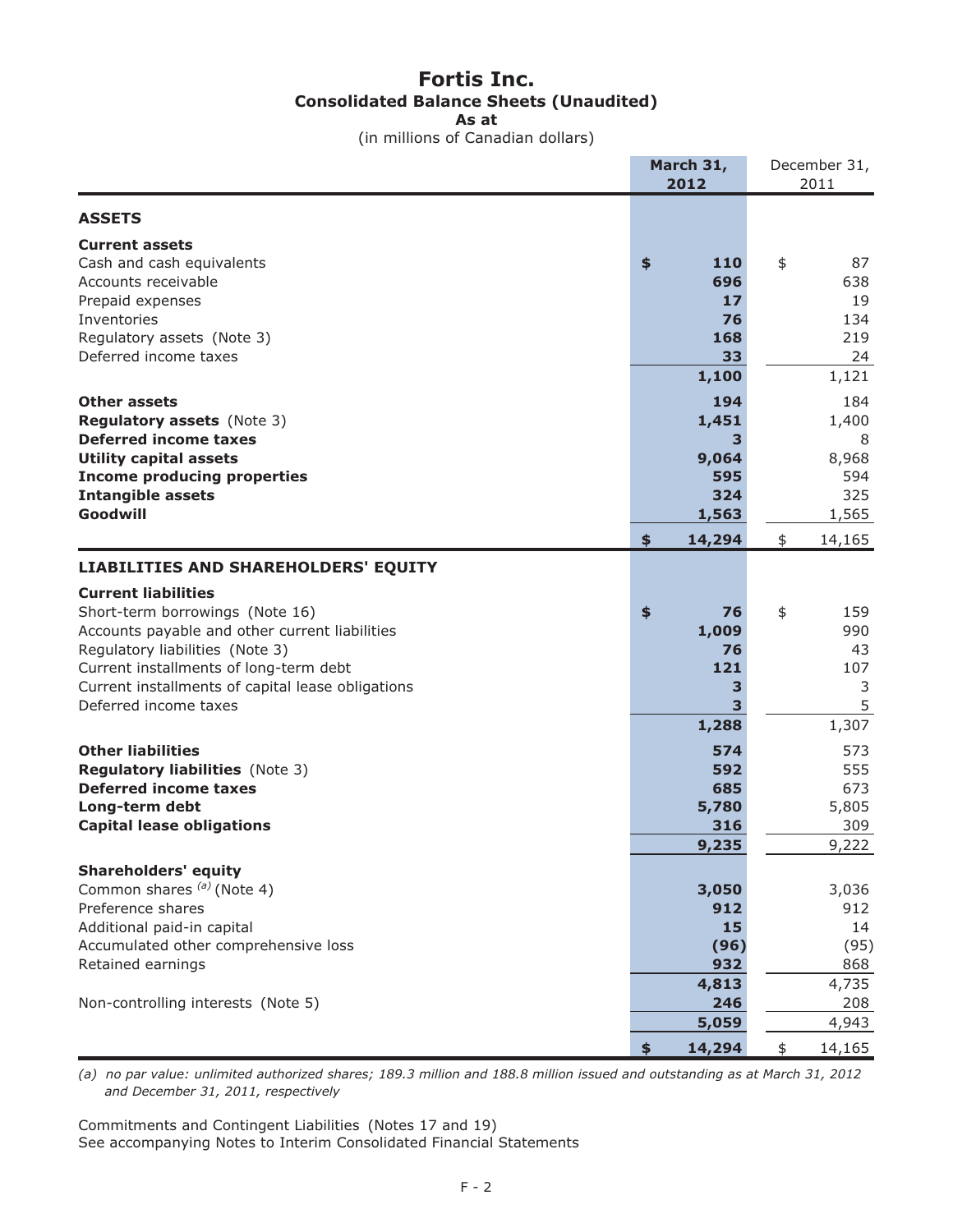# **Fortis Inc. Consolidated Statements of Earnings (Unaudited) For the three months ended March 31**

(in millions of Canadian dollars, except per share amounts)

|                                            |               |       | <b>Quarter Ended</b> |       |
|--------------------------------------------|---------------|-------|----------------------|-------|
|                                            |               | 2012  |                      | 2011  |
| <b>Revenue</b>                             | \$            | 1,149 | \$                   | 1,159 |
| <b>Expenses</b>                            |               |       |                      |       |
| Energy supply costs                        |               | 566   |                      | 603   |
| Operating                                  |               | 214   |                      | 210   |
| Depreciation and amortization              |               | 119   |                      | 103   |
|                                            |               | 899   |                      | 916   |
| <b>Operating income</b>                    |               | 250   |                      | 243   |
| Other income (expenses), net (Note 8)      |               | (3)   |                      | 8     |
| Finance charges (Note 9)                   |               | 91    |                      | 92    |
| Earnings before income taxes               |               | 156   |                      | 159   |
| Income taxes (Note 10)                     |               | 23    |                      | 31    |
| <b>Net earnings</b>                        | \$            | 133   | $\frac{1}{2}$        | 128   |
| Net earnings attributable to:              |               |       |                      |       |
| Non-controlling interests                  | $\frac{1}{2}$ | 1     | \$                   | 1     |
| Preference equity shareholders             |               | 11    |                      | 11    |
| Common equity shareholders                 |               | 121   |                      | 116   |
|                                            | $\frac{1}{2}$ | 133   | $\frac{1}{2}$        | 128   |
| <b>Earnings per common share (Note 11)</b> |               |       |                      |       |
| <b>Basic</b>                               | \$            | 0.64  | \$                   | 0.66  |
| <b>Diluted</b>                             | \$            | 0.62  | \$                   | 0.64  |

See accompanying Notes to Interim Consolidated Financial Statements

# **Fortis Inc.**

# **Consolidated Statements of Comprehensive Income (Unaudited)**

**For the three months ended March 31**

(in millions of Canadian dollars)

|                                                       | <b>Quarter Ended</b> |    |      |
|-------------------------------------------------------|----------------------|----|------|
|                                                       | 2012                 |    | 2011 |
| <b>Net earnings</b>                                   | 133                  | S  | 128  |
| Other comprehensive (loss) income                     |                      |    |      |
| Unrealized foreign currency translation losses,       |                      |    |      |
| net of hedging activities and tax                     | (2)                  |    | (3)  |
| Unrealized employee future benefits gains, net of tax |                      |    |      |
|                                                       | (1)                  |    | (3)  |
| <b>Comprehensive income</b>                           | 132                  |    | 125  |
| Comprehensive income attributable to:                 |                      |    |      |
| Non-controlling interests                             | \$                   | \$ |      |
| Preference equity shareholders                        |                      |    | 11   |
| Common equity shareholders                            | 120                  |    | 113  |
|                                                       | \$<br>132            | \$ | 125  |

See accompanying Notes to Interim Consolidated Financial Statements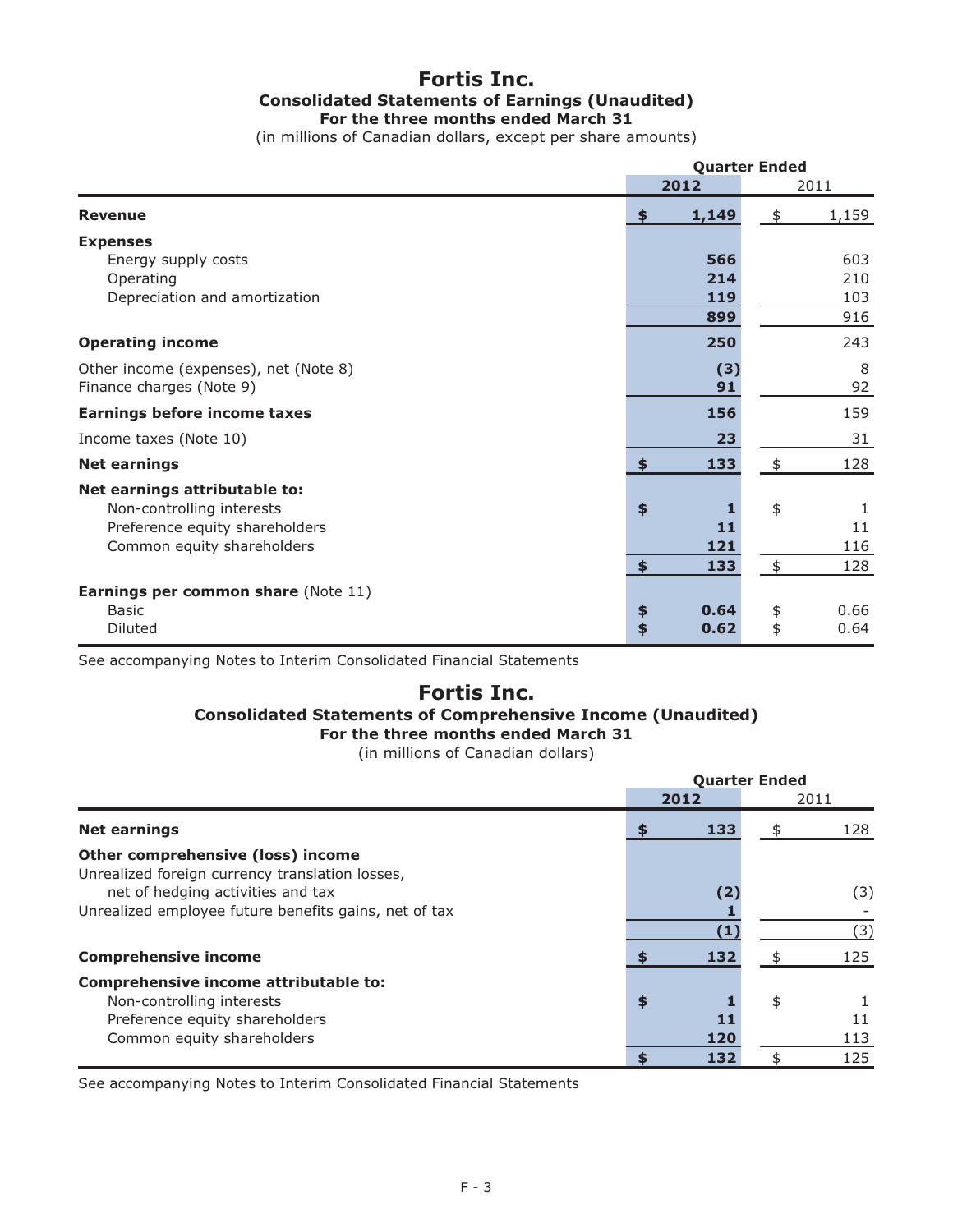## **Fortis Inc. Consolidated Statements of Cash Flows (Unaudited) For the three months ended March 31**

(in millions of Canadian dollars)

|                                                                       | <b>Quarter Ended</b> |           |
|-----------------------------------------------------------------------|----------------------|-----------|
|                                                                       | 2012                 | 2011      |
|                                                                       |                      |           |
| <b>Operating activities</b><br>Net earnings                           | \$<br>133            | \$<br>128 |
| Items not affecting cash:                                             |                      |           |
| Depreciation - utility capital assets and income producing properties | 107                  | 95        |
| Amortization - intangible assets                                      | 11                   | 9         |
| Amortization - other                                                  | 1                    | (1)       |
| Deferred income taxes                                                 | 5                    | (2)       |
| Accrued employee future benefits                                      | 4                    | 4         |
| Equity component of allowance for funds used during construction      | (2)                  | (5)       |
| Other                                                                 | (14)                 | (1)       |
| Change in long-term regulatory assets and liabilities                 | 4                    | 18        |
| Change in non-cash operating working capital (Note 13)                | 79                   | 57        |
|                                                                       | 328                  | 302       |
|                                                                       |                      |           |
| <b>Investing activities</b>                                           |                      |           |
| Change in other assets and other liabilities                          |                      | (2)       |
| Capital expenditures - utility capital assets                         | (211)                | (218)     |
| Capital expenditures - income producing properties                    | (5)                  | (3)       |
| Capital expenditures - intangible assets                              | (13)                 | (11)      |
| Contributions in aid of construction                                  | 14                   | 12        |
| Proceeds on sale of utility capital assets and                        |                      |           |
| income producing properties                                           |                      | 5         |
|                                                                       | (211)                | (217)     |
|                                                                       |                      |           |
| <b>Financing activities</b><br>Change in short-term borrowings        | (83)                 | (98)      |
| Repayments of long-term debt and capital lease obligations            | (4)                  | (5)       |
| Net borrowings under committed credit facilities                      | 7                    | 15        |
| Advances from non-controlling interests                               | 41                   | 17        |
| Issue of common shares, net of costs and dividends reinvested         | 2                    | 11        |
| Dividends                                                             |                      |           |
| Common shares, net of dividends reinvested                            | (44)                 | (35)      |
| Preference shares                                                     | (11)                 | (11)      |
| Subsidiary dividends paid to non-controlling interests                | (2)                  | (2)       |
|                                                                       | (94)                 | (108)     |
| Change in cash and cash equivalents                                   | 23                   | (23)      |
|                                                                       |                      |           |
| Cash and cash equivalents, beginning of period                        | 87                   | 107       |
| Cash and cash equivalents, end of period                              | \$<br>110            | \$<br>84  |

Supplementary Information to Consolidated Statements of Cash Flows (Note 13) See accompanying Notes to Interim Consolidated Financial Statements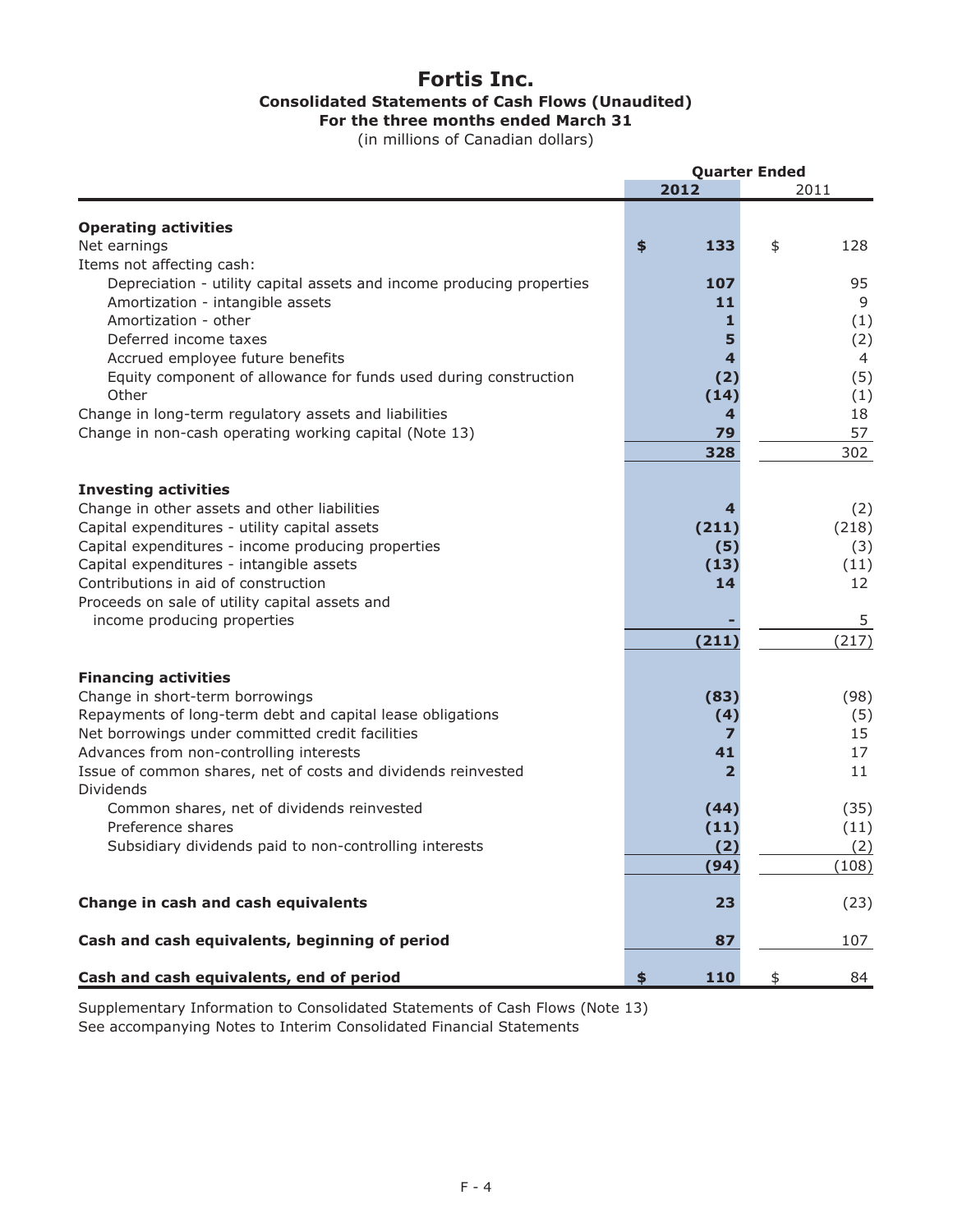**Consolidated Statements of Changes in Equity (Unaudited)**<br>For the three months ended March 31<br>(in millions of Canadian dollars) **Consolidated Statements of Changes in Equity (Unaudited) For the three months ended March 31** (in millions of Canadian dollars) Fortis Inc. **Fortis Inc.**

**Accumulated**

Accumulated

|                                                        |                   |               |              |            | Additional           |   | <b>Other</b>  |                 | Non-             |                         |              |                  |
|--------------------------------------------------------|-------------------|---------------|--------------|------------|----------------------|---|---------------|-----------------|------------------|-------------------------|--------------|------------------|
|                                                        |                   | Common        |              | Preference | Paid-in              |   | Comprehensive | Retained        | Controlling      |                         |              | <b>Total</b>     |
|                                                        |                   | Shares        |              | Shares     | Capital              |   | <b>Loss</b>   | Earnings        | <b>Interests</b> |                         |              | Equity           |
|                                                        |                   | (Note 4)      |              |            |                      |   |               |                 |                  |                         |              |                  |
| As at December 31, 2011                                | ₩                 | 3,036         | ₩            | 912        | $\mathbf{1}$<br>₩    | ₩ | (95)          | 868<br>₩        | ₩                | 208                     | ₩            | 4,943            |
| Net earnings                                           |                   |               |              |            |                      |   |               | 132             |                  |                         |              | 133              |
| Other comprehensive loss                               |                   |               |              |            |                      |   | $\Xi$         |                 |                  |                         |              | $\Xi$            |
| Common share issues                                    |                   | $\frac{1}{4}$ |              |            |                      |   |               |                 |                  |                         |              | $\overline{4}$   |
| Stock-based compensation                               |                   |               |              |            |                      |   |               |                 |                  |                         |              |                  |
| Advances from non-controlling interests                |                   |               |              |            |                      |   |               |                 |                  | $\bf{1}$                |              | 41               |
| Foreign currency translation impacts                   |                   |               |              |            |                      |   |               |                 |                  | $\overline{\mathbf{S}}$ |              | (2)              |
| Subsidiary dividends paid to non-controlling interests |                   |               |              |            |                      |   |               |                 |                  | $\overline{c}$          |              | (2)              |
| Dividends declared on common shares (\$0.30 per share) |                   |               |              |            |                      |   |               | (57)            |                  |                         |              | $(57)$<br>$(11)$ |
| Dividends declared on preference shares                |                   |               |              |            |                      | п |               | (11)            |                  |                         |              |                  |
| As at March 31, 2012                                   | $\mathbf{\Theta}$ | 3,050         | ₩            | 912        | 15<br>₩              | ₩ | (96)          | 932<br>₩        | ₩                | 246                     | ₩            | 5,059            |
| As at December 31, 2010                                | ↮                 | 2,575         | ↮            | 912        | $\overline{12}$<br>↮ | ↮ | (108)         | 774<br>$\Theta$ | ↮                | 162                     | $\downarrow$ | 4,327            |
| Net earnings                                           |                   |               |              |            |                      |   |               | 127             |                  |                         |              | 128              |
| Other comprehensive loss                               |                   |               |              |            |                      |   | ල             |                 |                  |                         |              |                  |
| Common share issues                                    |                   | 28            |              |            | Ξ                    |   |               |                 |                  |                         |              | $\frac{1}{2}$    |
| Stock-based compensation                               |                   |               |              |            |                      |   |               |                 |                  |                         |              | $1\over 17$      |
| Advances from non-controlling interests                |                   |               |              |            |                      |   |               |                 |                  | 17                      |              |                  |
| Foreign currency translation impacts                   |                   |               |              |            |                      |   |               |                 |                  | <u>ଟ</u>                |              | $\widehat{S}$    |
| Subsidiary dividends paid to non-controlling interests |                   |               |              |            |                      |   |               |                 |                  | $\widetilde{\Omega}$    |              | $\widetilde{C}$  |
| Dividends declared on common shares (\$0.29 per share) |                   |               |              |            |                      |   |               | (51)            |                  |                         |              | (51)             |
| Dividends declared on preference shares                |                   |               |              |            |                      |   |               | $(11)$          |                  |                         |              | (11)             |
| As at March 31, 2011                                   | $\downarrow$      | 2,603         | $\downarrow$ | 912        | $\overline{1}$<br>↮  | ↮ | (111)         | 839<br>↮        | ↮                | 175                     | ↮            | 4,430            |

See accompanying Notes to Consolidated Financial Statements See accompanying Notes to Consolidated Financial Statements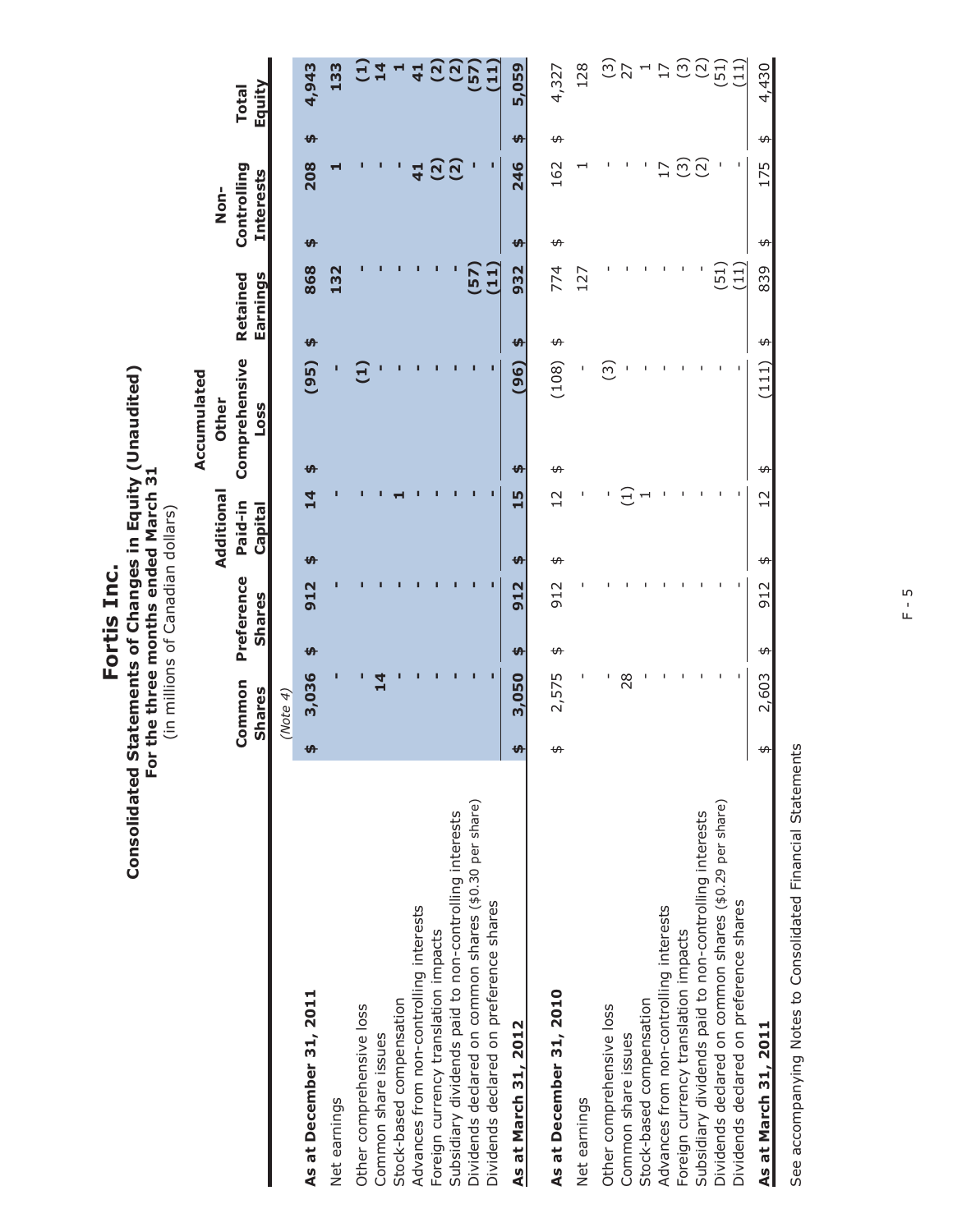For the three months ended March 31, 2012 and 2011 (unless otherwise stated)

(Unaudited)

#### **1. DESCRIPTION OF THE BUSINESS**

#### **Nature of Operations**

Fortis Inc. ("Fortis" or the "Corporation") is principally an international distribution utility holding company. Fortis segments its utility operations by franchise area and, depending on regulatory requirements, by the nature of the assets. Fortis also holds investments in non-regulated generation assets, and commercial office and retail space and hotels, which are treated as two separate segments. The Corporation's reporting segments allow senior management to evaluate the operational performance and assess the overall contribution of each segment to the long-term objectives of Fortis. Each reporting segment operates as an autonomous unit, assumes profit and loss responsibility and is accountable for its own resource allocation.

The following outlines each of the Corporation's reportable segments and is consistent with the basis of segmentation as disclosed in the Corporation's 2011 annual audited consolidated financial statements prepared in accordance with accounting principles generally accepted in the United States ("US GAAP").

#### **REGULATED UTILITIES**

The Corporation's interests in regulated gas and electric utilities in Canada and the Caribbean by utility are as follows:

- a. *Regulated Gas Utilities Canadian:* Includes the FortisBC Energy companies, which is comprised of FortisBC Energy Inc. ("FEI"), FortisBC Energy (Vancouver Island) Inc. ("FEVI") and FortisBC Energy (Whistler) Inc.
- b. *Regulated Electric Utilities Canadian:* Includes FortisAlberta; FortisBC Electric; Newfoundland Power; and Other Canadian Electric Utilities, which includes Maritime Electric and FortisOntario. FortisOntario mainly includes Canadian Niagara Power Inc., Cornwall Street Railway, Light and Power Company, Limited and Algoma Power Inc.
- c. *Regulated Electric Utilities Caribbean:* Includes Caribbean Utilities, in which Fortis holds an approximate 60% controlling ownership interest; wholly owned Fortis Turks and Caicos, which includes FortisTCI Limited and Atlantic Equipment & Power (Turks and Caicos) Ltd.; and Belize Electricity, in which Fortis held an approximate 70% controlling ownership interest up to June 20, 2011. Effective June 20, 2011, the Government of Belize ("GOB") expropriated the Corporation's investment in Belize Electricity. As a result of no longer controlling the operations of the utility, Fortis discontinued the consolidation method of accounting for Belize Electricity, effective June 20, 2011.

#### **NON-REGULATED - FORTIS GENERATION**

Fortis Generation includes the financial results of non-regulated generation assets in Belize, Ontario, central Newfoundland, British Columbia and Upper New York State.

#### **NON-REGULATED - FORTIS PROPERTIES**

Fortis Properties owns and operates 22 hotels, collectively representing 4,300 rooms in eight Canadian provinces, and approximately 2.7 million square feet of commercial office and retail space primarily in Atlantic Canada.

#### **CORPORATE AND OTHER**

The Corporate and Other segment includes Fortis net corporate expenses, net expenses of non-regulated FortisBC Holdings Inc. ("FHI") corporate-related activities, and the financial results of FHI's 30% ownership interest in CustomerWorks Limited Partnership "(CWLP") and of FHI's non-regulated wholly owned subsidiary FortisBC Alternative Energy Services Inc. CWLP provides billing and customer care services to utilities, municipalities and certain energy companies. The contracts between CWLP and the FortisBC Energy companies ended on December 31, 2011.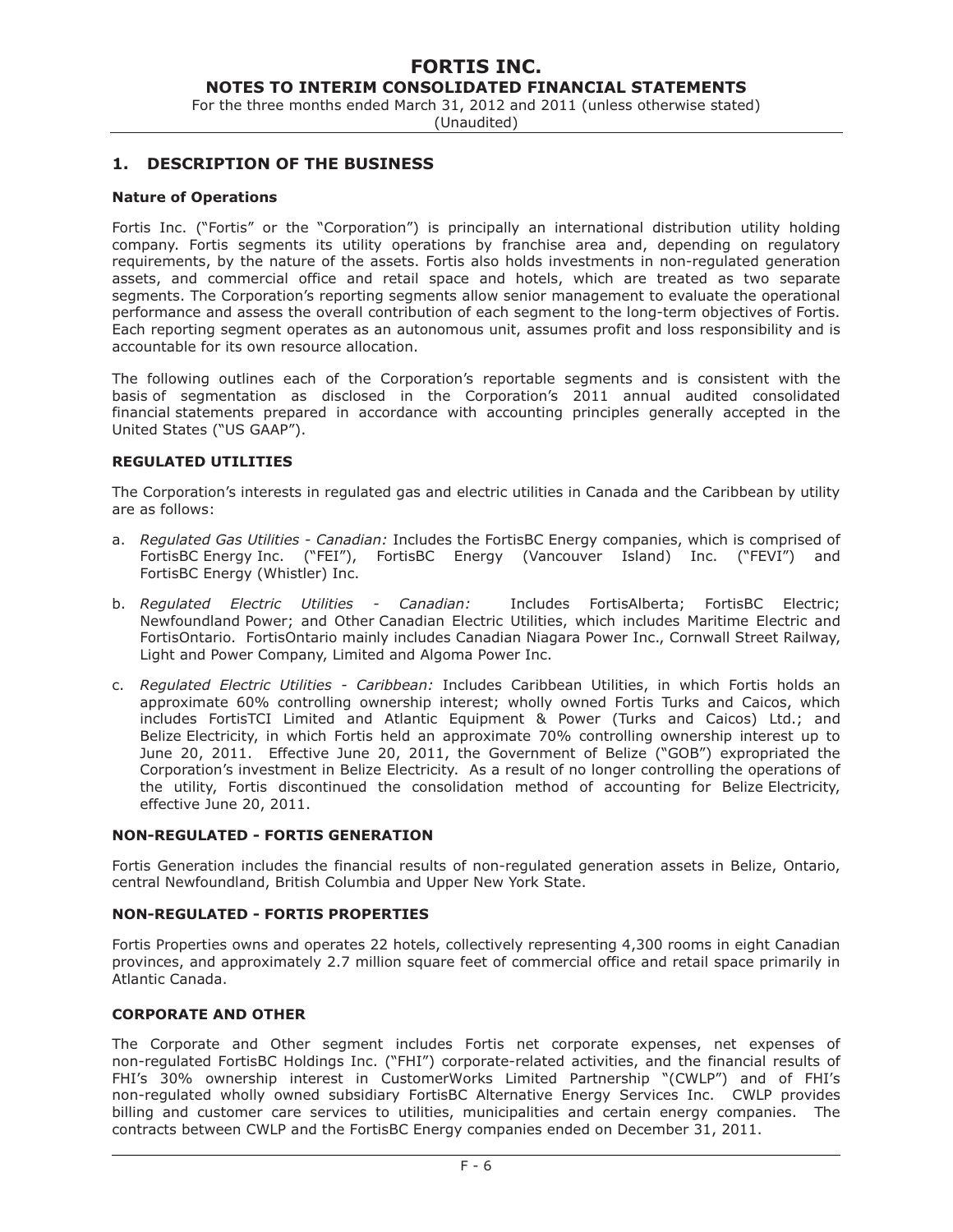For the three months ended March 31, 2012 and 2011 (unless otherwise stated)

(Unaudited)

## **2. SUMMARY OF SIGNIFICANT ACCOUNTING POLICIES**

These interim consolidated financial statements have been prepared in accordance with US GAAP for interim financial statements. As a result, these interim consolidated financial statements do not include all of the information and disclosures required in the annual consolidated financial statements and should be read in conjunction with the Corporation's 2011 annual audited consolidated financial statements prepared in accordance with US GAAP and voluntarily filed on the System for Electronic Document Analysis and Retrieval ("SEDAR") by Fortis on March 16, 2012 (the "Corporation's 2011 US GAAP annual audited consolidated financial statements"). In management's opinion, the interim consolidated financial statements include all adjustments that are of a recurring nature and necessary to present fairly the financial position of the Corporation.

Interim results will fluctuate due to the seasonal nature of gas and electricity demand and water flows, as well as the timing and recognition of regulatory decisions. Because of natural gas consumption patterns, most of the annual earnings of the FortisBC Energy companies are realized in the first and fourth quarters. Given the diversified group of companies, seasonality may vary.

The preparation of financial statements in accordance with US GAAP requires management to make estimates and judgments that affect the reported amounts of assets and liabilities and the disclosure of contingent assets and liabilities at the date of the financial statements and the reported amounts of revenue and expenses during the reporting periods. Estimates and judgments are based on historical experience, current conditions and various other assumptions believed to be reasonable under the circumstances. Additionally, certain estimates and judgments are necessary since the regulatory environments in which the Corporation's utilities operate often require amounts to be recorded at estimated values until these amounts are finalized pursuant to regulatory decisions or other regulatory proceedings. Due to changes in facts and circumstances and the inherent uncertainty involved in making estimates, actual results may differ significantly from current estimates. Estimates and judgments are reviewed periodically and, as adjustments become necessary, are reported in earnings in the period in which they become known.

Interim financial statements may also employ a greater use of estimates than the annual financial statements. There were no material changes in the nature of the Corporation's critical accounting estimates during the three months ended March 31, 2012.

An evaluation of subsequent events through May 1, 2012, the date these interim consolidated financial statements were approved by the Audit Committee of the Board of Directors, was completed to determine whether circumstances warranted recognition and disclosure of events or transactions in the interim consolidated financial statements as at March 31, 2012.

All amounts are presented in Canadian dollars unless otherwise stated.

These interim consolidated financial statements have been prepared following the same accounting policies and methods as those used in preparing the Corporation's 2011 US GAAP annual audited consolidated financial statements, except as described below.

#### **Presentation of Comprehensive Income**

Effective January 1, 2012, the Corporation adopted the amendments to Accounting Standards Codification ("ASC") Topic 220, *Comprehensive Income.* The amended standard requires entities to report components of comprehensive income in either a continuous statement of comprehensive income or two separate but consecutive statements. Fortis continues to report the components of comprehensive income in a separate but consecutive statement.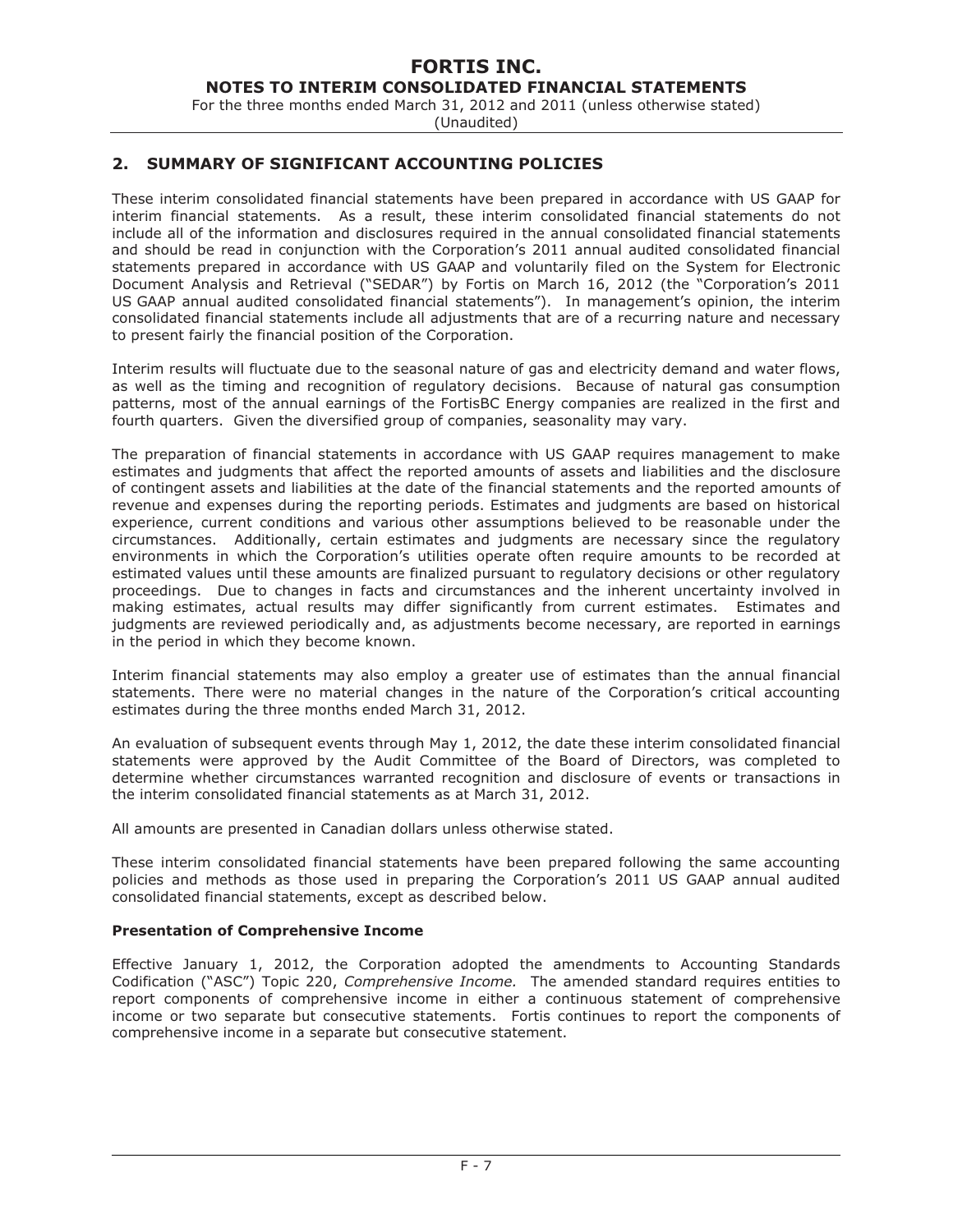For the three months ended March 31, 2012 and 2011 (unless otherwise stated)

(Unaudited)

## **2. SUMMARY OF SIGNIFICANT ACCOUNTING POLICIES (cont'd)**

#### **Testing Goodwill for Impairment**

Effective January 1, 2012, the Corporation adopted the amendments to ASC Topic 350, *Goodwill.* The amended standard allows entities testing goodwill for impairment to have the option of performing a qualitative assessment before calculating the fair value of the reporting unit. If the qualitative factors indicate that the fair value of the reporting unit is more likely than not (greater than a 50% chance) to be greater than the carrying value, then the two-step impairment test, including the quantification of the fair value of the reporting unit, would not be required. In adopting the amendments, Fortis will perform a qualitative assessment before calculating the fair value of its reporting units when it performs its annual impairment test on October 1.

#### **Fair Value Measurement**

Effective January 1, 2012, the Corporation adopted the amendments to ASC Topic 820, *Fair Value*  The amended standard improves comparability of fair value measurements presented and disclosed in financial statements prepared in accordance with US GAAP. The amendment does not change what items are measured at fair value but instead makes various changes to the guidance pertaining to how fair value is measured. The above-noted changes did not materially impact the Corporation's consolidated financial statements for the three months ended March 31, 2012.

## **Changes in Accounting Policies**

Effective January 1, 2012, the FortisBC Energy companies prospectively adopted the policy of accruing for non-asset retirement obligation ("non-ARO") removal costs in depreciation expense, as requested in their 2012-2013 Revenue Requirements Applications and subsequently approved by the regulator in its April 2012 rate decision. The accrual of estimated non-ARO removal costs is included in depreciation expense and the provision balance is recognized as a long-term regulatory liability. Actual non-ARO removal costs, net of salvage proceeds, are recorded against the regulatory liability when incurred. Non-ARO removal costs are direct costs incurred by the FortisBC Energy companies in taking assets out of service, whether through actual removal of the assets or through disconnection of the assets from the transmission or distribution system. Prior to 2012 non-ARO removal costs, net of salvage proceeds, were recognized in operating expenses as incurred with variances between actual non-ARO removal costs and those forecast for rate-setting purposes recorded in a regulatory deferral account for future recovery from, or refund to, customers in rates commencing in 2012. During the first quarter of 2012, \$4 million of non-ARO removal costs were accrued as a part of depreciation expense. During the first quarter of 2011, \$3 million of non-ARO removal costs were recognized in operating expenses.

Prior to 2012 variances from forecast, adjusted for certain revenue and cost variances which flowed through to customers, for rate-setting purposes were shared equally between customers and FortisBC Electric. Prospectively from January 1, 2012, the above sharing of positive or negative variances is no longer in effect pursuant to the utility's filed 2012-2013 Revenue Requirements Application, which is subject to regulatory approval and reflects a cost of service rate-setting methodology. Beginning in 2012 variances from forecast for rate-setting purposes related to electricity revenue, purchased power costs and certain other costs, are subject to full deferral account treatment, to be recovered from, or refunded to, customers in future rates and, therefore, are not subject to the sharing mechanism that existed prior to 2012 and do not impact earnings in 2012.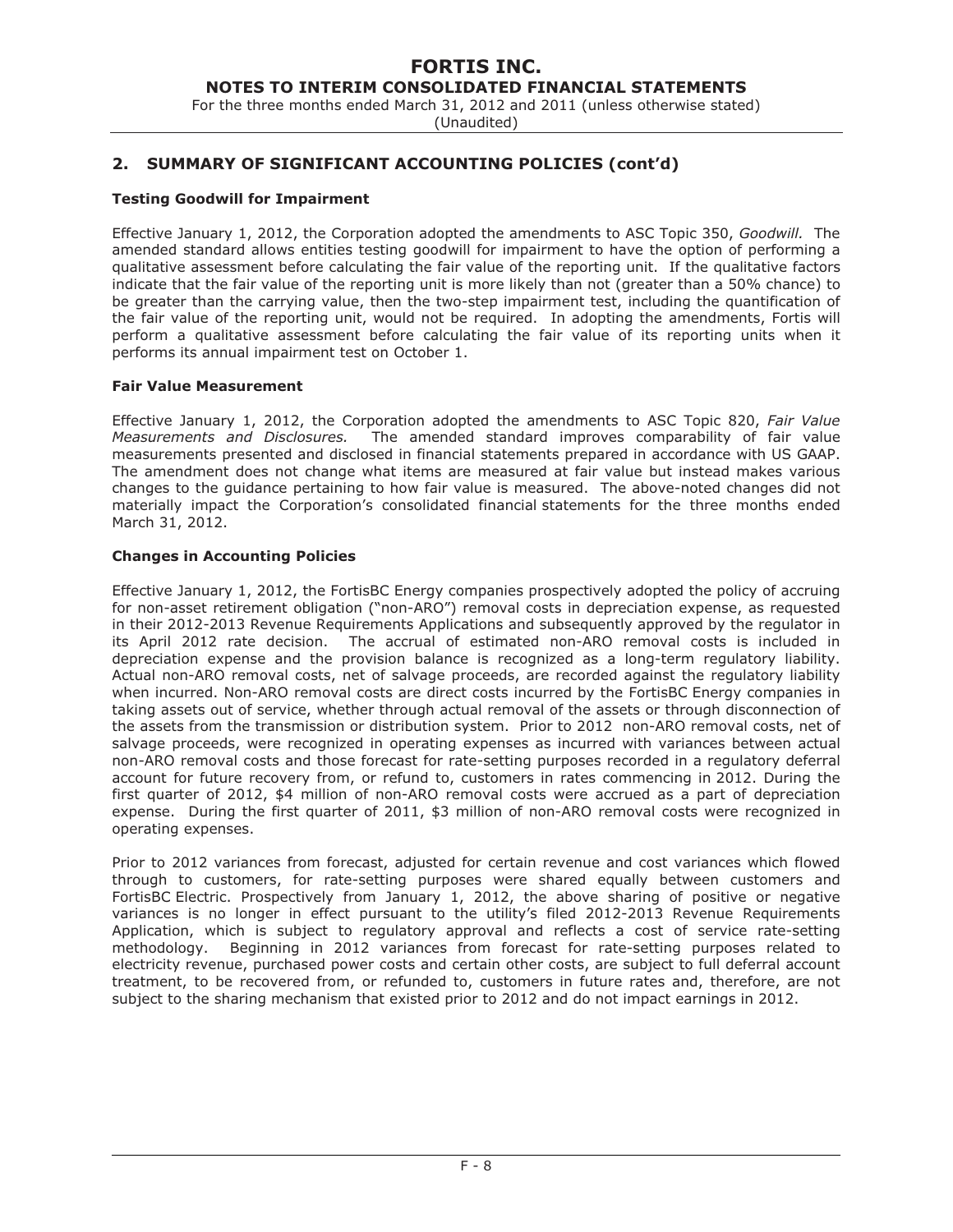For the three months ended March 31, 2012 and 2011 (unless otherwise stated)

(Unaudited)

## **3. REGULATORY ASSETS AND LIABILITIES**

A summary of the Corporation's regulatory assets and liabilities is provided below. A detailed description of the nature of the Corporation's regulatory assets and liabilities is provided in Note 7 to the Corporation's 2011 US GAAP annual audited consolidated financial statements.

|                                                            | As at     |              |
|------------------------------------------------------------|-----------|--------------|
|                                                            | March 31, | December 31, |
| $($$ millions)                                             | 2012      | 2011         |
| <b>Regulatory assets</b>                                   |           |              |
| Deferred income taxes                                      | 645       | 630          |
| Employee future benefits                                   | 425       | 428          |
| Rate stabilization accounts - FortisBC Energy companies    | 91        | 105          |
| Deferred lease costs - FortisBC Electric                   | 78        | 70           |
| Rate stabilization accounts - electric utilities           | 55        | 55           |
| Replacement energy deferral - Point Lepreau <sup>(1)</sup> | 47        | 47           |
| Deferred energy management costs                           | 39        | 36           |
| Deferred losses on disposal of utility capital assets      | 28        | 23           |
| Customer Care Enhancement Project cost deferral            | 25        | 13           |
| Deferred operating overhead costs                          | 24        | 22           |
| Income taxes recoverable on other post-employment          |           |              |
| benefit ("OPEB") plans                                     | 22        | 22           |
| Whistler pipeline contribution deferral                    | 16        | 16           |
| Alberta Electric System Operator ("AESO") charges deferral | 11        | 44           |
| Deferred development costs for capital                     | 11        | 11           |
| Pension cost variance deferral                             | 11        | 10           |
| Alternative energy projects cost deferral                  | 9         | 8            |
| Deferred costs - smart meters                              | 8         | 8            |
| Other regulatory assets                                    | 74        | 71           |
| <b>Total regulatory assets</b>                             | 1,619     | 1,619        |
| Less: current portion                                      | (168)     | (219)        |
| Long-term regulatory assets                                | 1,451     | 1,400        |

*(1)* New Brunswick Power Point Lepreau Nuclear Generating Station

|                                                              | As at     |              |
|--------------------------------------------------------------|-----------|--------------|
|                                                              | March 31, | December 31, |
| $($$ millions)                                               | 2012      | 2011         |
| <b>Regulatory liabilities</b>                                |           |              |
| Non-ARO removal cost provision                               | 359       | 354          |
| Rate stabilization accounts - FortisBC Energy companies      | 187       | 127          |
| Rate stabilization accounts - electric utilities             | 38        | 33           |
| Income tax variance deferral                                 | 10        | 12           |
| Deferred interest                                            | 10        | 10           |
| AESO charges deferral                                        | 9         | 12           |
| Southern Crossing Pipeline deferral                          |           | 8            |
| Performance-based rate-setting incentive liabilities         | 6         |              |
| Unrecognized net gains on disposal of utility capital assets | 6         | 6            |
| Other regulatory liabilities                                 | 36        | 29           |
| <b>Total regulatory liabilities</b>                          | 668       | 598          |
| Less: current portion                                        | (76)      | (43)         |
| Long-term regulatory liabilities                             | 592       | 555          |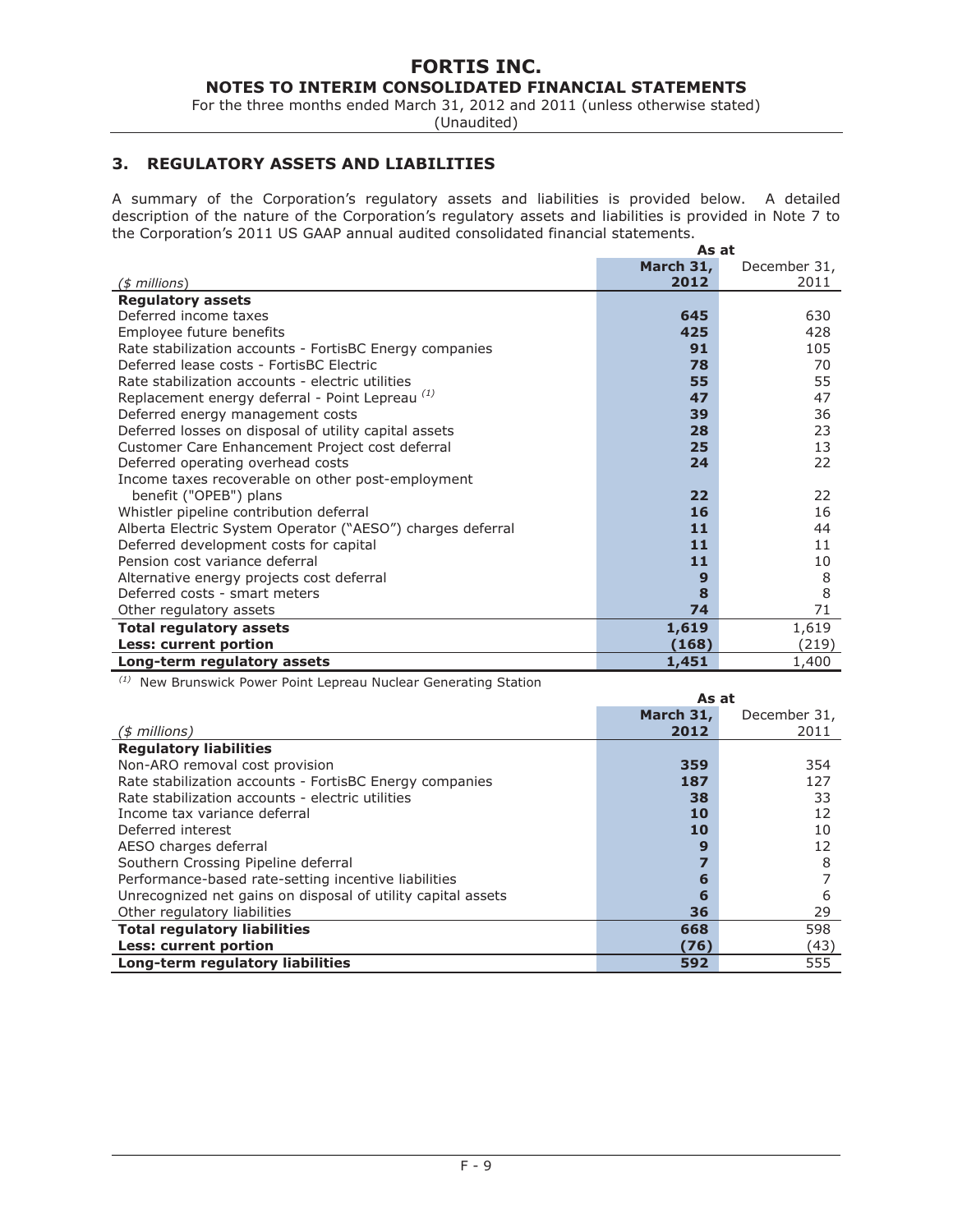For the three months ended March 31, 2012 and 2011 (unless otherwise stated)

(Unaudited)

**Quarter Ended** 

## **4. COMMON SHARES**

Common shares issued during the period were as follows:

|                              | <b>Quarter Engeg</b>  |               |
|------------------------------|-----------------------|---------------|
|                              | <b>March 31, 2012</b> |               |
|                              | <b>Number of</b>      |               |
|                              | <b>Shares</b>         | Amount        |
|                              | <i>(in thousands)</i> | (\$ millions) |
| Balance, beginning of period | 188,828               | 3,036         |
| Dividend Reinvestment Plan   | 400                   | 13            |
| Consumer Share Purchase Plan | 13                    |               |
| <b>Stock Option Plans</b>    | 33                    |               |
| Balance, end of period       | 189,274               | 3,050         |

## **5. NON-CONTROLLING INTERESTS**

|                                                             | March 31 | <b>Quarter Ended</b> |
|-------------------------------------------------------------|----------|----------------------|
| $($$ millions)                                              | 2012     | 2011                 |
| Waneta Expansion Limited Partnership ("Waneta Partnership") | 157      | 128                  |
| Caribbean Utilities                                         | 70       | 73                   |
| Mount Hayes Limited Partnership (Note 17)                   | 12       |                      |
| Preference shares of Newfoundland Power                     |          |                      |
|                                                             | 246      | 208                  |

## **6. STOCK-BASED COMPENSATION PLANS**

In January 2012 21,417 Deferred Share Units ("DSUs") were granted to the Corporation's Board of Directors, representing the equity component of the Directors' annual compensation and, where opted, their annual retainers in lieu of cash. Each DSU represents a unit with an underlying value equivalent to the value of one common share of the Corporation.

In March 2012 44,863 Performance Share Units ("PSUs") were paid out to the President and Chief Executive Officer ("CEO") of the Corporation at \$32.14 per PSU, for a total of approximately \$1.4 million. The payout was made upon the three-year maturation period in respect of the PSU grant made in March 2009 and the President and CEO satisfying the payment requirements, as determined by the Human Resources Committee of the Board of Directors of Fortis.

Stock-based compensation expense of \$1.2 million was recognized for the three months ended March 31, 2012 (\$1.5 million for the three months ended March 31, 2011).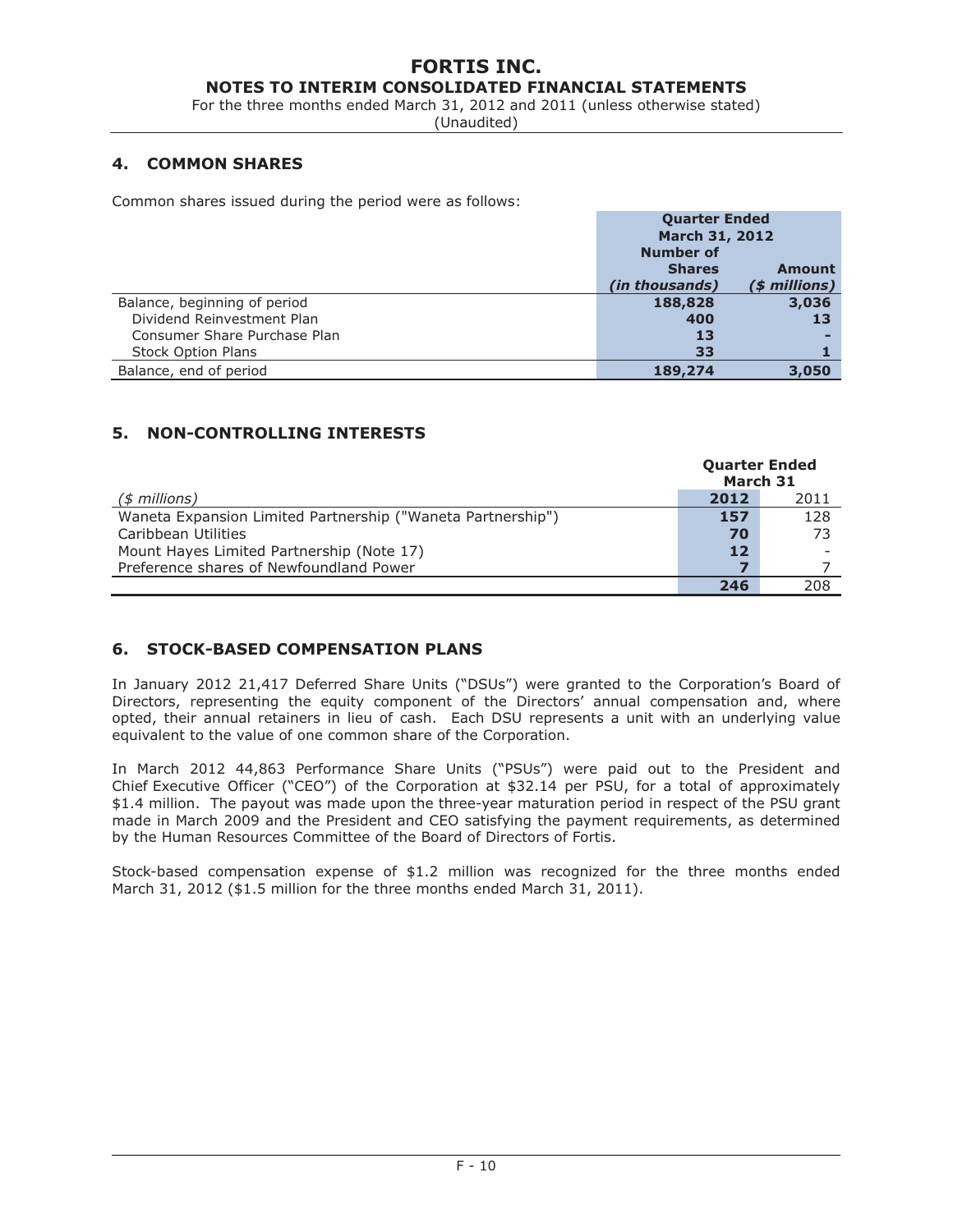For the three months ended March 31, 2012 and 2011 (unless otherwise stated)

(Unaudited)

#### **7. EMPLOYEE FUTURE BENEFITS**

The Corporation and its subsidiaries each maintain one or a combination of defined benefit pension plans and defined contribution pension plans, including group registered retirement savings plans for employees. The Corporation and certain subsidiaries also offer OPEB plans for qualifying employees. The net benefit cost of providing the defined benefit pension and OPEB plans is detailed in the following table.

|                                                    | <b>Quarter Ended March 31</b><br><b>Defined Benefit</b> |      |                   |      |
|----------------------------------------------------|---------------------------------------------------------|------|-------------------|------|
|                                                    | <b>Pension Plans</b>                                    |      | <b>OPEB Plans</b> |      |
| $(*)$ millions)                                    | 2012                                                    | 2011 | 2012              | 2011 |
| <b>Components of net benefit cost:</b>             |                                                         |      |                   |      |
| Service costs                                      |                                                         |      | 2                 |      |
| Interest costs                                     | 12                                                      | 12   | 3                 |      |
| Expected return on plan assets                     | (12)                                                    | (12) |                   |      |
| Amortization of actuarial losses                   |                                                         |      |                   |      |
| Amortization of past service costs/plan amendments |                                                         | -    | (1)               |      |
| Regulatory adjustments                             |                                                         | (2)  |                   |      |
| <b>Net benefit cost</b>                            | $\overline{ }$                                          | 8    | 6                 |      |

For the three months ended March 31, 2012, the Corporation expensed \$4 million (\$4 million for the three months ended March 31, 2011) related to defined contribution pension plans.

## **8. OTHER INCOME (EXPENSES), NET**

|                                                                  | <b>Quarter Ended</b><br>March 31 |      |
|------------------------------------------------------------------|----------------------------------|------|
| $($$ millions)                                                   | 2012                             | 2011 |
| Equity component of allowance for funds used during construction |                                  |      |
| Interest income                                                  |                                  |      |
| Net foreign exchange loss                                        | (2)                              |      |
| Acquisition-related expenses                                     | (4)                              |      |
| Other income, net of expenses                                    |                                  |      |
|                                                                  | 3                                |      |

The net foreign exchange loss includes an approximate \$1.5 million foreign exchange loss on the translation into Canadian dollars of the Corporation's long-term other asset associated with Belize Electricity (Note 18).

The acquisition-related expenses are associated with the proposed acquisition of CH Energy Group, Inc. ("CH Energy Group"), as announced by the Corporation on February 21, 2012.

## **9. FINANCE CHARGES**

|                                                                | <b>Quarter Ended</b><br>March 31 |      |
|----------------------------------------------------------------|----------------------------------|------|
| (\$ millions)                                                  | 2012                             | 2011 |
| Interest - Long-term debt and capital lease obligations        | 94                               | 93   |
| - Short-term borrowings and other                              |                                  |      |
| Debt component of allowance for funds used during construction | 29                               | ΄5΄  |
|                                                                | 91                               | 92   |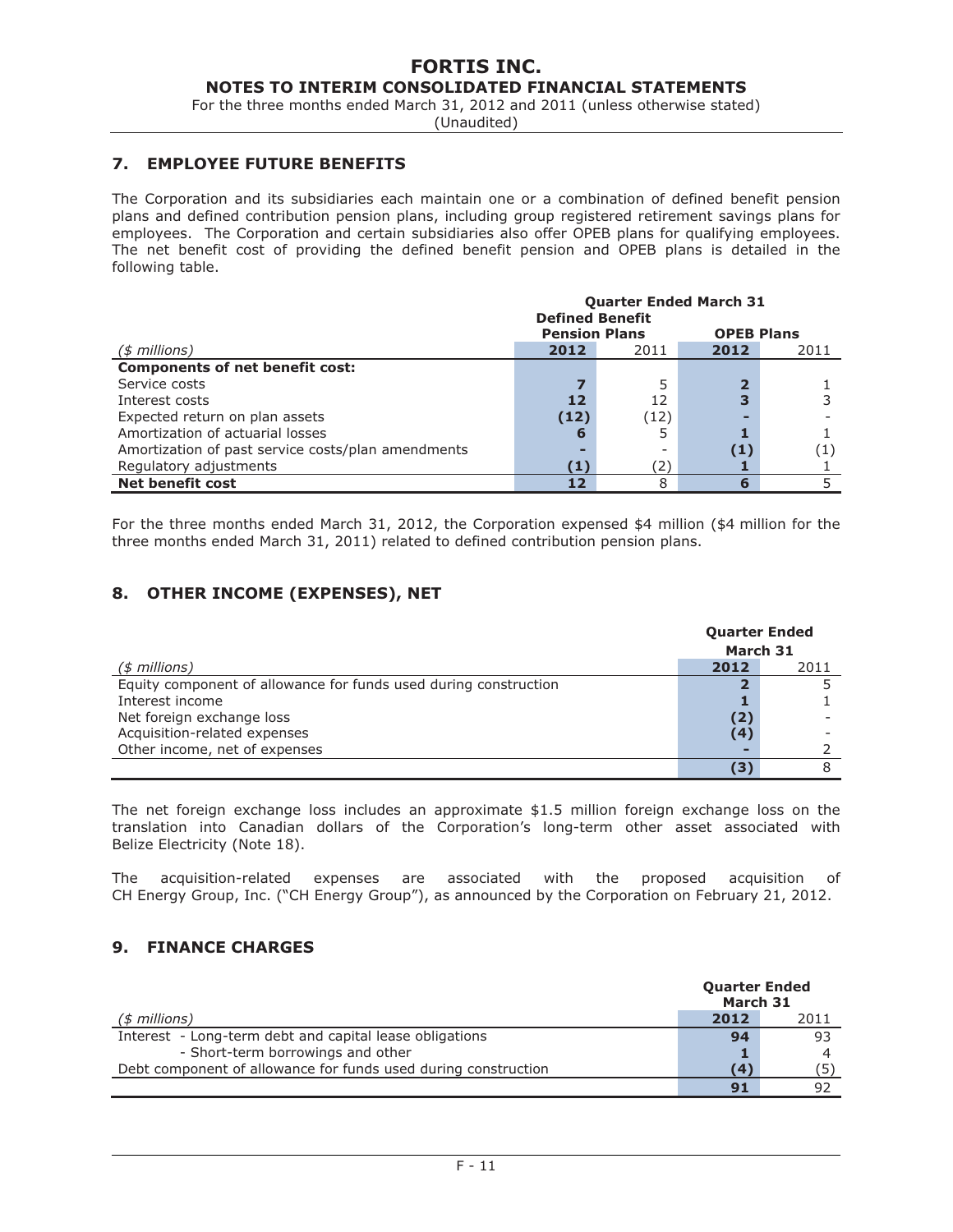For the three months ended March 31, 2012 and 2011 (unless otherwise stated)

(Unaudited)

## **10. INCOME TAXES**

Income taxes differ from the amount that would be expected to be generated by applying the enacted combined Canadian federal and provincial statutory income tax rate to earnings before income taxes. The following is a reconciliation of consolidated statutory taxes to consolidated effective taxes.

|                                                                              | <b>Quarter Ended</b> |       |
|------------------------------------------------------------------------------|----------------------|-------|
|                                                                              | March 31             |       |
| $(*)$ millions, except as noted)                                             | 2012                 | 2011  |
| Combined Canadian federal and provincial statutory income tax rate           | 29.0%                | 30.5% |
| Statutory income tax rate applied to earnings before income taxes            | 45                   | 48    |
| Difference between Canadian statutory rate and rates applicable to foreign   |                      |       |
| subsidiaries                                                                 | (5)                  | (5)   |
| Difference in Canadian provincial statutory rates applicable to subsidiaries |                      |       |
| in different Canadian jurisdictions                                          | (1)                  | (2)   |
| Items capitalized for accounting purposes but expensed for income tax        |                      |       |
| purposes                                                                     | (19)                 | (16)  |
| Difference between capital cost allowance and amounts claimed for accounting |                      |       |
| purposes                                                                     | з                    |       |
| Non-deductible expenses                                                      | Г                    |       |
| Difference between enacted and substantially enacted income tax rates        |                      |       |
| associated with Part VI.1 tax                                                |                      |       |
| Other                                                                        | A                    |       |
| <b>Income taxes</b>                                                          | 23                   | 31    |
| <b>Effective tax rate</b>                                                    | 14.7%                | 19.5% |

As at March 31, 2012, the Corporation had approximately \$96 million (December 31, 2011 - \$86 million) in non-capital and capital loss carryforwards, of which \$13 million (December 31, 2011 - \$13 million) has not been recognized in the consolidated financial statements. The non-capital loss carryforwards expire between 2014 and 2032.

## **11. EARNINGS PER COMMON SHARE**

The Corporation calculates earnings per common share ("EPS") on the weighted average number of common shares outstanding. Diluted EPS was calculated using the treasury stock method for options and the "if-converted" method for convertible securities.

EPS were as follows:

|                              |                     |                             |            | <b>Quarter Ended March 31</b> |               |            |
|------------------------------|---------------------|-----------------------------|------------|-------------------------------|---------------|------------|
|                              |                     | 2012                        |            |                               | 2011          |            |
|                              | <b>Earnings</b>     | Weighted                    |            | Earnings                      | Weighted      |            |
|                              | to Common           | <b>Average</b>              |            | to Common                     | Average       |            |
|                              | <b>Shareholders</b> | <b>Shares</b>               |            | <b>Shareholders</b>           | <b>Shares</b> |            |
|                              |                     | (\$ millions) (in millions) | <b>EPS</b> | (\$ millions)                 | (in millions) | <b>EPS</b> |
| <b>Basic EPS</b>             | 121                 | 189.0                       | \$0.64     | 116                           | 175.0         | \$0.66     |
| Effect of potential dilutive |                     |                             |            |                               |               |            |
| securities:                  |                     |                             |            |                               |               |            |
| <b>Stock Options</b>         |                     | 1.0                         |            |                               | 1.2           |            |
| Preference Shares            | $\overline{4}$      | 10.3                        |            | $\overline{4}$                | 10.1          |            |
| Convertible Debentures       | ▬                   | -                           |            |                               | 1.4           |            |
| <b>Diluted EPS</b>           | 125                 | 200.3                       | \$0.62     | 121                           | 187.7         | \$0.64     |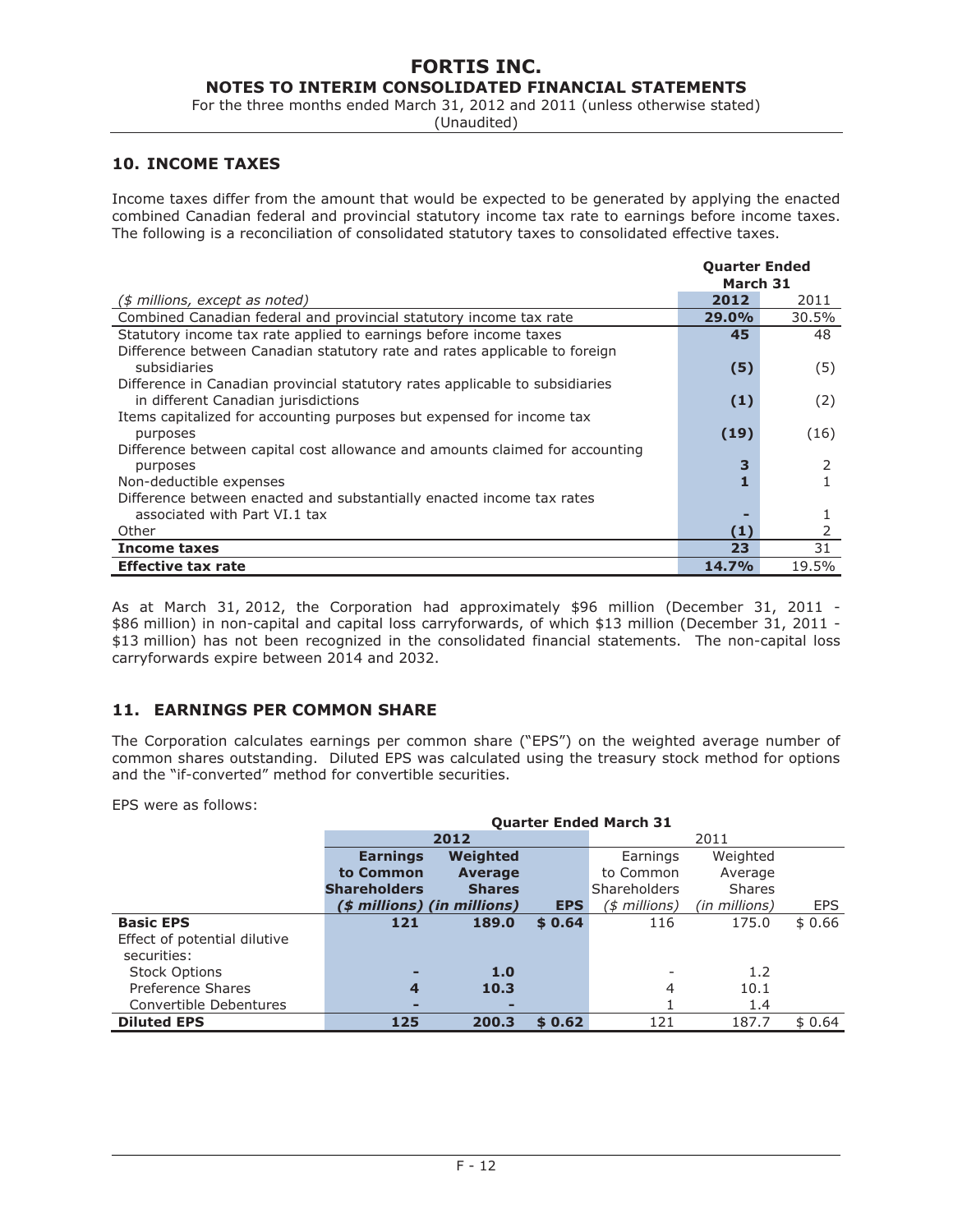**FORTIS INC.** 

For the three months ended March 31, 2012 and 2011 (unless otherwise stated) **FORTIS INC.**<br>NOTES TO INTERIM CONSOLIDATED FINANCIAL STATEMENTS<br>For the three months ended March 31, 2012 and 2011 (unless otherwise stated) **NOTES TO INTERIM CONSOLIDATED FINANCIAL STATEMENTS** 

(Unaudited)

# **12. SEGMENTED INFORMATION**  12. SEGMENTED INFORMATION

Information by reportable segment is as follows: Information by reportable segment is as follows:

|                                                                                 |                                         |                          | Œ                    | <b>EGULATED</b>                |                   |                      |                         |                                        | <b>NON-REGULATED</b> |                        |                                                                                                                   |                 |
|---------------------------------------------------------------------------------|-----------------------------------------|--------------------------|----------------------|--------------------------------|-------------------|----------------------|-------------------------|----------------------------------------|----------------------|------------------------|-------------------------------------------------------------------------------------------------------------------|-----------------|
| Quarter<br>Ended                                                                | FortisBC Energy<br><b>Gas Utilities</b> |                          |                      | Electric Utilities             |                   | <b>Total</b>         |                         |                                        |                      |                        | Inter-                                                                                                            |                 |
| March 31, 2012<br>$(\frac{2}{3}$ millions)                                      | Companies<br>Canadian                   | Alberta<br><b>Fortis</b> | FortisBC<br>Electric | Newfoundland<br>Power          | Canadian<br>Other | Canadian<br>Electric | Caribbean<br>Electric   | <b>Generation Properties</b><br>Fortis | Fortis               | Corporate<br>and Other | eliminations Consolidated<br>segment                                                                              |                 |
| Revenue                                                                         | 548                                     | 108                      | 87                   | 192                            |                   | 478                  | ဒ္ဓ                     |                                        | 52                   |                        |                                                                                                                   | 1,149           |
| Energy supply costs                                                             | 302                                     |                          |                      | 142                            | <b>9827</b>       | 225                  | $\overline{\mathbf{a}}$ |                                        |                      |                        | <u> CH S</u>                                                                                                      | 566             |
| Operating expenses                                                              | 70                                      | 39                       | $\frac{25}{21}$      | 20                             |                   | 92                   |                         | ო                                      | $\overline{a}$       |                        |                                                                                                                   | 214             |
| Depreciation and amortization                                                   | $\overline{\mathbf{a}}$                 | 35                       |                      | $\overline{11}$                |                   | 65                   | $\infty$ $\sim$         | ᆋ                                      | E                    | m H                    |                                                                                                                   | 119             |
| Operating income                                                                | 136                                     | 34                       | $\frac{12}{29}$      | $\overline{19}$                | $\overline{4}$    | 96                   | $\boldsymbol{\omega}$   | m                                      |                      | $\mathbf{\mathsf{N}}$  | $\mathbf{f}$                                                                                                      | 250             |
| Other income (expenses), net                                                    |                                         | $\mathbf{\Omega}$        | J.                   |                                |                   | $\mathbf{N}$         |                         |                                        |                      |                        |                                                                                                                   | $\overline{3}$  |
| Finance charges                                                                 | 35                                      | 15                       | $\overline{a}$       |                                |                   | 39                   | 4                       |                                        | ဖ                    | $\frac{5}{11}$         | <u> ၁၈</u>                                                                                                        | 5 <sup>1</sup>  |
| Income tax expense (recovery)                                                   | 19                                      |                          | $\omega$             | თო                             | 52                | $\infty$             | $\mathbf{I}$            |                                        | п                    | $\mathbf{f}$           | п                                                                                                                 | 23              |
| Net earnings (loss)                                                             | 82                                      | 21                       | 16                   |                                |                   | 51                   | 4                       | m                                      |                      | (10)                   | п                                                                                                                 | 133             |
| Non-controlling interests                                                       |                                         |                          |                      |                                |                   |                      |                         | п                                      |                      |                        | п                                                                                                                 |                 |
| Preference share dividends                                                      |                                         | Ţ                        |                      |                                | п                 | ٠                    |                         | п                                      | п                    | $\mathbf{H}$           | п                                                                                                                 | 11              |
| Net earnings (loss) attributable to<br>common equity shareholders               | 82                                      | 21                       | 16                   | r                              | L                 | 51                   | m                       | m                                      | 로                    | (21)                   |                                                                                                                   | 121             |
| Goodwill                                                                        |                                         | 227                      | 221                  |                                | 63                | 511                  | 139                     |                                        |                      |                        |                                                                                                                   |                 |
| Identifiable assets                                                             | 913<br>4,621                            | 2,476                    | 1,677                | ,266                           | 690               | 6,109                | 708                     | 612                                    | 612                  | 468                    | (399)                                                                                                             | 1,563<br>12,731 |
| Total assets                                                                    | 5,534                                   | 2,703                    | 1,898                | ,266<br>$\mathbf{\overline{}}$ | 753               | 6,620                | 847                     | 612                                    | 612                  | 468                    | (399)                                                                                                             | 14,294          |
| Ξ<br>Gross capital expenditures                                                 | 46                                      | 20                       | 17                   | 15                             | Q                 | 120                  | $\overline{10}$         | 48                                     | m                    |                        |                                                                                                                   | 229             |
|                                                                                 |                                         |                          |                      |                                |                   |                      |                         |                                        |                      |                        |                                                                                                                   |                 |
| Quarter Ended                                                                   |                                         |                          |                      |                                |                   |                      |                         |                                        |                      |                        |                                                                                                                   |                 |
| March 31, 2011                                                                  |                                         |                          |                      |                                |                   |                      |                         |                                        |                      |                        |                                                                                                                   |                 |
| (\$ millions)                                                                   |                                         |                          |                      |                                |                   |                      |                         |                                        |                      |                        |                                                                                                                   |                 |
| Revenue                                                                         | 574                                     | 100                      | 83                   | 183                            | 51                | 457                  | 75                      |                                        | 50                   | ဖ                      | $\left(10\right)$                                                                                                 | 1,159           |
| Energy supply costs                                                             | 344                                     |                          |                      | 134                            | 60                | 217                  | 46                      |                                        | п                    | ٠                      | $\widehat{\mathcal{L}}$                                                                                           | 603             |
| Operating expenses                                                              | $\overline{7}$                          | 55<br>33                 | 7341                 | 20                             | 12                | 85                   |                         |                                        | 57                   | $N +$                  |                                                                                                                   | 210             |
| Depreciation and amortization                                                   | 27                                      |                          |                      | 10                             | $\circ$           | $\bf{60}$            | ຸດ                      |                                        | rU                   |                        |                                                                                                                   | 103             |
| Operating income                                                                | 129                                     | 32                       | $\overline{31}$      | $\overline{1}$                 | $\mathfrak{u}$    | 95                   | თ                       |                                        | ထ                    | ω                      | £                                                                                                                 | 243             |
| Other income (expenses), net                                                    | ო                                       | W                        | $\overline{ }$       | ٠                              | т.                | 4                    |                         |                                        | л.                   |                        | ဥြစ                                                                                                               | $\infty$        |
| Finance charges                                                                 | 34                                      | $\frac{2}{1}$            | $\overline{a}$       | o,                             | m <sub>N</sub>    | 57                   | m                       |                                        | ဖ                    | $\overline{1}$         |                                                                                                                   | 92              |
| Income tax expense (recovery)                                                   | 23                                      | $\mathbf{r}$             | $\omega$             | 4                              |                   | $\overline{10}$      | ı                       | ı                                      | ᆋ                    | <u>ි</u>               | ı                                                                                                                 | 31              |
| Net earnings (loss)                                                             | 75                                      | $\overline{21}$          | $\overline{c}$       | ဖ                              | ဖ                 | 52                   | m                       | m                                      |                      | <u>ම</u>               | ٠                                                                                                                 | 128             |
| Non-controlling interests                                                       |                                         |                          | 1                    | $\mathbf{I}$                   | - 1               | J.                   | ⊣                       | л.                                     |                      |                        | л.                                                                                                                | ᆏ               |
| Preference share dividends                                                      |                                         |                          |                      |                                |                   | ٠                    |                         |                                        |                      | $\mathbf{1}$           | $\blacksquare$                                                                                                    | 11              |
| Net earnings (loss) attributable to<br>common equity shareholders               | 75                                      | $\overline{c}$           | $\overline{1}9$      | ဖ                              | ဖ                 | 52                   | 4                       | m                                      | ⊣                    | (19)                   | J.                                                                                                                | 116             |
| Goodwill                                                                        | 913                                     | 227                      | 221                  |                                | 63                | 511                  | 133                     |                                        |                      |                        |                                                                                                                   | 1,557           |
| Identifiable assets                                                             | 4,397                                   | 2,188                    | 1,613                | ,244<br>1                      | 658               | ,703<br>ທັ           | 775                     | 422                                    | 576                  | 473                    | (416)                                                                                                             | 11,930          |
| Total assets                                                                    | 5,310                                   | 2,415                    | 1,834                | ,244                           | 721               | 6,214                | 908                     | 422                                    | 576                  | 473                    | (416)                                                                                                             | 13,487          |
| Gross capital expenditures                                                      | 48                                      | 85                       | 30                   | $\vec{4}$                      | $\infty$          | 137                  | $\overline{21}$         | 23                                     | m                    |                        |                                                                                                                   | 232             |
| $^{(1)}$ Relates to cash payments to acquire or construct utility capital assi- |                                         |                          |                      |                                |                   |                      |                         |                                        |                      |                        | ets, including amounts for AFSO transmission-related capital projects, income producing properties and intangible |                 |

*(1)* Relates to cash payments to acquire or construct utility capital assets, including amounts for AESO transmission-related capital projects, income producing properties and intangible יַ<br>פּ phone Finn i<br>2<br>2 וכי אור המוני המוני המוני המוני המוני המוני המוני המוני המוני המוני המוני המוני המוני המוני המוני המוני המוני י<br>פ ן<br>נוער Relates to casin payments to acquire or construct utility capital<br>assets, as reflected on the consolidated statements of cash flows assets, as reflected on the consolidated statements of cash flows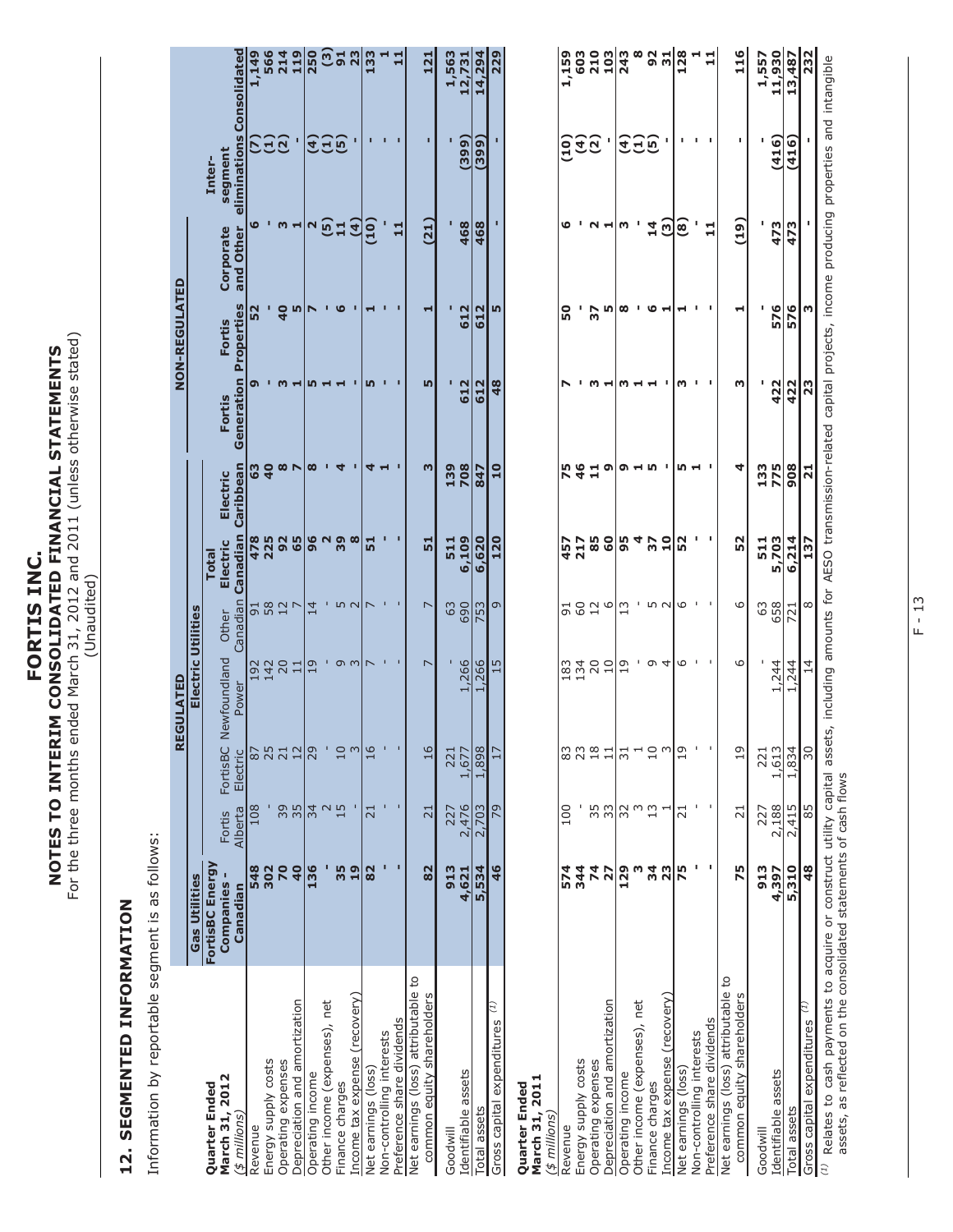For the three months ended March 31, 2012 and 2011 (unless otherwise stated)

(Unaudited)

## **12. SEGMENTED INFORMATION (cont'd)**

Related party transactions are in the normal course of operations and are measured at the exchange amount, which is the amount of consideration established and agreed to by the related parties. The significant related party inter-segment transactions primarily related to: (i) the sale of energy from Fortis Generation to Belize Electricity, up to June 20, 2011; (ii) electricity sales from Newfoundland Power to Fortis Properties; and (iii) finance charges on related party borrowings. The significant related party inter-segment transactions for the three months ended March 31, 2012 and 2011 were as follows:

| <b>Significant Inter-Segment Transactions</b>                            | <b>Quarter Ended</b><br>March 31 |      |
|--------------------------------------------------------------------------|----------------------------------|------|
| $(*)$ millions)                                                          | 2012                             | 2011 |
| Sales from Fortis Generation to Regulated Electric Utilities - Caribbean | -                                |      |
| Sales from Newfoundland Power to Fortis Properties                       | $\overline{2}$                   |      |
| Inter-segment finance charges on lending from:                           |                                  |      |
| Corporate to Regulated Electric Utilities - Caribbean                    |                                  |      |
| Corporate to Fortis Generation                                           |                                  |      |
| Corporate to Fortis Properties                                           | ◢                                |      |

The significant inter-segment asset balances were as follows:

|                                                        | As at March 31 |      |
|--------------------------------------------------------|----------------|------|
| $(\$$ millions)                                        | 2012           | 2011 |
| Inter-segment lending from:                            |                |      |
| Fortis Generation to Other Canadian Electric Utilities | 20             | 20   |
| Corporate to Regulated Electric Utilities - Canadian   |                | 50   |
| Corporate to Regulated Electric Utilities - Caribbean  | 76             | 58   |
| Corporate to Fortis Generation                         | 20             | 50   |
| Corporate to Fortis Properties                         | 257            | 222  |
| Other inter-segment assets                             | 26             | 16   |
| Total inter-segment eliminations                       | 399            | 416  |

#### **13. SUPPLEMENTARY INFORMATION TO CONSOLIDATED STATEMENTS OF CASH FLOWS**

|                                                                  | <b>Quarter Ended</b><br>March 31 |      |
|------------------------------------------------------------------|----------------------------------|------|
| $($$ millions)                                                   | 2012                             | 2011 |
| Cash paid for:                                                   |                                  |      |
| Interest                                                         | 80                               | 81   |
| Income taxes                                                     | 33                               | 24   |
| Change in non-cash operating working capital:                    |                                  |      |
| Accounts receivable                                              | (59)                             | (36) |
| Prepaid expenses                                                 |                                  | (1)  |
| Regulatory assets - current portion                              | 43                               | (5)  |
| Inventories                                                      | 58                               | 80   |
| Accounts payable and other current liabilities                   | 9                                | (7)  |
| Regulatory liabilities - current portion                         | 26                               | 26   |
|                                                                  | 79                               | 57   |
| Non-cash investing and financing activities:                     |                                  |      |
| Common share dividends reinvested                                | 13                               | 16   |
| Additions to utility capital assets included in accounts payable |                                  | 41   |
| Exercise of stock options into common shares                     |                                  |      |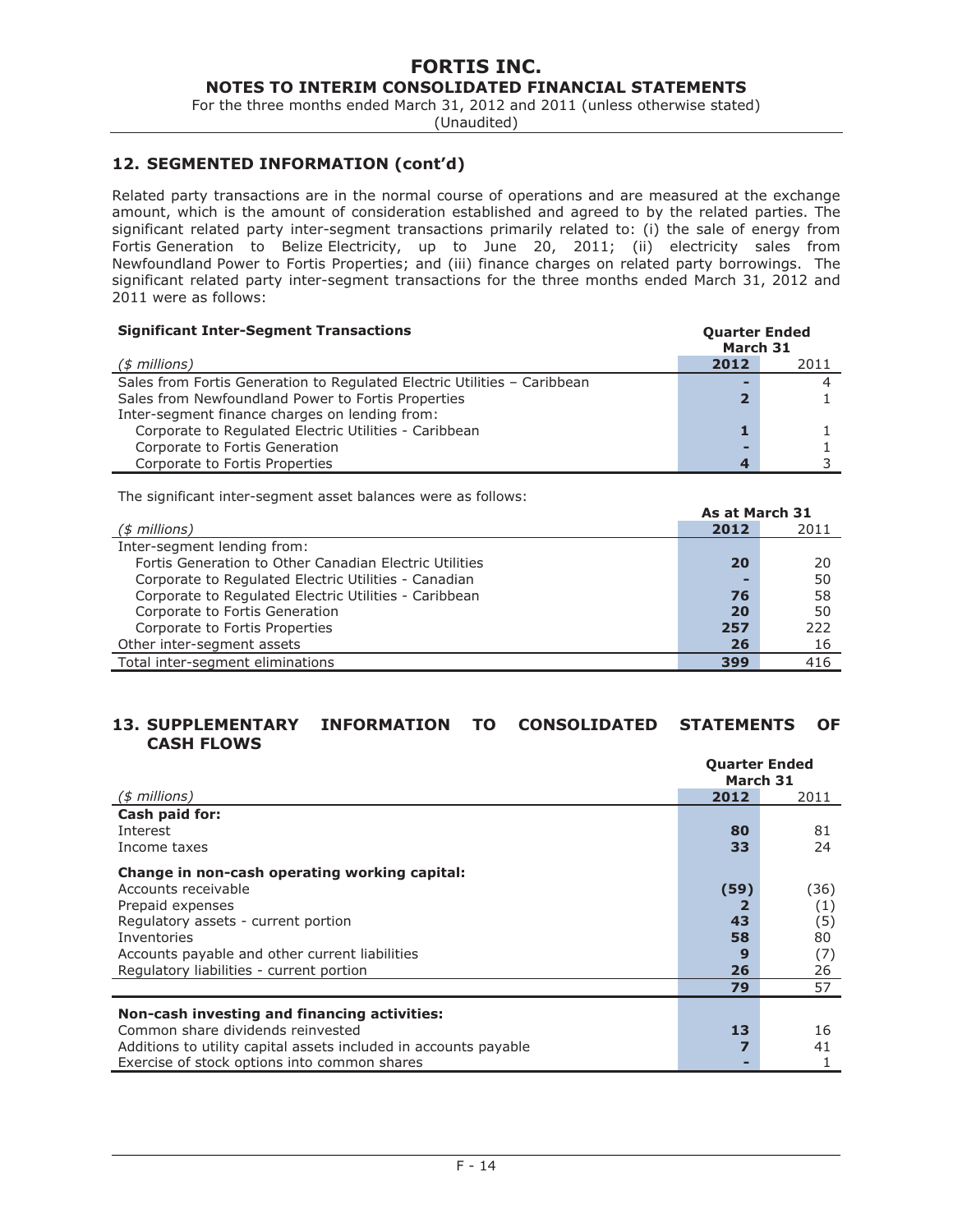For the three months ended March 31, 2012 and 2011 (unless otherwise stated)

(Unaudited)

## **14. DERIVATIVE INSTRUMENTS AND HEDGING ACTIVITIES**

The Corporation generally limits the use of derivative instruments to those that qualify as accounting or economic hedges. As at March 31, 2012, the Corporation's derivative contracts consisted of a foreign exchange forward contract, natural gas swap and option contracts, and gas purchase contract premiums, all held by the FortisBC Energy companies.

#### **Volume of Derivative Activity**

As at March 31, 2012, FEI and FEVI had the following notional volumes related to an outstanding foreign exchange forward contract and natural gas derivatives, designated for regulatory approval, that are expected to be settled as outlined below.

|                                              | 2012 | 2013 | 2014 |
|----------------------------------------------|------|------|------|
| <b>Foreign Exchange Forward Contract:</b>    |      |      |      |
| Cash exposure (\$ millions)                  |      |      |      |
| Weighted average CDN\$ to US\$ exchange rate | 1.00 |      |      |
| <b>Natural Gas Derivatives:</b>              |      |      |      |
| Swaps and options (petajoules)               | 26   | 18   |      |
| Gas purchase contract premiums (petajoules)  | 70   | 20   |      |

### **Presentation of Derivative Instruments in the Consolidated Financial Statements**

In the Corporation's consolidated balance sheets, derivative instruments are presented on a net basis by counterparty, where the right of offset exists. The net balances include outstanding cash collateral associated with derivative positions.

The Corporation's outstanding derivative balances were as follows:

|                                    | As at     |              |
|------------------------------------|-----------|--------------|
|                                    | March 31, | December 31, |
| $($$ millions)                     | 2012      | 2011         |
| Gross derivatives balance (1)      | 132       | 136          |
| Netting $(2)$                      |           |              |
| Cash collateral                    | -         |              |
| Total derivative balances $^{(3)}$ | 132       | 136          |

*(1)* Refer to Note 15 for a discussion of the valuation techniques used to calculate the fair value of these derivative instruments.

*(2)* Positions, by counterparty, are netted where the intent and legal right to offset exists.

*(3)* Unrealized losses of \$132 million on commodity risk-related derivative instruments were recognized as current regulatory assets as at March 31, 2012 (December 31, 2011 - \$135 million), which would otherwise be recognized on the consolidated statement of comprehensive income or as accumulated other comprehensive loss. These amounts exclude the impact of cash collateral postings.

Cash flows associated with the settlement of all derivative instruments are included in operating cash flows on the Corporation's consolidated statements of cash flows.

The majority of the FortisBC Energy companies' risk-related derivative instruments contain collateral posting provisions tied to FEI's credit rating. A downgrade of FEI below investment grade by any of the major credit rating agencies could trigger margin calls and other cash requirements under FEI's gas purchase, swap and option contracts. Most of the existing natural gas derivative contracts are in liability positions and might be subject to margin calls and other cash requirements if FEI was downgraded below investment grade.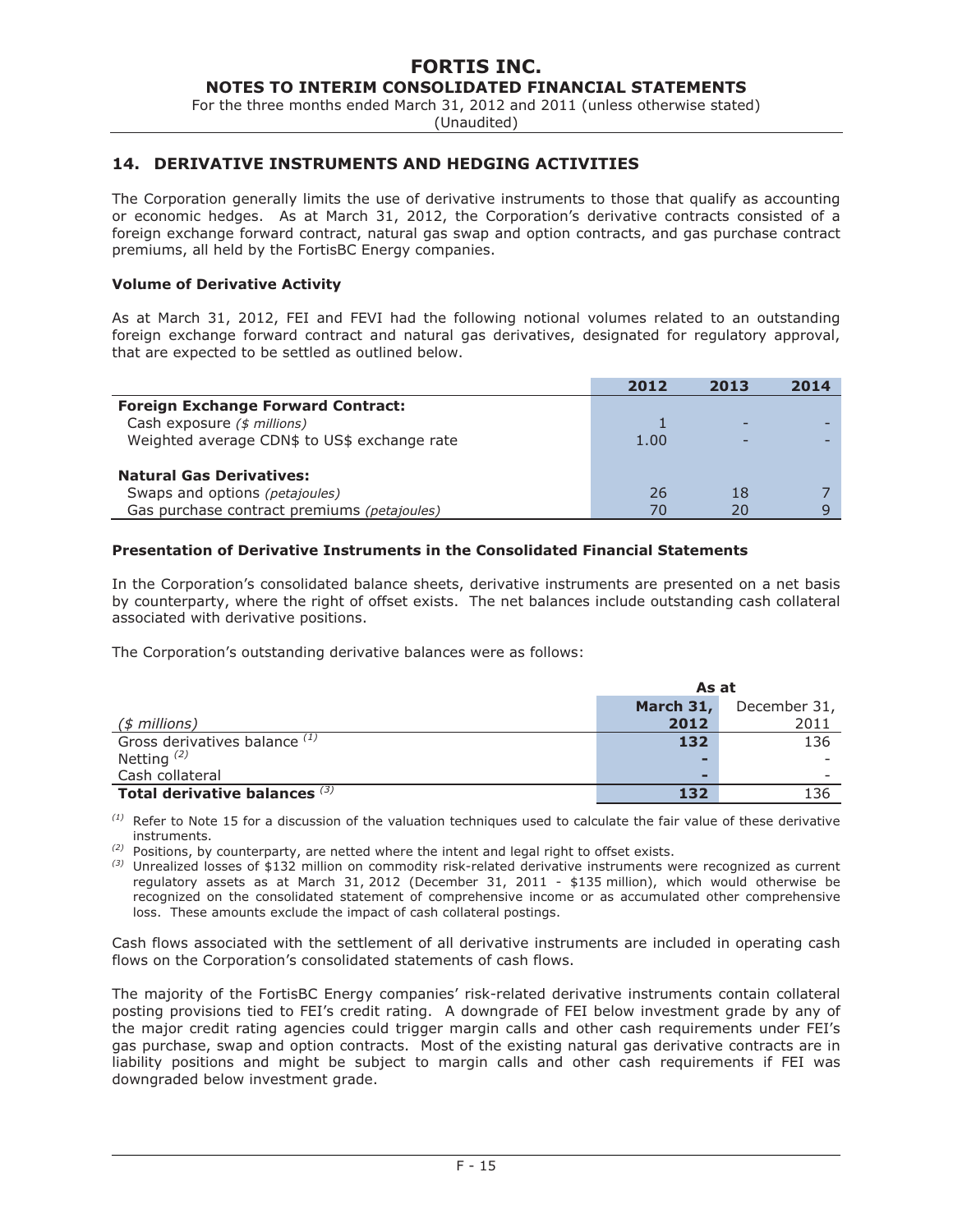For the three months ended March 31, 2012 and 2011 (unless otherwise stated)

(Unaudited)

#### **15. FAIR VALUE MEASUREMENTS**

Fair value is the price at which a market participant could sell an asset or transfer a liability to an unrelated party. A fair value measurement is required to reflect the assumptions that market participants would use in pricing an asset or liability based on the best available information. These assumptions include the risks inherent in a particular valuation technique, such as a pricing model, and the risks inherent in the inputs to the model. A fair value hierarchy exists that prioritizes the inputs used to measure fair value. The Corporation is required to determine the fair value of all derivative instruments.

The three levels of the fair value hierarchy are defined as follows:

- Level 1: Fair value determined using unadjusted quoted prices in active markets
- Level 2: Fair value determined using pricing inputs that are observable
- Level 3: Fair value determined using unobservable inputs only when relevant observable inputs are not available

The fair values of the Corporation's financial instruments, including derivatives, reflect a point-in-time estimate based on current and relevant market information about the instruments as at the balance sheet dates. The estimates cannot be determined with precision as they involve uncertainties and matters of judgment and, therefore, may not be relevant in predicting the Corporation's future consolidated earnings or cash flows.

The following table details the estimated fair value measurements of the Corporation's financial instruments, all of which were measured using Level 2 inputs.

|                                                  | As at                                      |                         |          |            |
|--------------------------------------------------|--------------------------------------------|-------------------------|----------|------------|
| <b>Asset (Liability)</b>                         | <b>March 31, 2012</b><br>December 31, 2011 |                         |          |            |
|                                                  | <b>Carrying Estimated</b>                  |                         | Carrying | Estimated  |
| $($ \$ millions)                                 |                                            | <b>Value Fair Value</b> | Value    | Fair Value |
| Other asset - Belize Electricity <sup>(1)</sup>  | 104                                        | (2)                     | 106      | (2)        |
| Long-term debt, including current portion        | (5,901)                                    | (7, 207)                | (5,912)  | (7, 296)   |
| Waneta Partnership promissory note (3)           | (45)                                       | (50)                    | (45)     | (49)       |
| Foreign exchange forward contract <sup>(4)</sup> |                                            |                         |          |            |
| Fuel option contracts <sup>(4)</sup>             |                                            |                         | (1)      | (1)        |
| Natural gas derivatives: (4)                     |                                            |                         |          |            |
| Swaps and options                                | (135)                                      | (135)                   | (135)    | (135)      |
| Gas purchase contract premiums                   |                                            |                         |          |            |

*(1)* Included in long-term other assets on the consolidated balance sheet

*(2)* The fair value of the Corporation's expropriated investment in Belize Electricity determined under the GOB's valuation is significantly lower than the fair value determined under the Corporation's independent valuation of the utility. Due to uncertainty in the ultimate amount and ability of the GOB to pay compensation owing to Fortis for the expropriation of Belize Electricity, the Corporation has recorded the long-term other asset at the carrying value of the Corporation's previous investment in Belize Electricity, including foreign exchange impacts.

*(3)* Included in long-term other liabilities on the consolidated balance sheet

*(4)* The fair values of the derivatives were recorded in accounts payable and other current liabilities as at March 31, 2012 and December 31, 2011.

The fair value of long-term debt is calculated using quoted market prices when available. When quoted market prices are not available, the fair value is determined by discounting the future cash flows of the specific debt instrument at an estimated yield to maturity equivalent to benchmark government bonds or treasury bills, with similar terms to maturity, plus a credit risk premium equal to that of issuers of similar credit quality. Since the Corporation does not intend to settle the long-term debt prior to maturity, the fair value estimate does not represent an actual liability and, therefore, does not include exchange or settlement costs.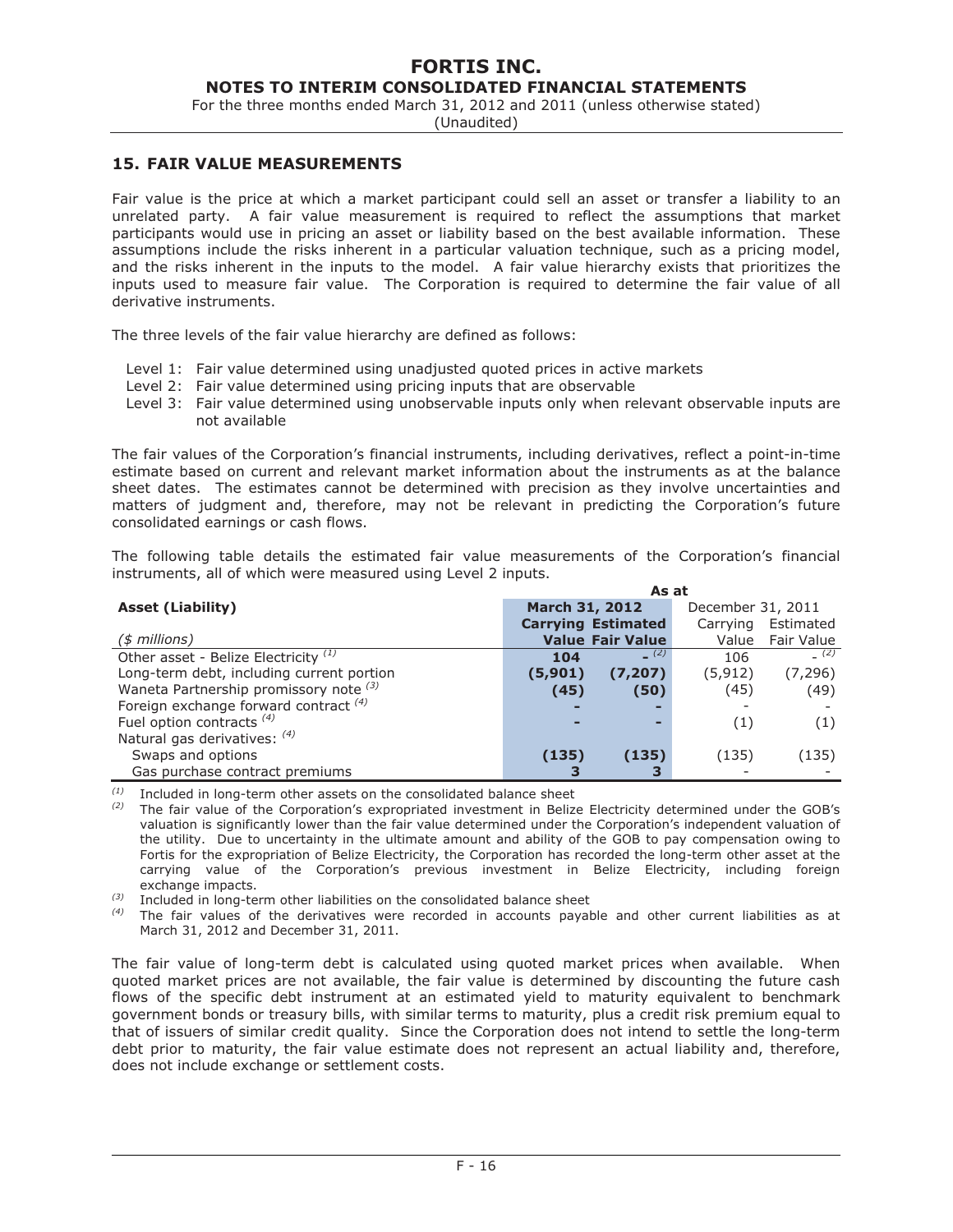For the three months ended March 31, 2012 and 2011 (unless otherwise stated)

(Unaudited)

## **15. FAIR VALUE MEASUREMENTS (cont'd)**

The fair value of the foreign exchange forward contract was calculated using the present value of cash flows based on a market foreign exchange rate and the foreign exchange forward rate curve. Any change in the fair value of the foreign exchange forward contract at FEI was deferred as a regulatory asset or liability for recovery from, or refund to, customers in future rates, as permitted by the regulator.

The fuel option contracts were used by Caribbean Utilities to reduce the impact of volatility in fuel prices on customer rates, as approved by the regulator under the Company's Fuel Price Volatility Management Program. The fuel option contracts matured in March 2012.

The natural gas derivatives are used to fix the effective purchase price of natural gas, as the majority of the natural gas supply contracts at the FortisBC Energy companies have floating, rather than fixed, prices. Any resulting gains or losses were recorded in regulatory assets or liabilities in the consolidated balance sheet. The fair value of the natural gas derivatives was calculated using the present value of cash flows based on market prices and forward curves for the commodity cost of natural gas.

The fair values of the foreign exchange forward contract and the natural gas derivatives were estimates of the amounts that the FortisBC Energy companies would have had to receive or pay to terminate the outstanding contracts as at the balance sheet date. As at March 31, 2012, none of the natural gas derivatives were designated as hedges of the natural gas supply contracts. However, any changes in the fair value of the natural gas derivatives were deferred as a regulatory asset or liability for recovery from, or refund to, customers in future rates, as permitted by the regulator.

### **16. FINANCIAL RISK MANAGEMENT**

The Corporation is primarily exposed to credit risk, liquidity risk and market risk as a result of holding financial instruments in the normal course of business.

- **Credit Risk** Risk that a counterparty to a financial instrument might fail to meet its obligations under the terms of the financial instrument.
- **Liquidity Risk** Risk that an entity will encounter difficulty in raising funds to meet commitments associated with financial instruments.
- **Market Risk** Risk that the fair value or future cash flows of a financial instrument will fluctuate due to changes in market prices. The Corporation is exposed to foreign exchange risk, interest rate risk and commodity price risk.

## **Credit Risk**

For cash equivalents, trade and other accounts receivable, and other long-term receivables, the Corporation's credit risk is limited to the carrying value on the consolidated balance sheet. The Corporation generally has a large and diversified customer base, which minimizes the concentration of credit risk. The Corporation and its subsidiaries have various policies to minimize credit risk, which include requiring customer deposits, prepayments and/or credit checks for certain customers and performing disconnections and/or using third-party collection agencies for overdue accounts.

FortisAlberta has a concentration of credit risk as a result of its distribution service billings being to a relatively small group of retailers. As at March 31, 2012, the utility's gross credit risk exposure was approximately \$156 million, representing the projected value of retailer billings over a 60-day period. The Company has reduced its exposure to approximately \$9 million by obtaining from the retailers either a cash deposit, bond, letter of credit or an investment-grade credit rating from a major rating agency, or by having the retailer obtain a financial guarantee from an entity with an investment-grade credit rating.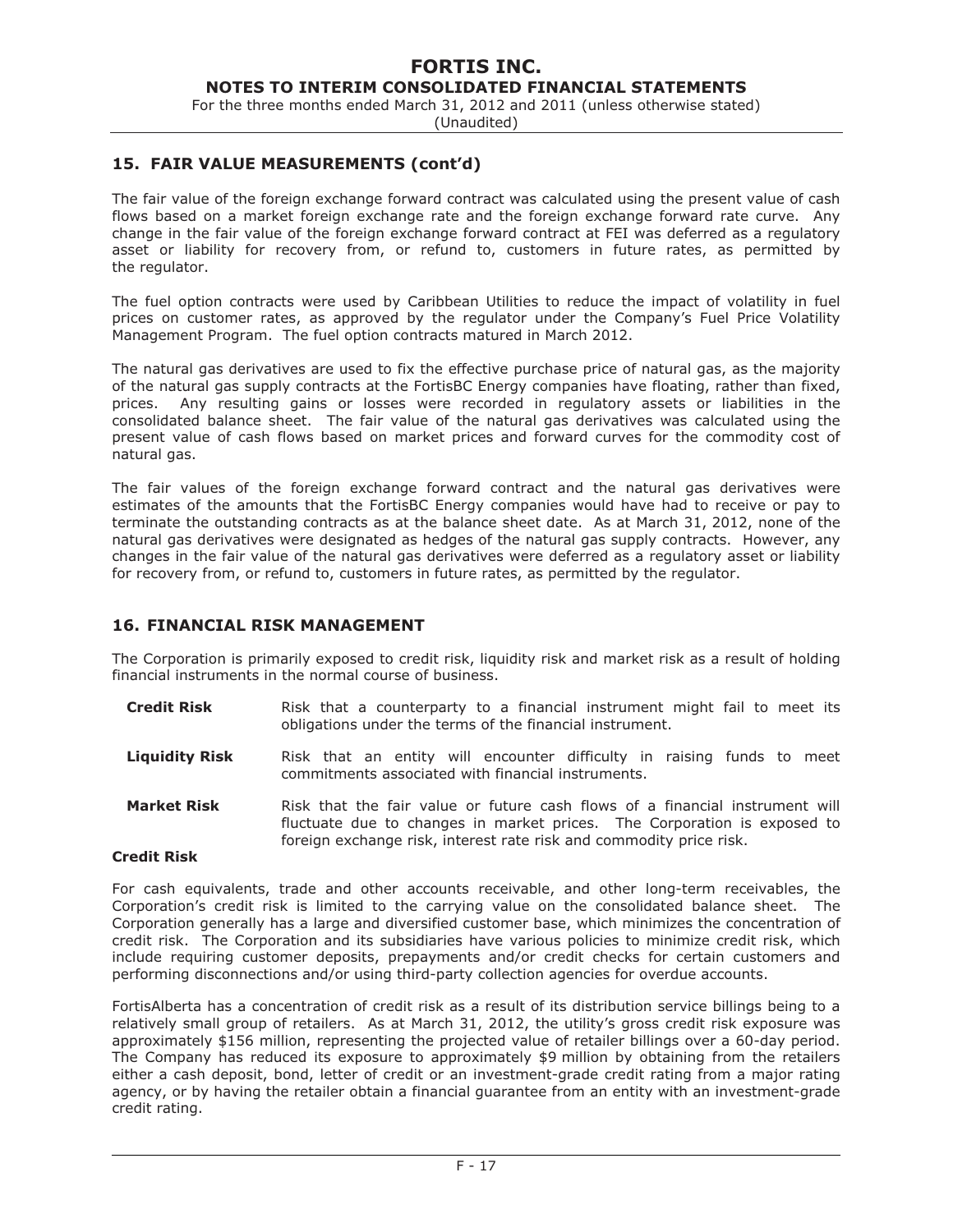For the three months ended March 31, 2012 and 2011 (unless otherwise stated)

(Unaudited)

## **16. FINANCIAL RISK MANAGEMENT (cont'd)**

#### **Credit Risk (cont'd)**

The FortisBC Energy companies are exposed to credit risk in the event of non-performance by counterparties to derivative financial instruments. To help mitigate credit risk, the FortisBC Energy companies deal with high credit-quality institutions in accordance with established credit-approval practices. The counterparties with which the FortisBC Energy companies have significant transactions are A-rated entities or better. The Company uses netting arrangements to reduce credit risk and net settles payments with counterparties where net settlement provisions exist.

The following table summarizes the FortisBC Energy companies' net credit risk exposure to its counterparties, as well as credit risk exposure to counter parties accounting for greater than 10% net credit exposure.

|                                                    | As at |                        |
|----------------------------------------------------|-------|------------------------|
|                                                    |       | March 31, December 31, |
| (\$ millions, except for number of customers)      | 2012  | 2011                   |
| Gross credit exposure before credit collateral (1) | 136   | 136                    |
| Credit collateral                                  |       |                        |
| Net credit exposure $(2)$                          | 136   | 136                    |
| Number of counterparties $> 10\%$                  | 4     |                        |
| Net exposure to counterparties > 10%               | 99    | 104                    |

*(1)* Gross credit exposure equals mark-to-market value on physically and financially settled contracts, notes receivable and net receivables (payables) where netting is contractually allowed. Gross and net credit exposure amounts reported do not include adjustments for time value or liquidity.

*(2)* Net credit exposure is the gross credit exposure collateral minus credit collateral (cash deposits and letters of credit).

The Corporation is exposed to credit risk associated with the amount and timing of compensation that Fortis is entitled to receive from the GOB as a result of the expropriation of the Corporation's investment in Belize Electricity by the GOB on June 20, 2011. The Corporation has a long-term other asset of \$104 million, including foreign exchange impacts, recognized on the consolidated balance sheet related to its expropriated investment in Belize Electricity (Note 18).

#### **Liquidity Risk**

The Corporation's consolidated financial position could be adversely affected if it, or one of its subsidiaries, fails to arrange sufficient and cost-effective financing to fund, among other things, capital expenditures and the repayment of maturing debt. The ability to arrange sufficient and cost-effective financing is subject to numerous factors, including the consolidated results of operations and financial position of the Corporation and its subsidiaries, conditions in capital and bank credit markets, ratings assigned by rating agencies and general economic conditions.

To help mitigate liquidity risk, the Corporation and its larger regulated utilities have secured committed credit facilities to support short-term financing of capital expenditures and seasonal working capital requirements.

The Corporation's committed credit facility is available for interim financing of acquisitions and for general corporate purposes. Depending on the timing of cash payments from the subsidiaries, borrowings under the Corporation's committed credit facility may be required from time to time to support the servicing of debt and payment of dividends. As at March 31, 2012, average annual consolidated long-term debt maturities and repayments over the next five years are expected to be approximately \$265 million. The combination of available credit facilities and relatively low annual debt maturities and repayments provide the Corporation and its subsidiaries with flexibility in the timing of access to capital markets.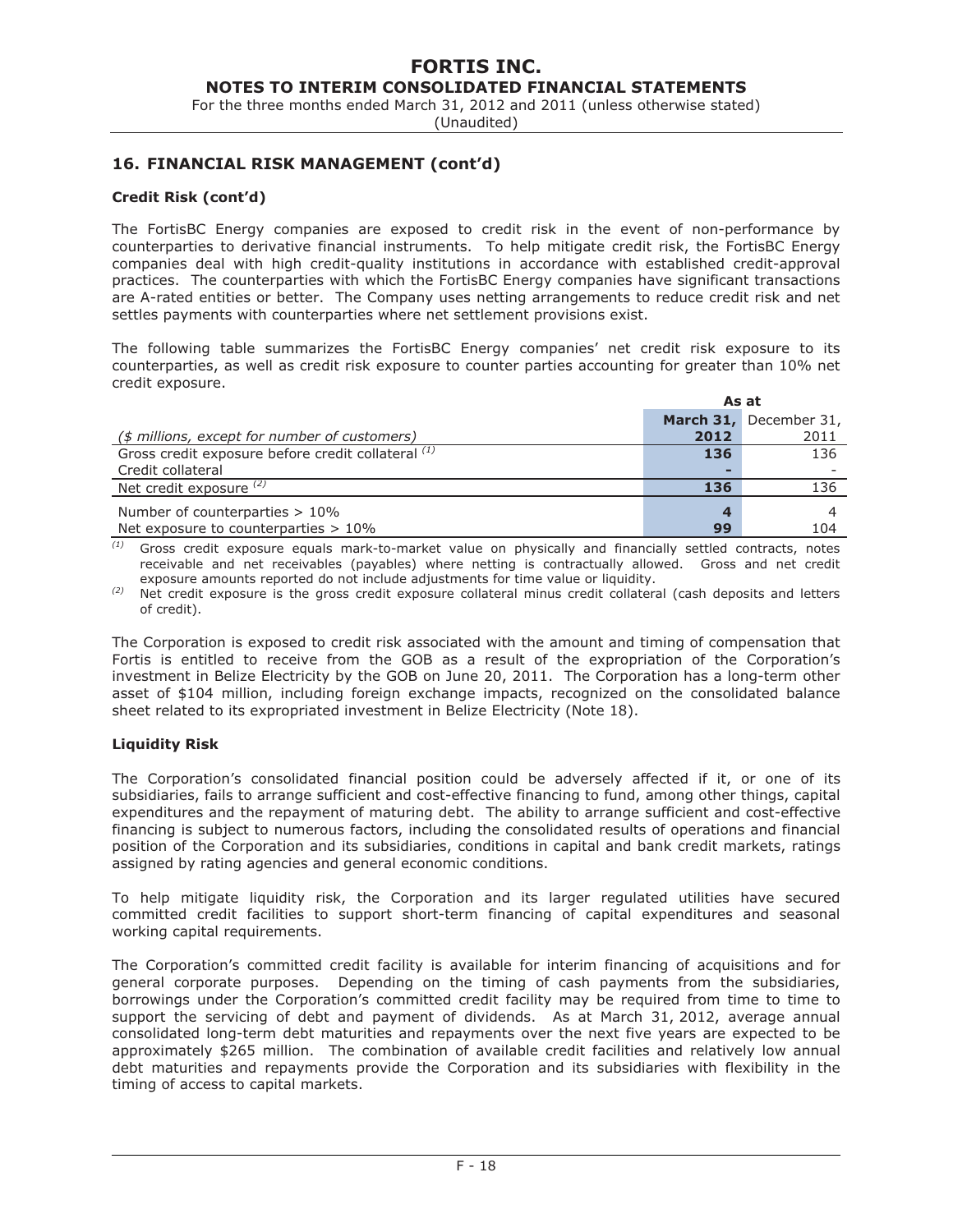For the three months ended March 31, 2012 and 2011 (unless otherwise stated)

(Unaudited)

## **16. FINANCIAL RISK MANAGEMENT (cont'd)**

#### **Liquidity Risk (cont'd)**

As at March 31, 2012, the Corporation and its subsidiaries had consolidated credit facilities of approximately \$2.2 billion, of which \$2.0 billion was unused. The credit facilities are syndicated mostly with the seven largest Canadian banks, with no one bank holding more than 20% of these facilities.

The following table outlines the credit facilities of the Corporation and its subsidiaries.

|                                |           |                  |               |       | As at                  |
|--------------------------------|-----------|------------------|---------------|-------|------------------------|
|                                | Corporate | Regulated        | <b>Fortis</b> |       | March 31, December 31, |
| (\$ millions)                  | and Other | <b>Utilities</b> | Properties    | 2012  | 2011                   |
| Total credit facilities        | 845       | 1,389            | 13            | 2,247 | 2,248                  |
| Credit facilities utilized:    |           |                  |               |       |                        |
| Short-term borrowings $^{(1)}$ |           | (73)             | (3)           | (76)  | (159)                  |
| Long-term debt $(2)$           | (31)      | (50)             |               | (81)  | (74)                   |
| Letters of credit outstanding  |           | (65)             |               | (66)  | (66)                   |
| Credit facilities unused       | 813       | 1,201            | 10            | 2,024 | 1,949                  |

*(1)* The weighted average interest rate on short-term borrowings was approximately 1.7% as at March 31, 2012 (December 31, 2011 - 1.2%).

*(2)* As at March 31, 2012, credit facility borrowings classified as long-term included \$16 million (December 31, 2011 - \$16 million) that was included in current installments of long-term debt on the consolidated balance sheet. The weighted average interest rate on credit facility borrowings classified as long-term debt was approximately 2.0% as at March 31, 2012 (December 31, 2011 - 2.1%).

As at March 31, 2012 and December 31, 2011, certain borrowings under the Corporation's and subsidiaries' credit facilities were classified as long-term debt. These borrowings are under long-term committed credit facilities and management's intention is to refinance these borrowings with long-term permanent financing during future periods.

In March 2012 Newfoundland Power renegotiated and amended its \$100 million unsecured committed credit facility, obtaining an extension to the maturity of the facility to August 2017 from August 2015. The amended credit facility agreement reflects a decrease in pricing but, otherwise, contains substantially similar terms and conditions as the previous credit facility agreement.

In April 2012 FortisBC Electric renegotiated and amended its credit facility agreement resulting in an extension to the maturity of the Company's \$150 million unsecured committed revolving credit facility with \$100 million now maturing in May 2015 and \$50 million now maturing in May 2013.

Fortis has requested an increase in the amount available for borrowing under its committed corporate credit facility from \$800 million to \$1 billion, as permitted under the credit facility agreement, and expects the increase to be available in May 2012.

The Corporation and its currently rated utilities target investment-grade credit ratings to maintain capital market access at reasonable interest rates. As at March 31, 2012, the Corporation's credit ratings are as follows:

Standard & Poor's A-/Credit Watch - Negative (unsecured debt credit rating) A(low)/Under Review - Developing Implications (unsecured debt credit rating)

The above credit ratings reflect the Corporation's low business-risk profile and diversity of its operations, the stand-alone nature and financial separation of each of the regulated subsidiaries of Fortis, management's commitment to maintaining low levels of debt at the holding company level, the Corporation's reasonable credit metrics and its demonstrated ability and continued focus on acquiring and integrating stable regulated utility businesses financed on a conservative basis. In February 2012, after the announcement by Fortis that it had entered into an agreement to acquire CH Energy Group, DBRS placed the Corporation's credit rating under review with developing implications. Similarly, S&P placed the Corporation's credit rating on credit watch with negative implications.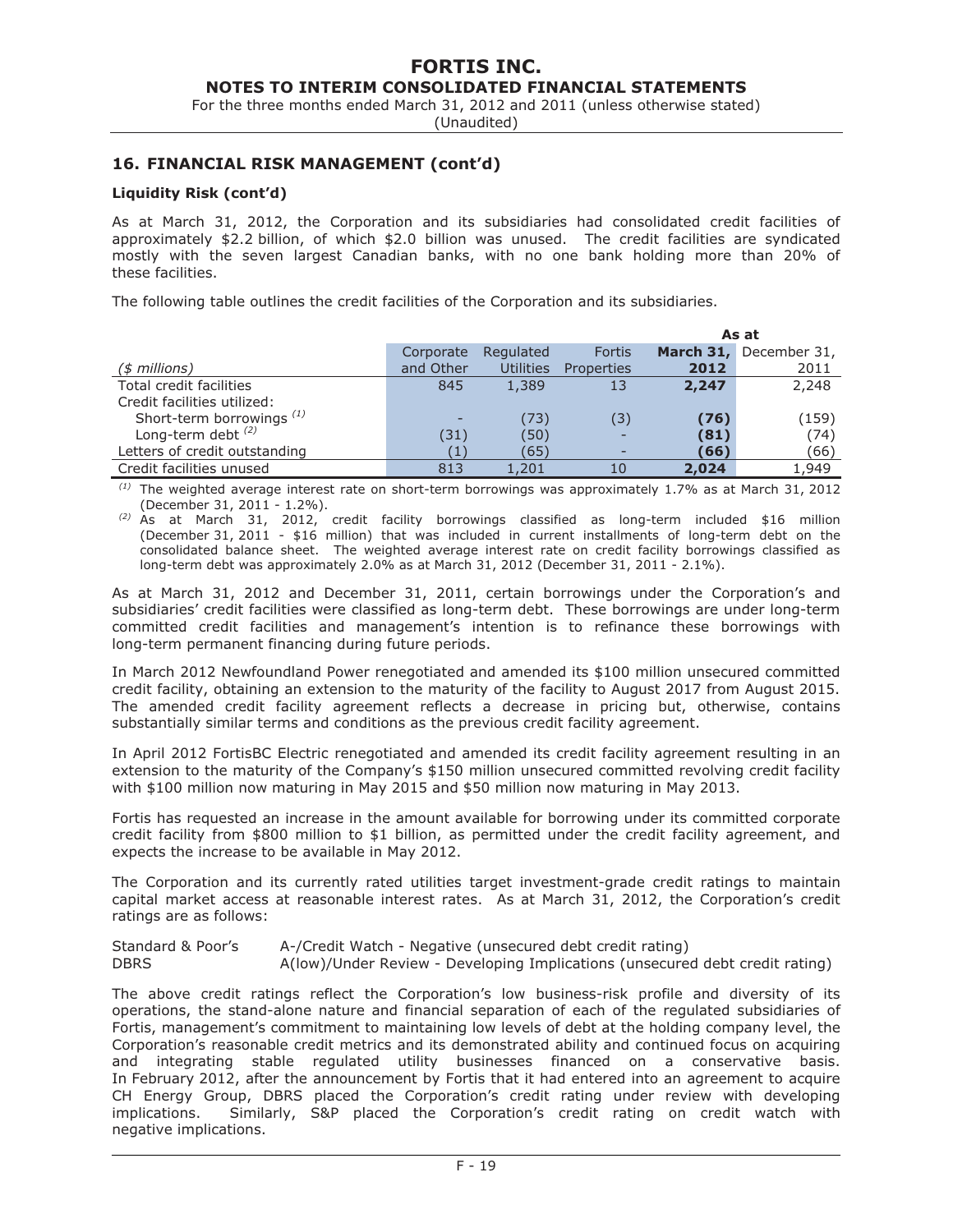For the three months ended March 31, 2012 and 2011 (unless otherwise stated)

(Unaudited)

## **16. FINANCIAL RISK MANAGEMENT (cont'd)**

#### **Market Risk**

#### *Foreign Exchange Risk*

The Corporation's earnings from, and net investment in, foreign subsidiaries are exposed to fluctuations in the US dollar-to-Canadian dollar exchange rate. The Corporation has effectively decreased the above exposure through the use of US dollar borrowings at the corporate level. The foreign exchange gain or loss on the translation of US dollar-denominated interest expense partially offsets the foreign exchange loss or gain on the translation of the Corporation's foreign subsidiaries' earnings, which are denominated in US dollars. The reporting currency of Caribbean Utilities, Fortis Turks and Caicos, FortisUS Energy and BECOL is the US dollar. Belize Electricity's financial results were denominated in Belizean dollars, which are pegged to the US dollar.

As at March 31, 2012, the Corporation's corporately issued US\$550 million (December 31, 2011 - US\$550 million) long-term debt had been designated as an effective hedge of the Corporation's foreign net investments. As at March 31, 2012, the Corporation had approximately US\$8 million (December 31, 2011 - US\$6 million) in foreign net investments remaining to be hedged. Foreign currency exchange rate fluctuations associated with the translation of the Corporation's corporately issued US dollar borrowings that are designated as hedges are recorded in other comprehensive income and serve to help offset unrealized foreign currency exchange gains and losses on the net investments in foreign subsidiaries, which are also recorded in other comprehensive income.

Effective June 20, 2011, the Corporation's asset associated with its previous investment in Belize Electricity does not qualify for hedge accounting as Belize Electricity is no longer a foreign subsidiary of Fortis. As a result, during 2011, a portion of corporately issued debt that previously hedged the former investment in Belize Electricity was no longer an effective hedge. Effective from June 20, 2011, foreign exchange gains and losses on the translation of the asset associated with Belize Electricity and the corporately issued US dollar-denominated debt that previously qualified as a hedge of the investment were recognized in earnings. As a result, the Corporation recognized a foreign exchange loss of approximately \$1.5 million in earnings during the three months ended March 31, 2012 (Note 8).

FEI's US dollar payments under a contract for the implementation of a customer care information system are exposed to fluctuations in the US dollar-to-Canadian dollar exchange rate. FEI entered into a foreign exchange forward contract to hedge this exposure. FEI has regulatory approval to defer any increase or decrease in the fair value of the foreign exchange forward contract for recovery from, or refund to, customers in future rates.

#### *Interest Rate Risk*

The Corporation and its subsidiaries are exposed to interest rate risk associated with short-term borrowings and floating-rate debt. The Corporation and its subsidiaries may enter into interest rate swap agreements to help reduce this risk.

#### *Commodity Price Risk*

The FortisBC Energy companies are exposed to commodity price risk associated with changes in the market price of natural gas. This risk has been minimized by entering into natural gas derivatives that effectively fix the price of natural gas purchases. The natural gas derivatives are recorded on the consolidated balance sheet at fair value and any change in the fair value is deferred as a regulatory asset or liability, subject to regulatory approval, for recovery from, or refund to, customers in future rates.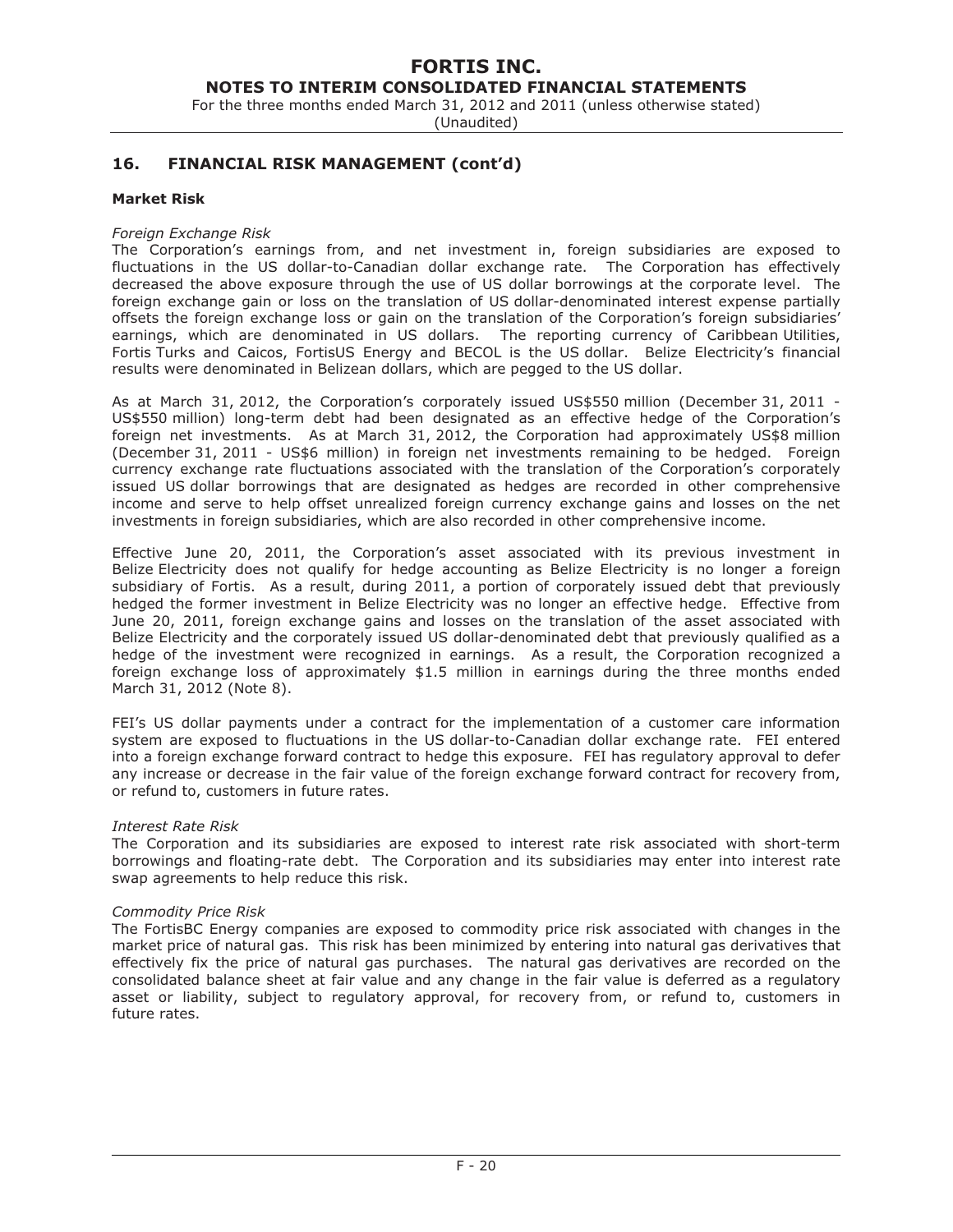For the three months ended March 31, 2012 and 2011 (unless otherwise stated)

(Unaudited)

## **16. FINANCIAL RISK MANAGEMENT (cont'd)**

#### **Market Risk (cont'd)**

#### *Commodity Price Risk (cont'd)*

The price risk-management strategy of the FortisBC Energy companies aims to improve the likelihood that natural gas prices remain competitive with electricity rates, temper gas price volatility on customer rates and reduce the risk of regional price discrepancies. In 2011 the BCUC determined that commodity hedging in the current environment was not a cost-effective means to meet the objectives of price competitiveness and rate stability. The BCUC concurrently denied FEI's 2011-2014 Price Risk Management Plan ("PRMP") with the exception of certain elements to address regional price discrepancies. As a result, the FortisBC Energy companies have suspended all commodity hedging activities, with the exception of certain limited swaps as permitted by the BCUC. The existing hedging contracts will continue in effect through to their maturity and the FortisBC Energy companies' ability to fully recover the commodity cost of gas in customer rates remains unchanged. Any differences between the cost of natural gas purchased and the price of natural gas included in customer rates are recorded as regulatory deferrals and are recovered from, or refunded to, customers in future rates, subject to regulatory approval.

### **17. COMMITMENTS**

There were no material changes in the nature and amount of the Corporation's commitments from the commitments disclosed in the Corporation's 2011 US GAAP annual audited consolidated financial statements, except as described below.

In January 2012 two First Nations bands each invested approximately \$6 million in equity in the Mount Hayes liquefied natural gas storage facility, representing a 15% equity interest in the Mount Hayes Limited Partnership, with FEVI holding the controlling 85% ownership interest (Note 5). The non-controlling interests hold put options, which, if exercised, would require FEVI to repurchase the 15% ownership interest for cash, in accordance with the terms of the partnership agreement.

In April 2012 the December 31, 2011 actuarial valuation of the defined benefit pension plan at Newfoundland Power was completed. As a result Newfoundland Power is required to fund a solvency deficiency of approximately \$53.5 million, including interest, over five years beginning in 2012. The increase in funding contributions is expected to be recovered from customers in future rates.

#### **18. EXPROPRIATED ASSETS**

#### **Belize Electricity**

On June 20, 2011, the GOB enacted legislation leading to the expropriation of the Corporation's investment in Belize Electricity. As a result of no longer controlling the operations of the utility, the Corporation has discontinued the consolidation method of accounting for Belize Electricity, effective June 20, 2011, and has classified the book value of the previous investment in the utility as a long-term other asset on the interim consolidated balance sheet.

In October 2011 Fortis commenced an action in the Belize Supreme Court with respect to the challenge of the legality of the expropriation of the Corporation's investment in Belize Electricity and court proceedings are continuing. Fortis commissioned an independent valuation of its expropriated investment in Belize Electricity and submitted its claim for compensation to the GOB in November 2011.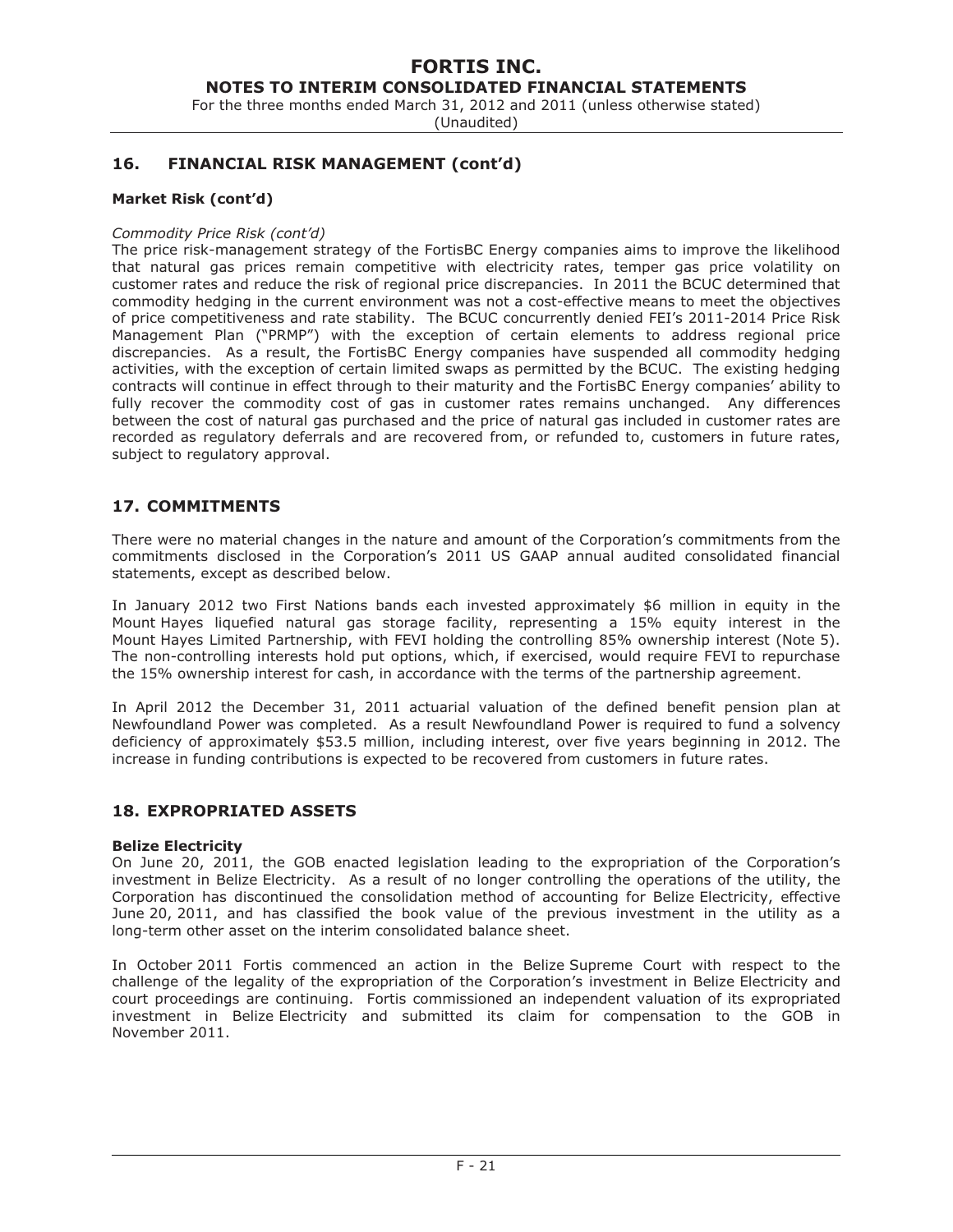For the three months ended March 31, 2012 and 2011 (unless otherwise stated)

(Unaudited)

### **18. EXPROPRIATED ASSETS (cont'd)**

#### **Belize Electricity (cont'd)**

The GOB also commissioned a valuation of Belize Electricity and communicated the results of such valuation in its response to the Corporation's claim for compensation. The fair value of Belize Electricity determined under the GOB's valuation is significantly lower than the fair value determined under the Corporation's valuation. Pursuant to the expropriation action, Fortis is assessing alternative options for obtaining fair compensation from the GOB.

#### **Exploits Partnership**

The Exploits Partnership is owned 51% by Fortis Properties and 49% by AbitibiBowater Inc. ("Abitibi"). The Exploits Partnership operated two non-regulated hydroelectric generating facilities in central Newfoundland with a combined capacity of approximately 36 MW. In December 2008 the Government of Newfoundland and Labrador expropriated Abitibi's hydroelectric assets and water rights in Newfoundland, including those of the Exploits Partnership. The newsprint mill in Grand Falls-Windsor closed on February 12, 2009, subsequent to which the day-to-day operations of the Exploits Partnership's hydroelectric generating facilities were assumed by Nalcor Energy as an agent for the Government of Newfoundland and Labrador with respect to expropriation matters. The Government of Newfoundland and Labrador has publicly stated that it is not its intention to adversely affect the business interests of lenders or independent partners of Abitibi in the province. The loss of control over cash flows and operations required Fortis to cease consolidation of the Exploits Partnership, effective February 12, 2009. Discussions between Fortis Properties and Nalcor Energy with respect to expropriation matters are ongoing.

## **19. CONTINGENT LIABILITIES**

The Corporation and its subsidiaries are subject to various legal proceedings and claims associated with the ordinary course of business operations. Management believes that the amount of liability, if any, from these actions would not have a material effect on the Corporation's consolidated financial position or results of operations.

The following describes the nature of the Corporation's contingent liabilities.

#### **Fortis**

Following the announcement of the proposed acquisition of CH Energy Group on February 21, 2012, several complaints, which named Fortis and other defendants, were filed in, or transferred to, the Supreme Court of the State of New York, County of New York, challenging the proposed acquisition. The complaints generally allege that the directors of CH Energy Group breached their fiduciary duties in connection with the proposed transaction and that CH Energy Group, Fortis, FortisUS Inc., and Cascade Acquisition Sub Inc. aided and abetted that breach.

The outcome of these lawsuits is uncertain and cannot be predicted with any certainty and, accordingly, no amount has been accrued in the consolidated financial statements. An adverse judgment for monetary damages could have a material adverse effect on the operations of the surviving company after the completion of the acquisition. A preliminary injunction could delay or jeopardize the completion of the acquisition and an adverse judgment granting permanent injunctive relief could indefinitely enjoin completion of the transaction. Subject to the foregoing, in management's opinion, based upon currently known facts and circumstances, the outcome of such lawsuits is not expected to have a material adverse effect on the consolidated financial condition of Fortis. The defendants intend to vigorously defend themselves against the lawsuits.

#### **FHI**

During 2007 and 2008, a non-regulated subsidiary of FHI received Notices of Assessment from Canada Revenue Agency for additional taxes related to the taxation years 1999 through 2003. The exposure has been fully provided for in the consolidated financial statements. FHI has begun the appeal process associated with the assessments.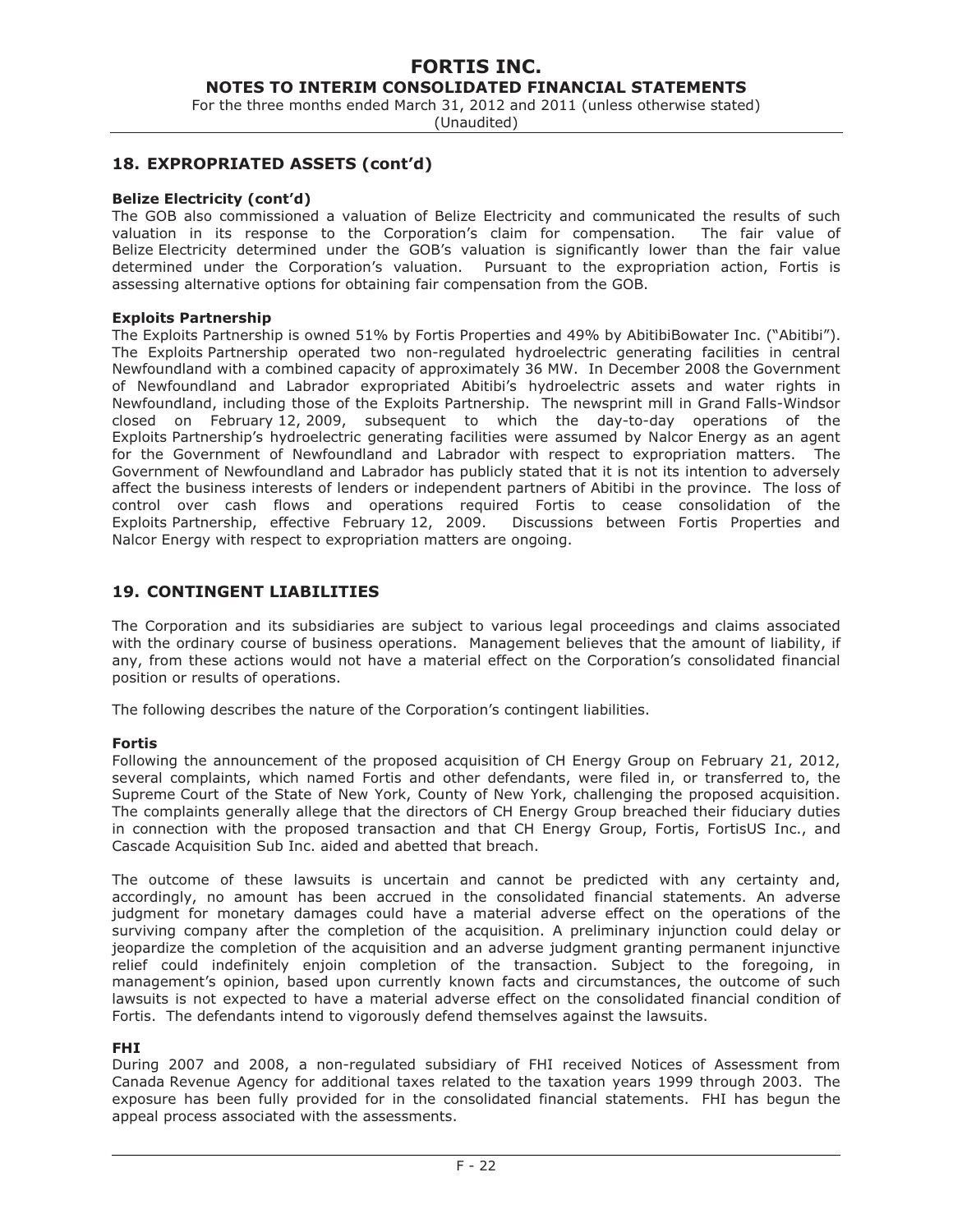For the three months ended March 31, 2012 and 2011 (unless otherwise stated)

(Unaudited)

## **19. CONTINGENT LIABILITIES (cont'd)**

#### **FHI (cont'd)**

In 2009 FHI was named, along with other defendants, in an action related to damages to property and chattels, including contamination to sewer lines and costs associated with remediation, related to the rupture in July 2007 of an oil pipeline owned and operated by Kinder Morgan, Inc. FHI has filed a statement of defence. During the second quarter of 2010, FHI was added as a third party in all of the related actions and all claims are expected to be tried at the same time. The amount and outcome of the actions are indeterminable at this time and, accordingly, no amount has been accrued in the consolidated financial statements.

#### **FortisBC Electric**

The Government of British Columbia has alleged breaches of the Forest Practices Code and negligence relating to a forest fire near Vaseux Lake and has filed and served a writ and statement of claim against FortisBC Electric dated August 2, 2005. The Government of British Columbia has now disclosed that its claim includes approximately \$13.5 million in damages but that it has not fully quantified its damages. In addition, private landowners have filed separate writs and statements of claim dated August 19, 2005 and August 22, 2005 for undisclosed amounts in relation to the same matter. FortisBC Electric and its insurers are defending the claims. The outcome cannot be reasonably determined and estimated at this time and, accordingly, no amount has been accrued in the consolidated financial statements. A date for mediation of this matter has been set for December 2012.